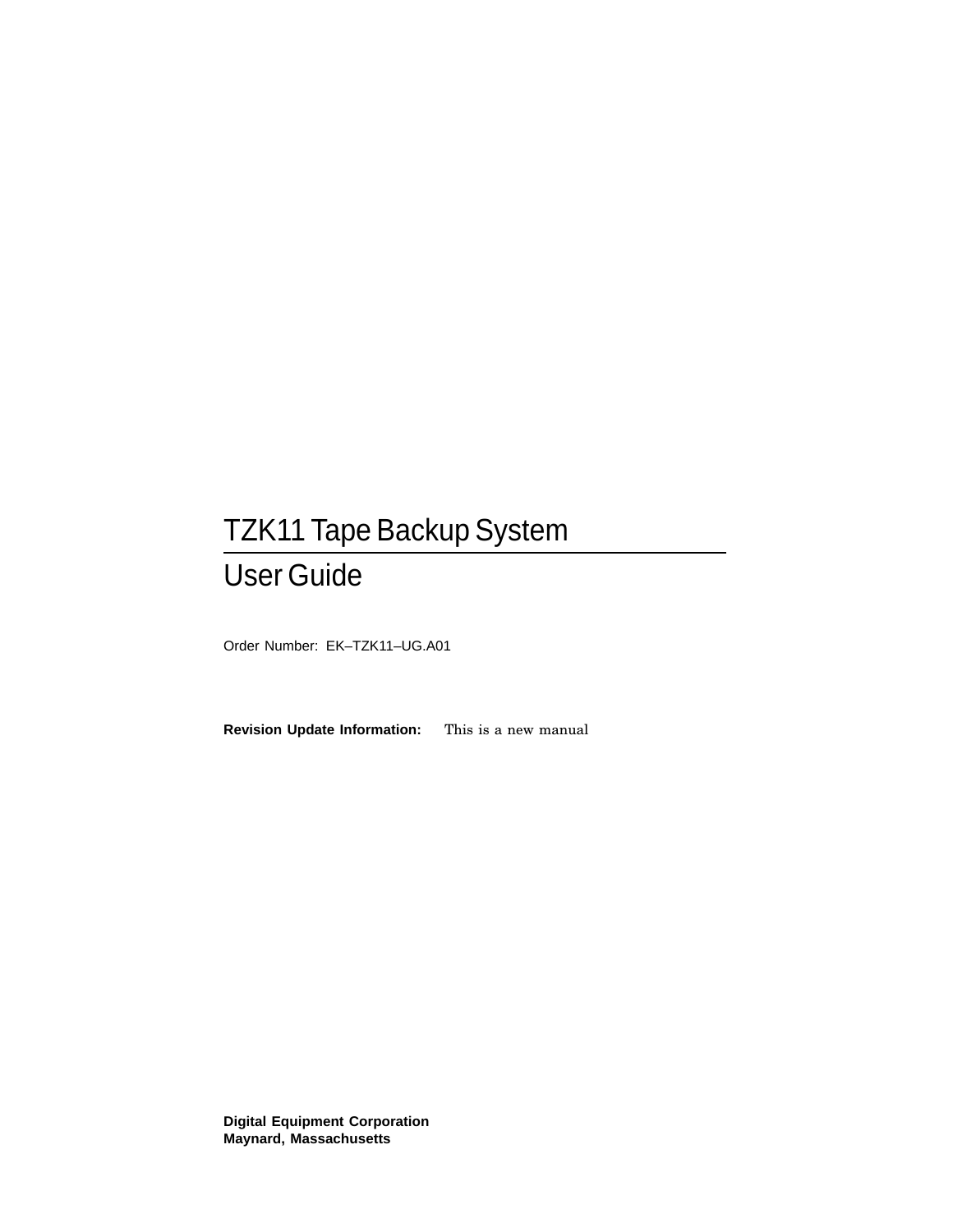#### **First Edition, July 1993**

The information is this document is subject to change without notice and should not be construed as a commitment by Digital Equipment Corporation. Digital Equipment Corporation assumes no responsibility for any errors that may appear in this document.

The software described in this document is furnished under a license and may be used or copied only in accordance with the terms of such license.

No responsibility is assumed for the use or reliability of software on equipment that is not supplied by Digital Equipment Corporation or its affiliated companies.

Restricted Rights: Use, duplication, or disclosure by the U.S. Government is subject to restrictions as set forth in subparagraph (c)(1)(ii) of DFARS 252.227-7013, or in FAR 52.227-19 or FAR 52.227-14, Alt. III, as applicable.

Digital conducts its business in a manner that conserves the environment and protects the safety and health of its employees, customers, suppliers, partners, and the community.

© Digital Equipment Corporation 1993.

All Rights Reserved. Printed in the U.S.A.

The following are trademarks of Digital Equipment Corporation: DEC, DECconnect, DECnet, Digital, LAT, MicroVAX, ThinWire, OpenVMS, AXP, UNIBUS, VMS, VAX, and the Digital logo.

The following are third-party trademarks:

OSF, and OSF/Motif are trademarks of the Open Software Foundation, Inc. Windows is a trademark of Microsoft Corporation. PostScript is a trademark of Adobe Systems, Inc. and may be registered in certain jurisdictions.

All other trademarks and registered trademarks are the property of their respective holders.

This document was prepared using VAX DOCUMENT, Version 2.1.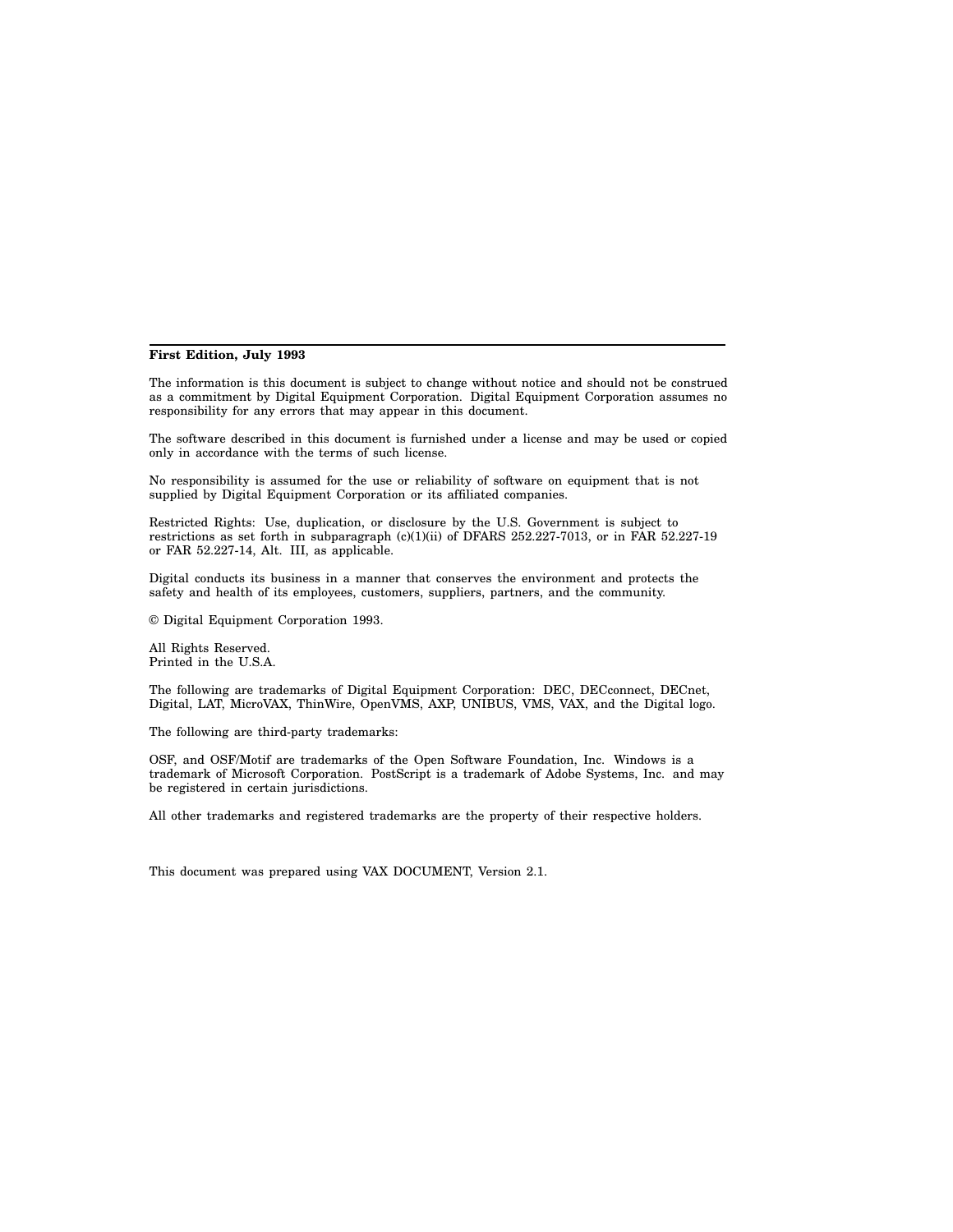# **Contents**

|              |                     |                                                    | vii      |
|--------------|---------------------|----------------------------------------------------|----------|
| 1            | <b>Introduction</b> |                                                    |          |
|              | 1.1                 |                                                    | $1 - 1$  |
|              | 1.2                 |                                                    | $1 - 1$  |
| $\mathbf{2}$ |                     | Installing a SCSI Interface Unit                   |          |
|              | 2.1                 |                                                    | $2 - 1$  |
|              | 2.2                 | Configuring and Installing the Host Adapter Boards | $2 - 1$  |
|              | 221                 | AT/ISA Host Adapter Boards                         | $2 - 2$  |
|              | 2.2.1.1             | Configuring AT/ISA Host Adapter Boards             | $2 - 2$  |
|              | 2.2.1.1.1           | ADAPTEC AHA1540                                    | $2 - 2$  |
|              | 2.2.1.1.2           |                                                    | $2 - 8$  |
|              | 2.2.1.1.3           | ADAPTEC AHA1510                                    | $2 - 11$ |
|              | 2.2.1.2             | Installing AT/ISA Host Adapter Boards              | $2 - 12$ |
|              | 2.2.2               | EISA Host Adapter Boards                           | $2 - 13$ |
|              | 2.2.2.1             | Configuring the EISA Host Adapter Board            | $2 - 13$ |
|              | 2.2.2.2             | Installing the EISA Host Adapter Board             | $2 - 14$ |
|              | 2.2.3               | MCA Host Adapater Boards                           | $2 - 15$ |
|              | 2.2.3.1             | Configuring the MCA Host Adapter Board             | $2 - 15$ |
|              | 2.2.3.2             | Installing the MCA Host Adapter Board              | $2 - 16$ |
|              | 2.2.4               | Installing the Internal Tape Unit                  | $2 - 17$ |
|              | 2.2.5               | Installing an External Tape System                 | $2 - 20$ |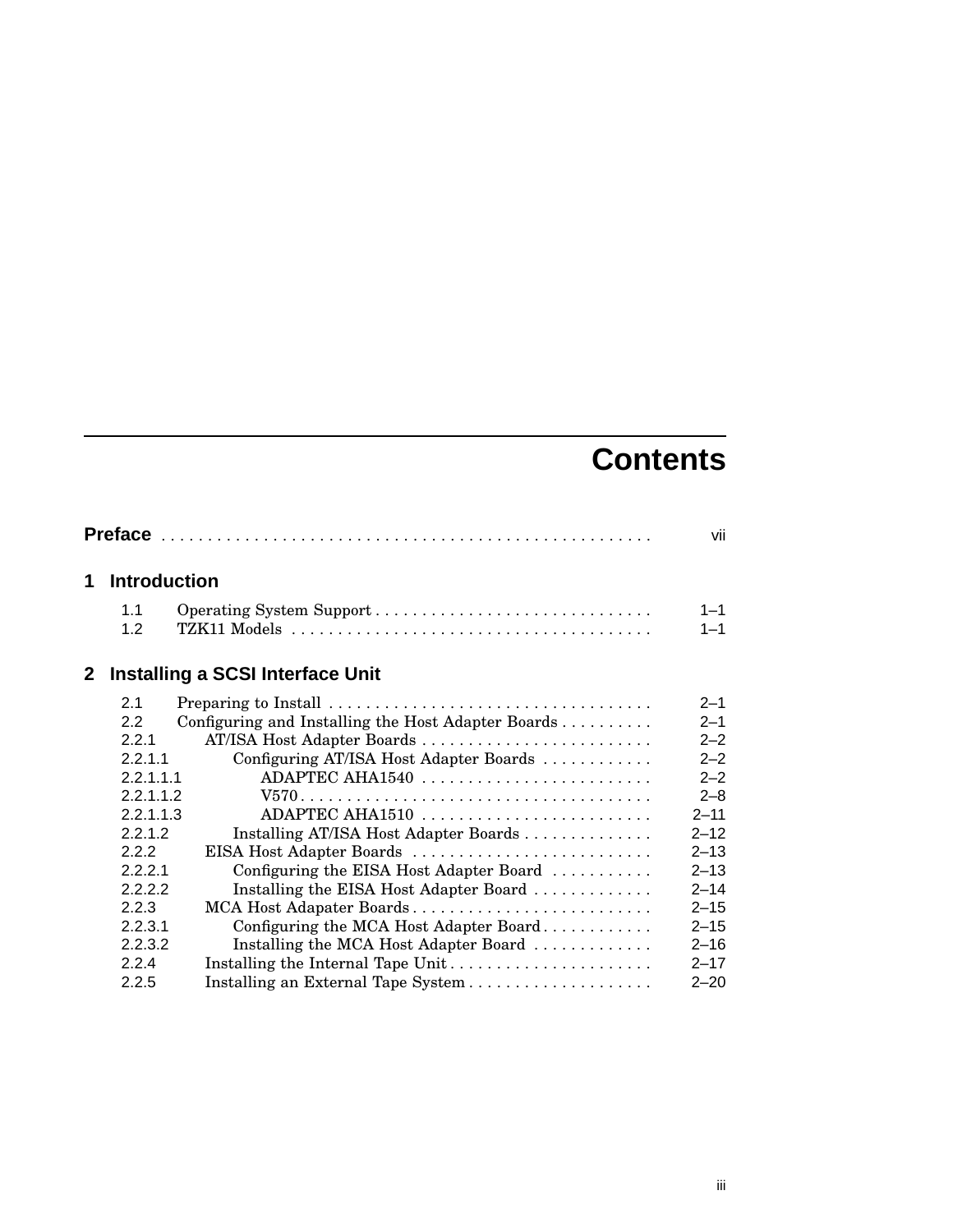# **3 Operating Procedures**

| 3.1     | Controls and Indicators                                                                         | $3 - 1$  |
|---------|-------------------------------------------------------------------------------------------------|----------|
| 3.1.1   |                                                                                                 | $3 - 2$  |
| 3.1.2   |                                                                                                 | $3 - 2$  |
| 3.2     |                                                                                                 | $3 - 2$  |
| 3.3     |                                                                                                 | $3 - 5$  |
| 3.3.1   | Tape Cartridge Handling                                                                         | $3 - 5$  |
| 3.3.2   | Setting the Write-Protect Switch                                                                | $3 - 5$  |
| 3.3.3   | Inserting the Tape Cartridge into the Drive                                                     | $3 - 6$  |
| 3.3.4   | Removing the Tape Cartridge from the Drive                                                      | $3 - 7$  |
| 3.3.5   |                                                                                                 | $3 - 7$  |
| 3.3.5.1 | VAX/VMS and OpenVMS                                                                             | $3 - 7$  |
| 3.3.5.2 | DEC OSF/1 $\ldots \ldots \ldots \ldots \ldots \ldots \ldots \ldots \ldots \ldots \ldots \ldots$ | $3 - 8$  |
| 3.3.5.3 |                                                                                                 | $3 - 8$  |
| 3.4     |                                                                                                 | $3 - 8$  |
| 3.4.1   |                                                                                                 | $3 - 8$  |
| 3.4.2   | Vendor/Product ID Select and Terminator Power                                                   | $3 - 12$ |

# **4 Operating Systems Support**

| 4.1     | TZK11 Operating Systems Support                         | $4 - 1$ |
|---------|---------------------------------------------------------|---------|
| 4.1.1   | Digital Operating Systems Support                       | $4 - 1$ |
| 4.1.1.1 | VAX/VMS and OpenVMS Support                             | $4 - 1$ |
| 4.1.1.2 |                                                         | $4 - 1$ |
| 4.1.1.3 | Windows NT (AXP) Support                                | $4 - 2$ |
| 4.1.2   | Non-Digital Operating Systems Support                   | $4 - 2$ |
| 4.1.3   | 512-Byte Blocks, 1KB Blocks, and Variable Bytes Records | $4 - 2$ |
| 4.1.3.1 |                                                         | $4 - 2$ |
| 4.1.3.2 |                                                         | $4 - 3$ |
| 4.1.3.3 | Windows NT (AXP) Support                                | $4 - 3$ |
| 4.1.3.4 | Non-Digital Operating Systems                           | $4 - 3$ |
| 4.1.4   | Auto Density Select in the Read Case                    | $4 - 3$ |
| 4.1.5   | Density Select in the Write Case                        | $4 - 3$ |
| 4.1.6   | Vendor/Product ID Select                                | $4 - 3$ |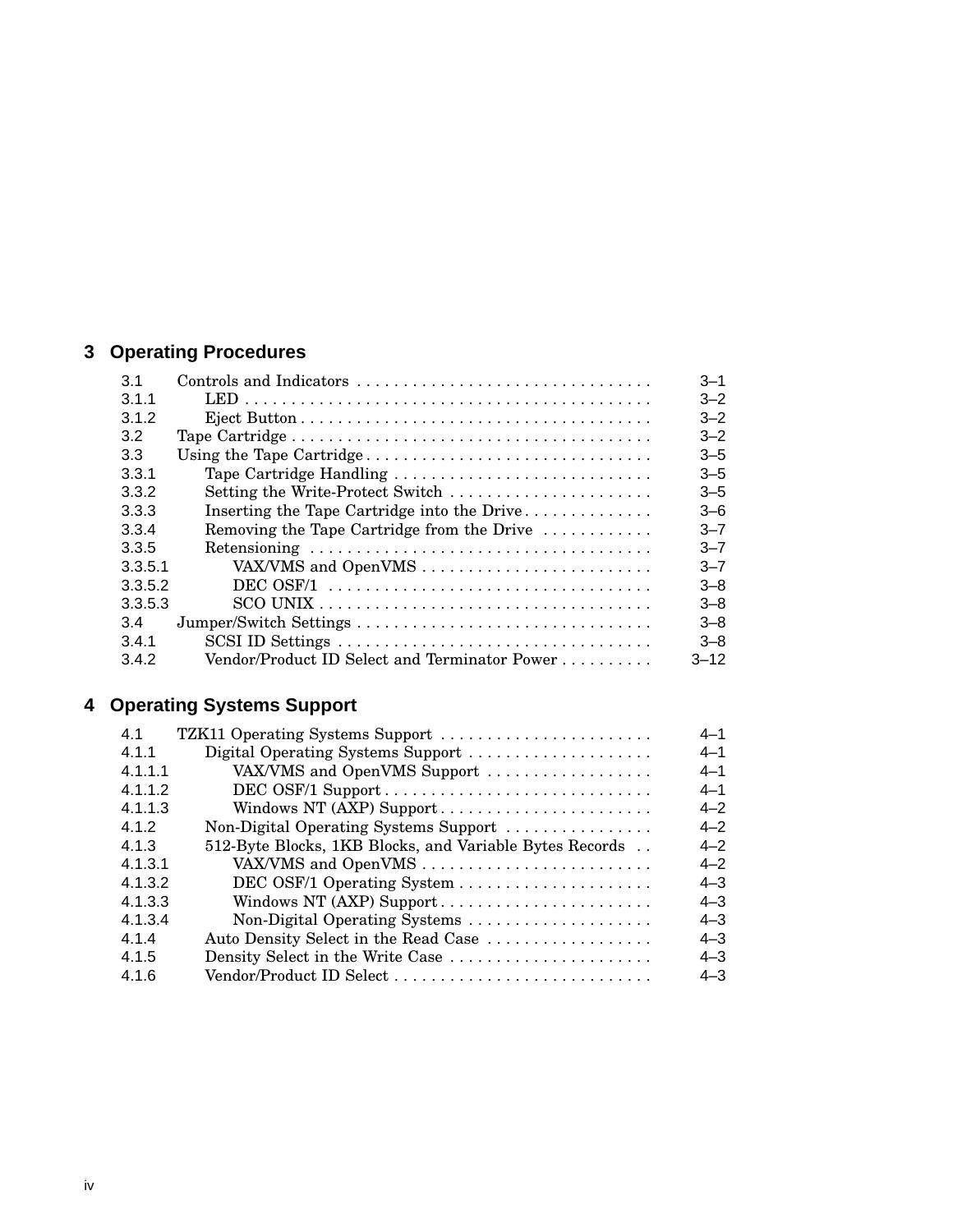# **5 Preventive Maintenance and Problem Resolution**

| 5.1   | $5 - 1$ |
|-------|---------|
| 5.2   | $5 - 1$ |
| -5.3  | $5 - 2$ |
| 5.4   | $5 - 2$ |
| 5.4.1 | $5 - 2$ |
| 5.4.2 | $5 - 2$ |
| 5.4.3 | $5 - 3$ |
| 5.4.4 | $5 - 3$ |
| 5.4.5 | $5 - 3$ |

# **A Related Supplies**

# **B TZK11 Cartridge Tape Drive Specifications**

## **Index**

# **Figures**

| $1 - 1$  | TZK11-AA Embedded Drive (Front View)        | $1 - 2$  |
|----------|---------------------------------------------|----------|
| $1 - 2$  | TZK11-AA Embedded Drive (Rear View)         | $1 - 2$  |
| $1 - 3$  | TZK11-DA Table Top Drive                    | $1 - 3$  |
| $2 - 1$  | The AHA1540 Host Adapter Board              | $2 - 2$  |
| $2 - 2$  | Alternative Jumper Settings                 | $2 - 3$  |
| $2 - 3$  | Jumper Field J5: General Control            | $2 - 4$  |
| $2 - 4$  | Jumper Field J6: BIOS/Auto Sense Control    | $2 - 5$  |
| $2 - 5$  | Jumper Field J7: Address Selection          | $2 - 6$  |
| $2 - 6$  | Jumper Field J9: DMA/Interrupt Selection    | $2 - 7$  |
| $2 - 7$  | The V570 Host Adapter Board                 | $2 - 8$  |
| $2 - 8$  | Jumper Setting Guidelines                   | $2 - 9$  |
| $2 - 9$  | Example of I/O Address Jumper Setting       | $2 - 10$ |
| $2 - 10$ | The AHA1510 Host Adapter Board              | $2 - 11$ |
| $2 - 11$ | Alternative Jumper Settings for the AHA1510 | $2 - 12$ |
| $2 - 12$ | The AHA1740 Host Adapter Board              | $2 - 14$ |
| $2 - 13$ | The AHA1640 Host Adapter Board              | $2 - 15$ |
| $2 - 14$ | The IBM MCA-SCSI Host Adapter Board         | $2 - 16$ |
| $2 - 15$ | Internal Device ID (Drive No.) Jumpering    | $2 - 18$ |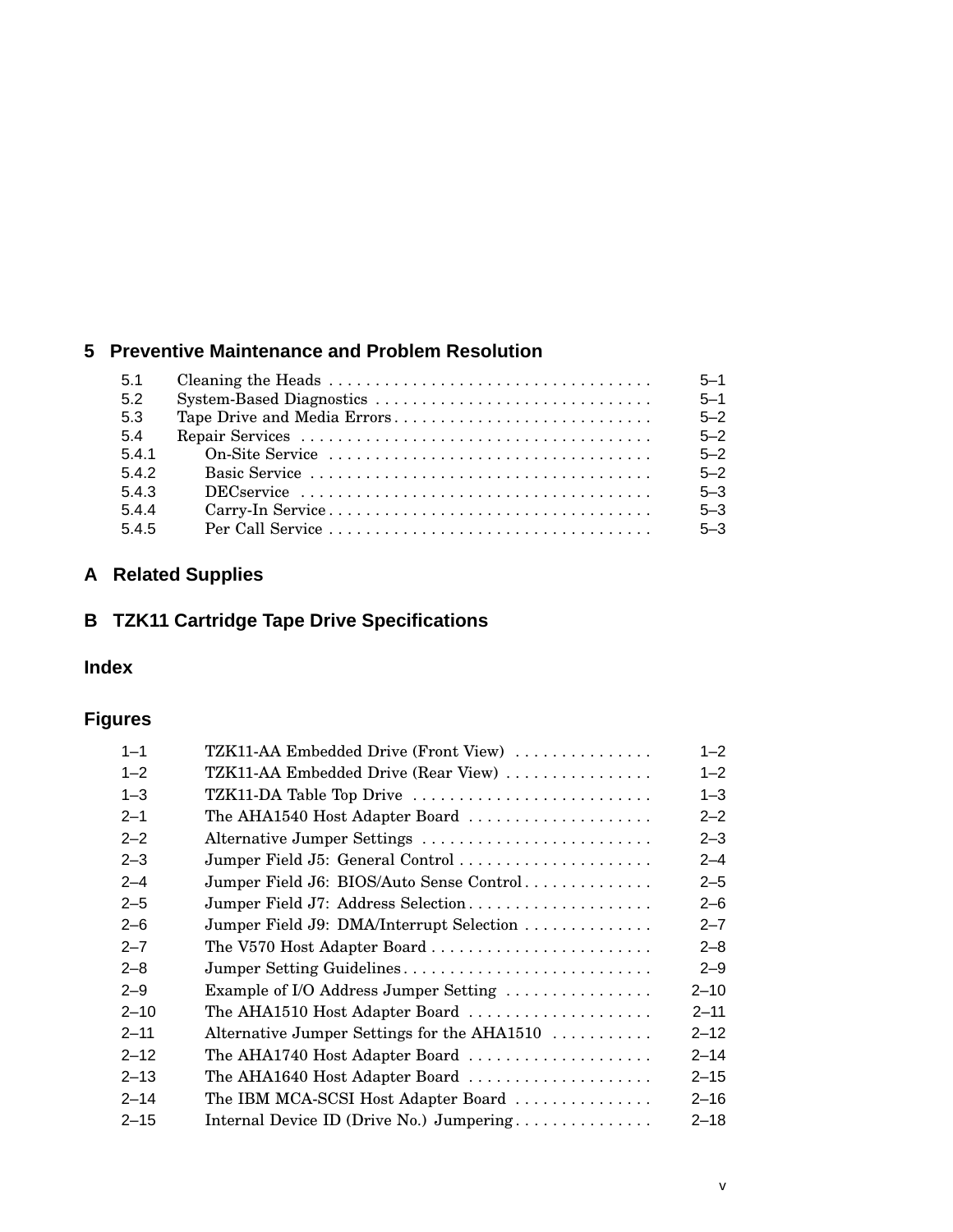| $2 - 16$ | Tape Drive Connector Locations                                        | $2 - 20$ |
|----------|-----------------------------------------------------------------------|----------|
| $3 - 1$  | TZK11 Tape Drive (Front View)                                         | $3 - 1$  |
| $3 - 2$  | The Quarter-inch Tape Cartridge                                       | $3 - 3$  |
| $3 - 3$  | Setting the Write-Protect Switch                                      | $3 - 6$  |
| $3 - 4$  |                                                                       | $-6$     |
| $3 - 5$  | Layout of the Jumper/Strap Connector $\dots\dots\dots\dots\dots\dots$ | $3 - 10$ |
| $3 - 6$  | TZK11 Table Top Drive (Rear Panel)                                    | $3 - 11$ |

## **Tables**

| $3 - 1$ | LED Conditions Summary                                                                                      | $3 - 2$ |
|---------|-------------------------------------------------------------------------------------------------------------|---------|
| $3 - 2$ | Cartridge Compatibility                                                                                     | $3 - 4$ |
| $3 - 3$ | QIC Format Compatibility                                                                                    | $3 - 4$ |
| $3 - 4$ | TZK11 Embedded SCSI ID Jumper Settings                                                                      | $3 - 9$ |
| $A-1$   |                                                                                                             | $A-1$   |
| $B-1$   | TZK11 Cartridge Tape Drive Specifications                                                                   | $B-1$   |
| $B-2$   | Acoustic Noise Declaration for German Noise Declaration<br>Labor: Declared Values per ISO 9296 and ISO 7779 | $B-4$   |
| $B-3$   | Schallemissionswerte - Werteangaben nach ISO 9296 und                                                       | R–4     |
|         |                                                                                                             |         |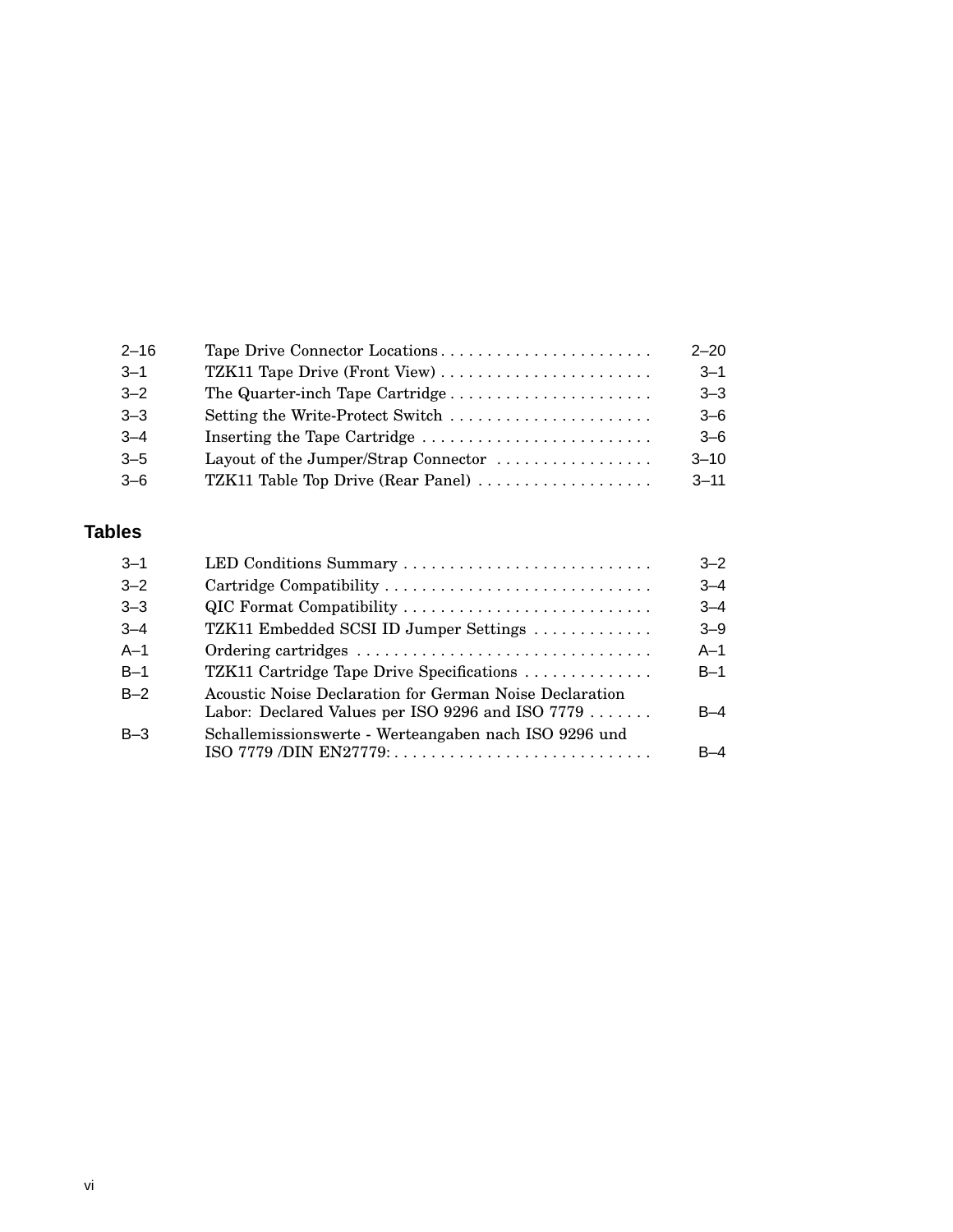# **Preface**

This document describes the installation and operation of the TZK11 Tape Backup System.

### **Document Organization**

This manual is comprised of the following chapters:

- Chapter 1, Introduction–Provides an introduction to TZK11 Tape Backup System. Also provides information about the operational environment of TZK11 Tape Backup System.
- Chapter 2, Installing a SCSI Interface Unit–Provides information on installing a TZK11 Tape Backup System on a PC. Also provides information on getting started.
- Chapter 3, Operating Procedures–Addresses operating procedures, controls and indicators, tape cartridge handling, and jumper settings used with TZK11 Tape Backup System.
- Chapter 4, Operating System Support–Addresses operating system support and compatibility.
- Chapter 5, Preventive Maintenance and Problem Resolution–Describes preventive maintenance and diagnostics.
- Appendix A–Contains information on related supplies for the TZK11 Tape Backup System.
- Appendix B–Contains specifications for the TZK11 Tape Backup System.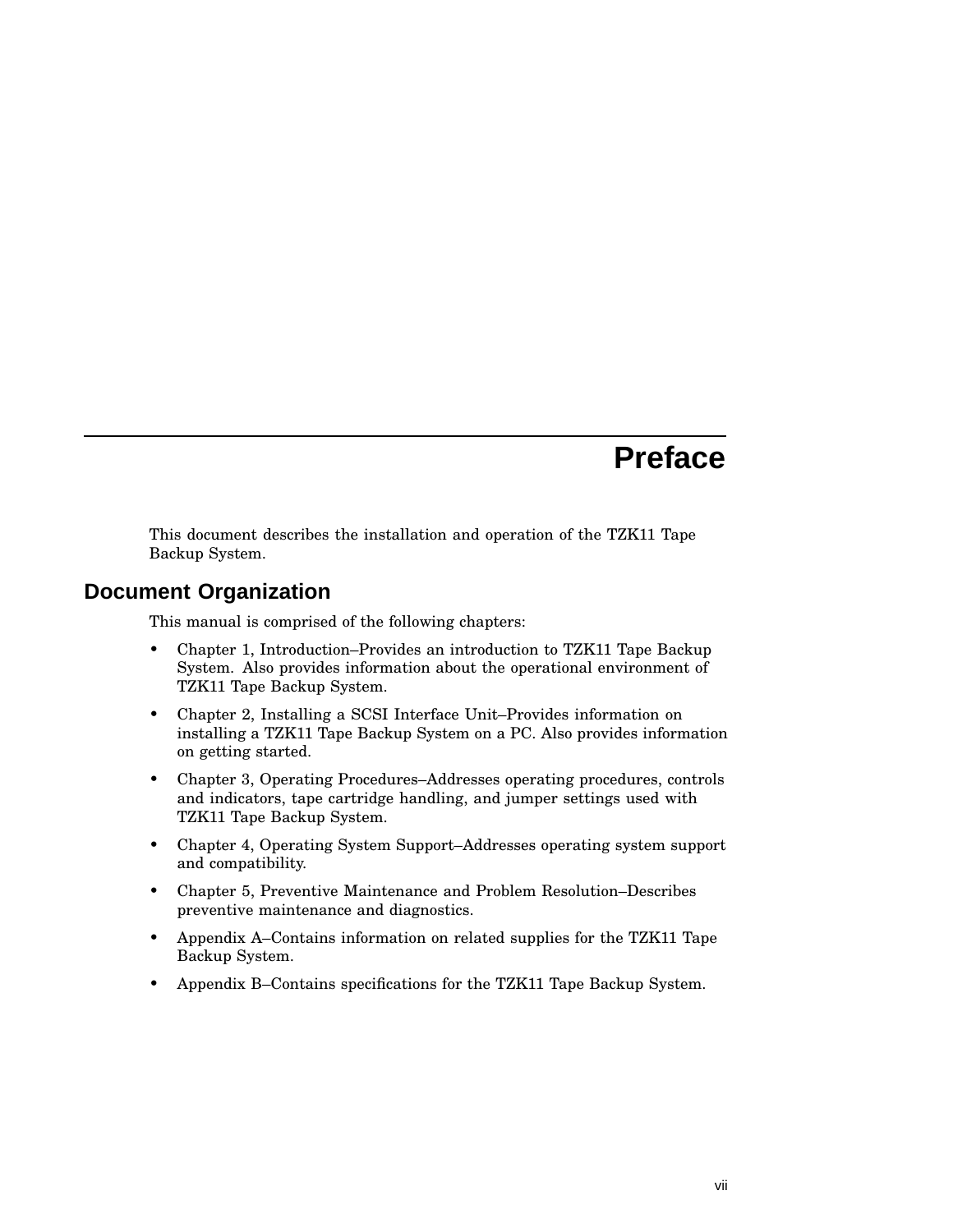# **Conventions**

The following table lists the conventions used in this manual.

| <b>Convention</b>    | <b>Meaning</b>                                                                                        |
|----------------------|-------------------------------------------------------------------------------------------------------|
| <b>Note</b>          | Contains important information.                                                                       |
| <b>WARNING</b>       | Contains safety or other critical information.                                                        |
| Return               | Indicates the key you are to press, e.g., the Return key.                                             |
| <i>Italic type</i>   | Emphasizes important information, indicates variables, and<br>indicates complete titles of documents. |
| <b>Boldface type</b> | Indicates user input.                                                                                 |
| Monospaced type      | Represents text that the system displays on the screen.                                               |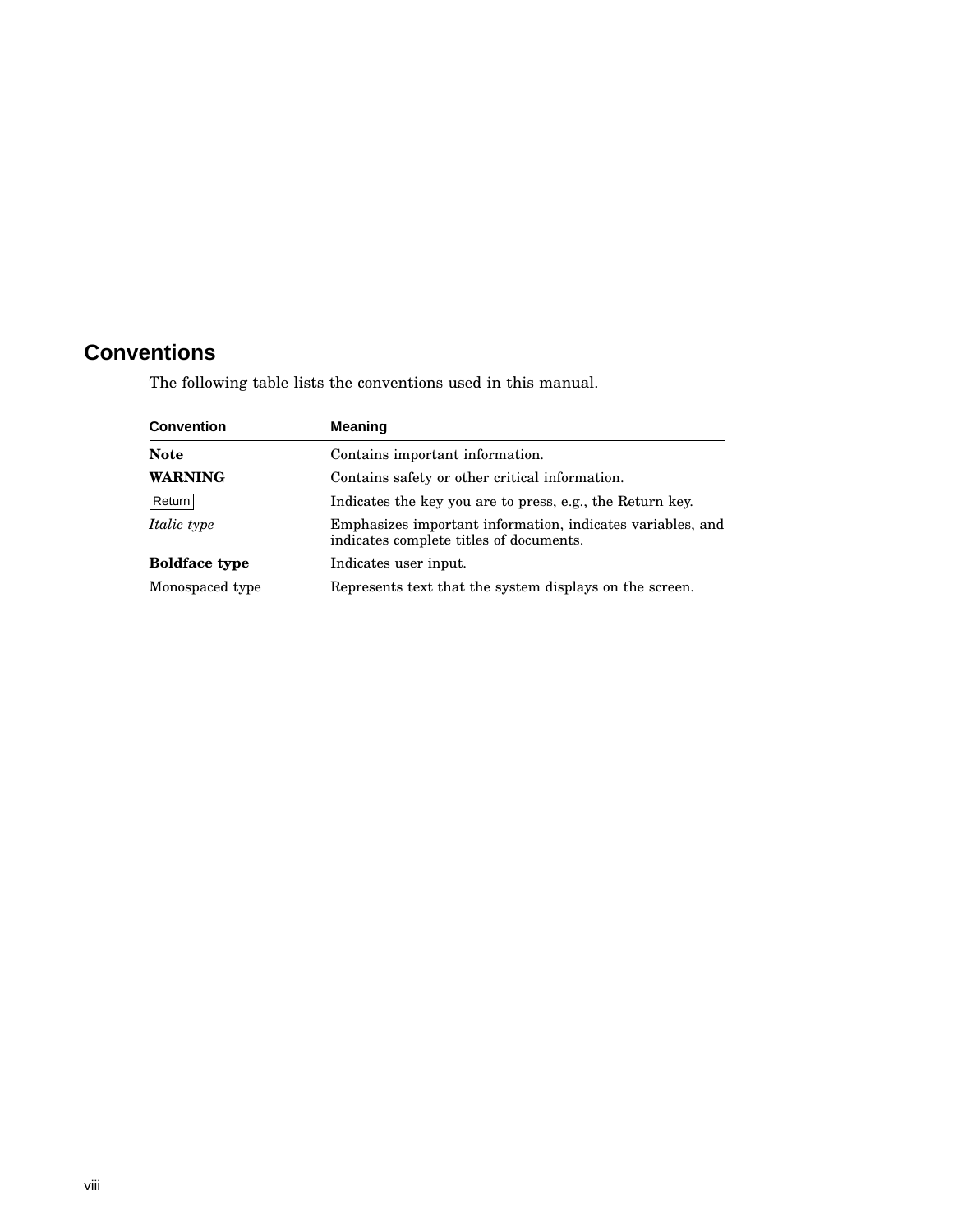# **1 Introduction**

The TZK11 Data Cartridge Tape Drive is a half-height, 5-¼ inch, Quarter-Inch Cartridge (QIC) streaming tape drive for use with PC, low-end, desktop, and Digital Equipment Corporation workstation systems. The TZK11 Data Cartridge Tape Drive provides archival storage/retrieval and data collection activities. The TZK11 Data Cartridge Tape Drive is Small Computer System Interface (SCSI-2) compliant.

The TZK11 Data Cartridge Tape Drive consists of one main component: the tape drive. The controller logic is located within the TZK11 Data Cartridge Tape Drive itself.

# **1.1 Operating System Support**

TZK11 is configurable to work with either Digital operating systems (VAX/VMS, OpenVMS, DEC OSF/1, Windows NT (AXP)) or non-Digital operating systems (DOS/Windows, OS/2, SCO UNIX, Windows NT, Novell Netware, etc.) via a jumper on an Embedded unit or a micro switch on a Table Top unit.

# **1.2 TZK11 Models**

The TZK11 tape drive is available as:

- Model TZK11-AA (Embedded) (See Figure 1–1 and Figure 1–2.)
- Model TZK11-DA (Table Top) (See Figure 1–3.)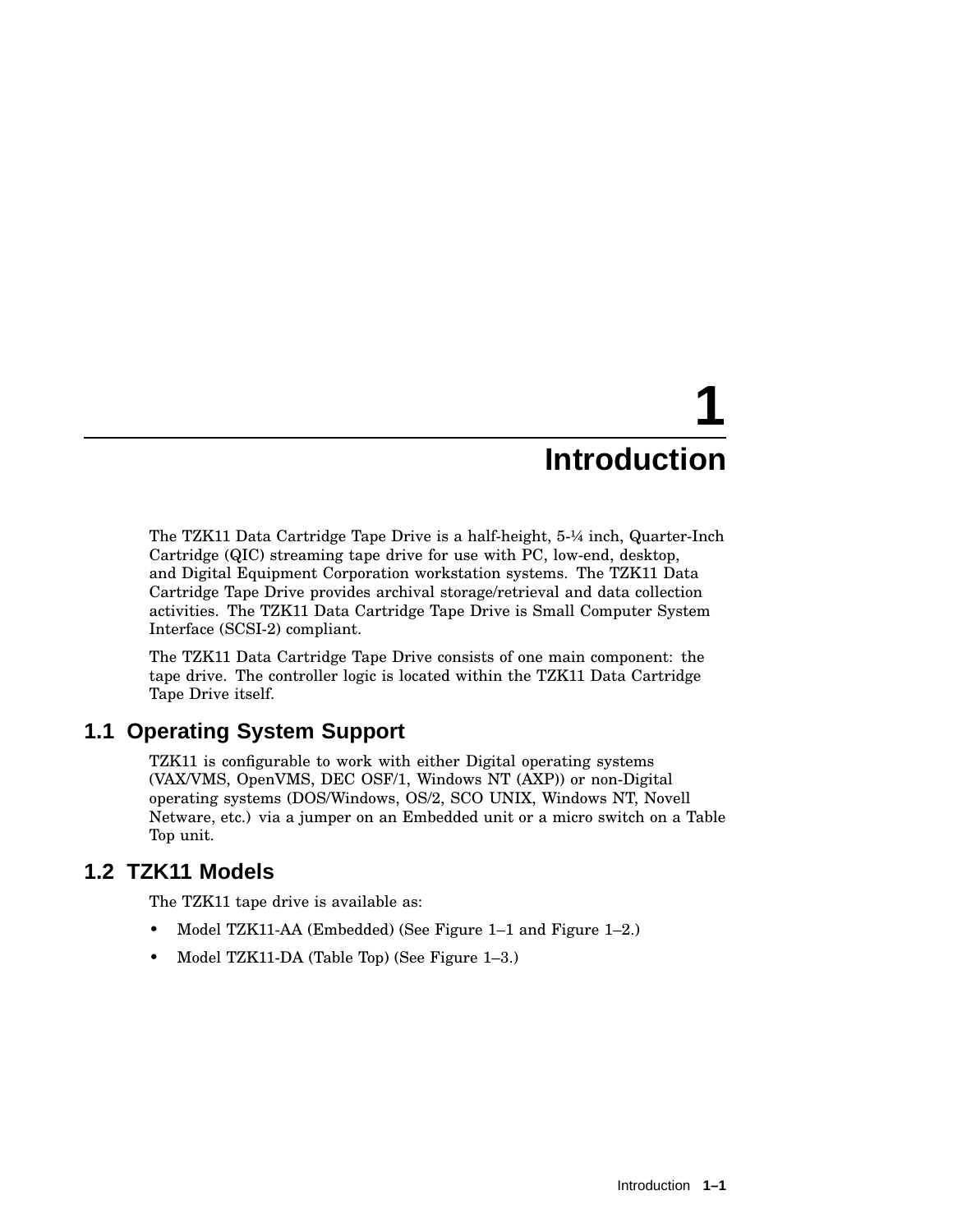

#### **Figure 1–1 TZK11-AA Embedded Drive (Front View)**



LJ-03331-TI0

**Figure 1–2 TZK11-AA Embedded Drive (Rear View)**



LJ-03332-TI0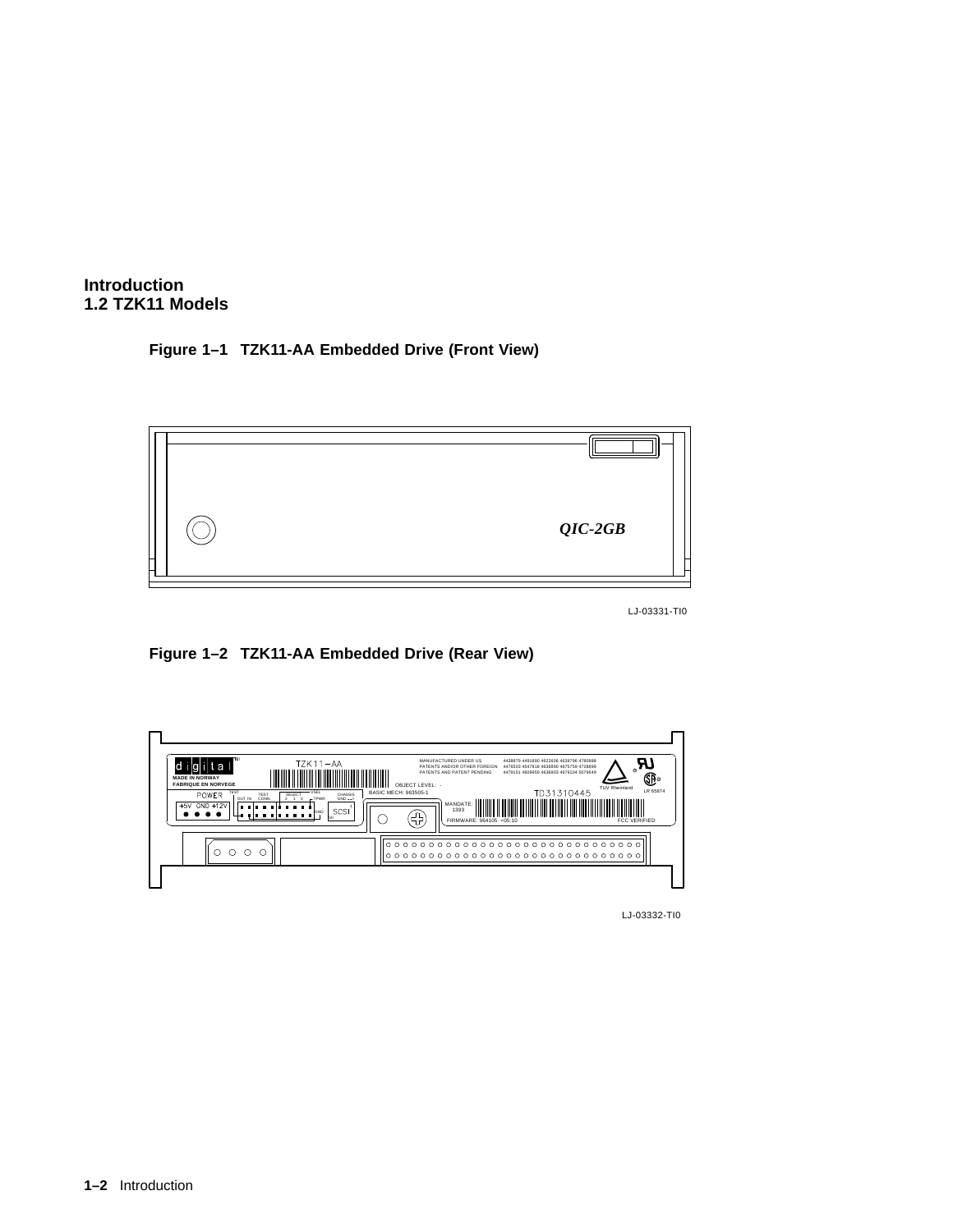#### **Introduction 1.2 TZK11 Models**

## **Figure 1–3 TZK11-DA Table Top Drive**







LJ-03333-TI0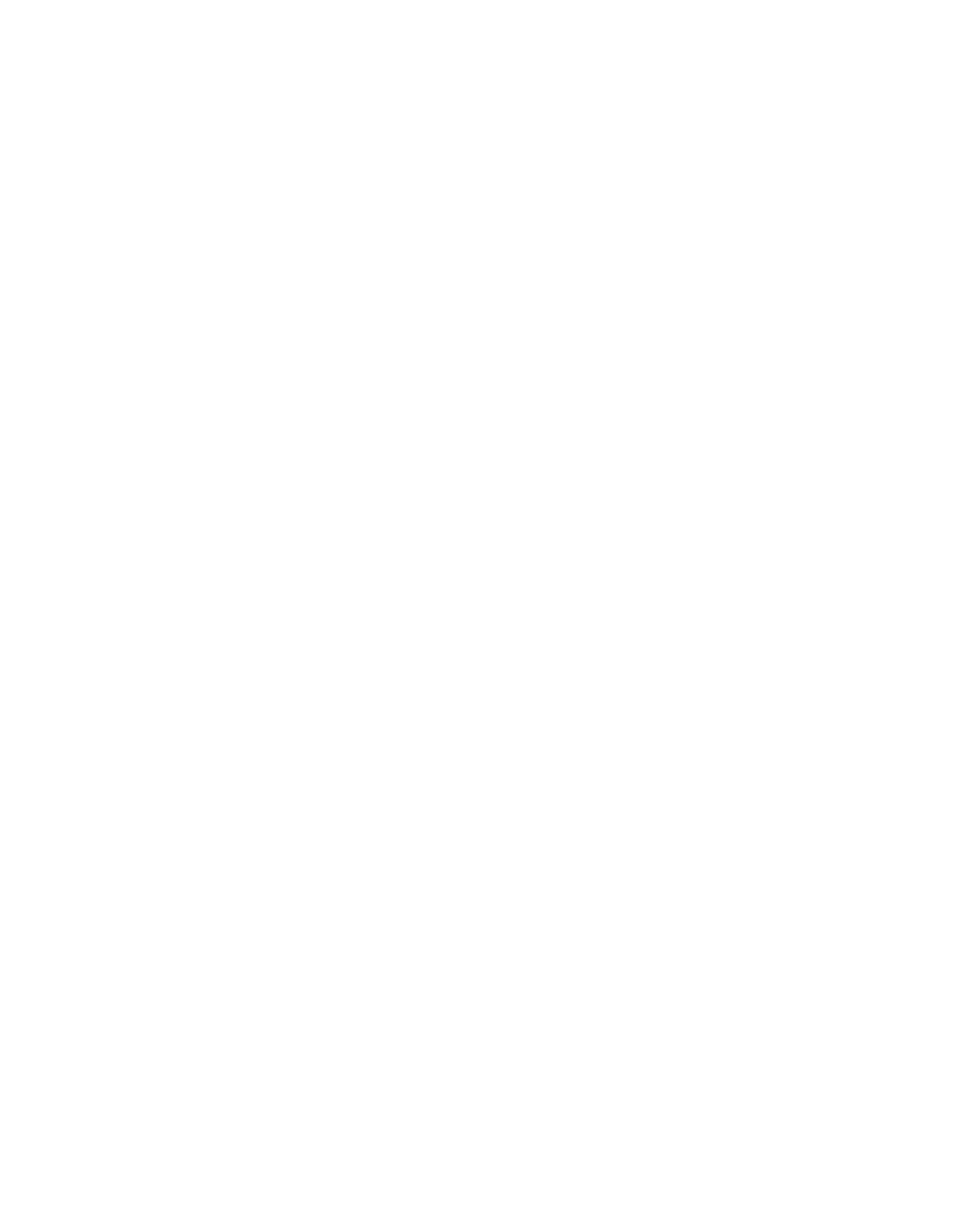# **2 Installing a SCSI Interface Unit**

## **2.1 Preparing to Install**

Before installing the SCSI Interface Unit, take the following steps:

- 1. Ensure that you have all the parts needed for your tape system.
- 2. Unplug the power cords from your computer and all system units.

#### **WARNING**

Failure to remove power to the computer and all attached devices before removing the cover of the computer case could cause exposure to high voltages and increase the possibility of damaging peripheral equipment in the event of an accidental short circuit. This installation should be performed by a qualified technician.

3. Remove the computer cover.

#### **WARNING**

Prior to handling any circuit boards, practice proper electrostatic discharge techniques by wearing a ground strap or by touching a metal part of plugged-in appliance that uses a three-prong plug. Failure to discharge static electricity can damage integrated circuits.

# **2.2 Configuring and Installing the Host Adapter Boards**

This section provides instructions for configuring and installing AT/ISA, EISA, and MCA Host Adapter Boards.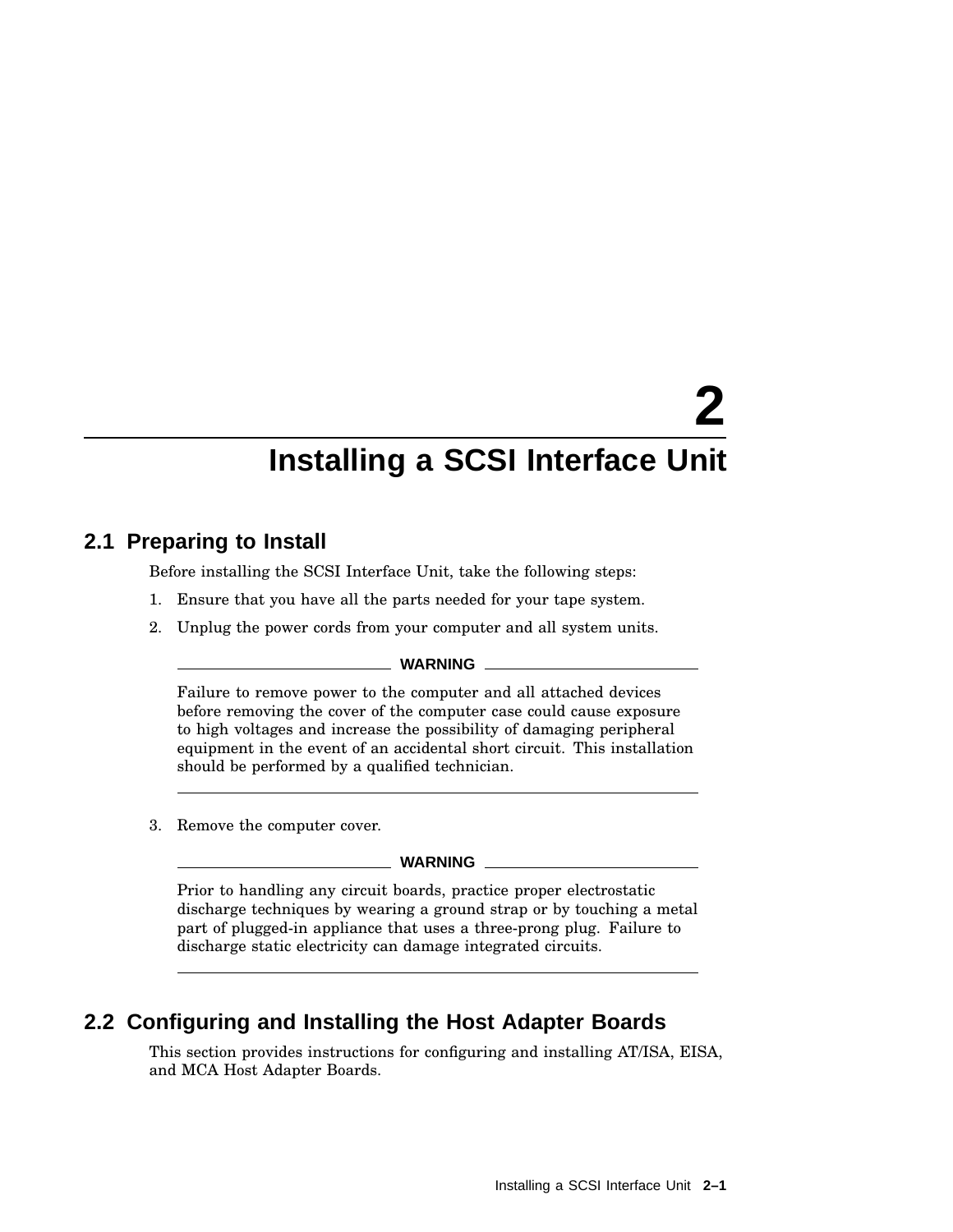#### **2.2.1 AT/ISA Host Adapter Boards**

This section addresses configuring and installing the following AT/ISA Host Adapter Boards:

- ADAPTEC AHA1540
- V570
- ADAPTEC AHA1510

#### **2.2.1.1 Configuring AT/ISA Host Adapter Boards**

**2.2.1.1.1 ADAPTEC AHA1540** Figure 2–1 shows the AHA1540 SCSIinterface Host Adapter Board which has parallel internal and external connectors for use in either internal or external systems.

#### **Figure 2–1 The AHA1540 Host Adapter Board**



LJ-03307-TI0

Before you install the Host Adapter Board in your computer (see Section 2.2.1.2), you must preset the hardware configuration of the board. Make sure that the chosen configuration is not in conflict with other set-ups in your system.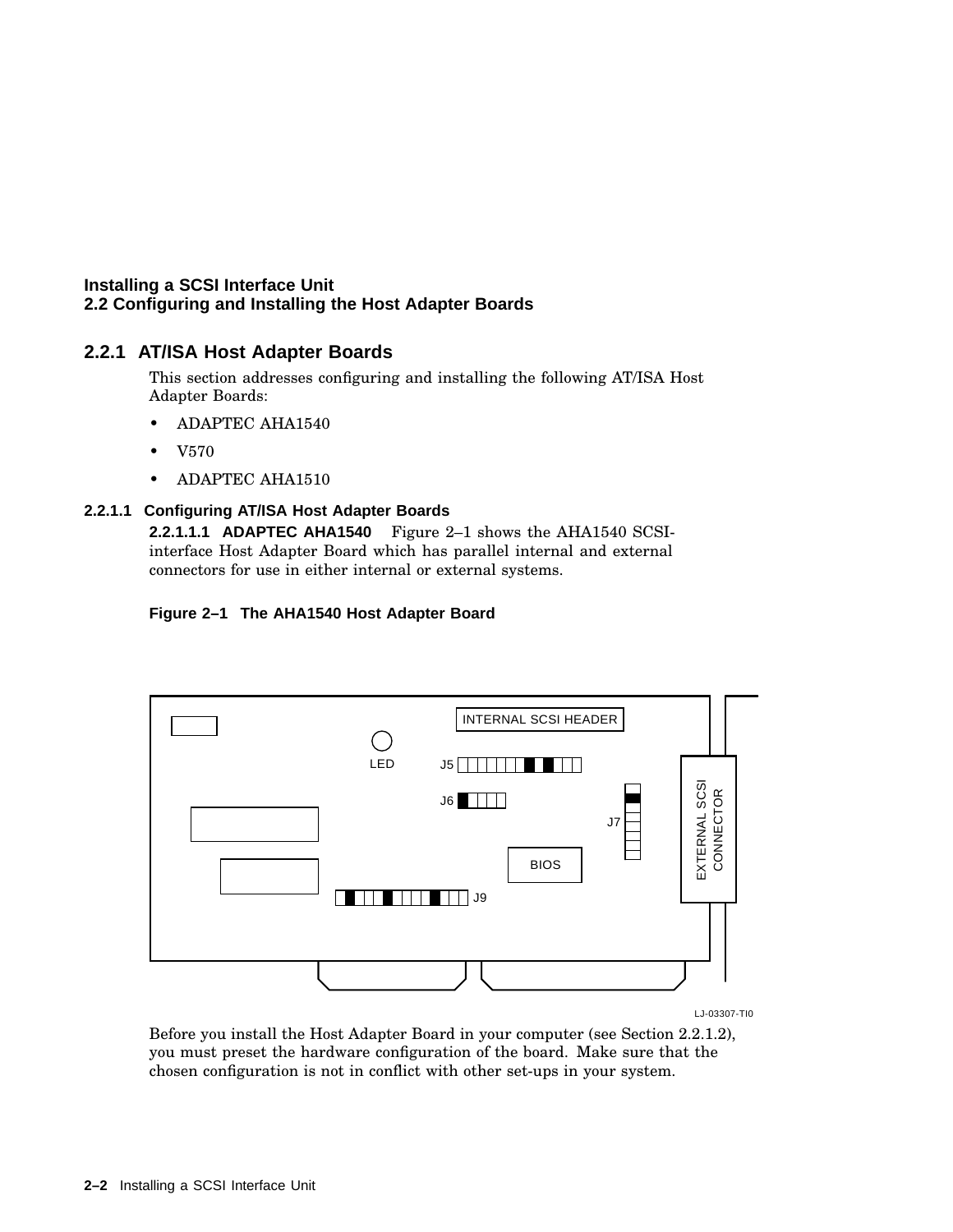#### **Default Settings**

The AHA1540 Host Adapter supports the following default settings:

| I/O Address              | 330H     |
|--------------------------|----------|
| Interrupt No.            | 11       |
| DMA Channel              | 5        |
| <b>SCSI</b> Device ID    |          |
| <b>BIOS</b> Address      | DC000H   |
| <b>DMA</b> Transfer Rate | $5$ MB/s |

#### **Alternative Jumper Settings**

Figure 2–2 shows the Alternative Jumper Settings key which is used on all jumper fields. Figure 2–3 through Figure 2–6 show the Jumper Fields J5, J6, J7, and J9.

#### **Figure 2–2 Alternative Jumper Settings**

= without jumper

= with jumper

LJ-03322-TI0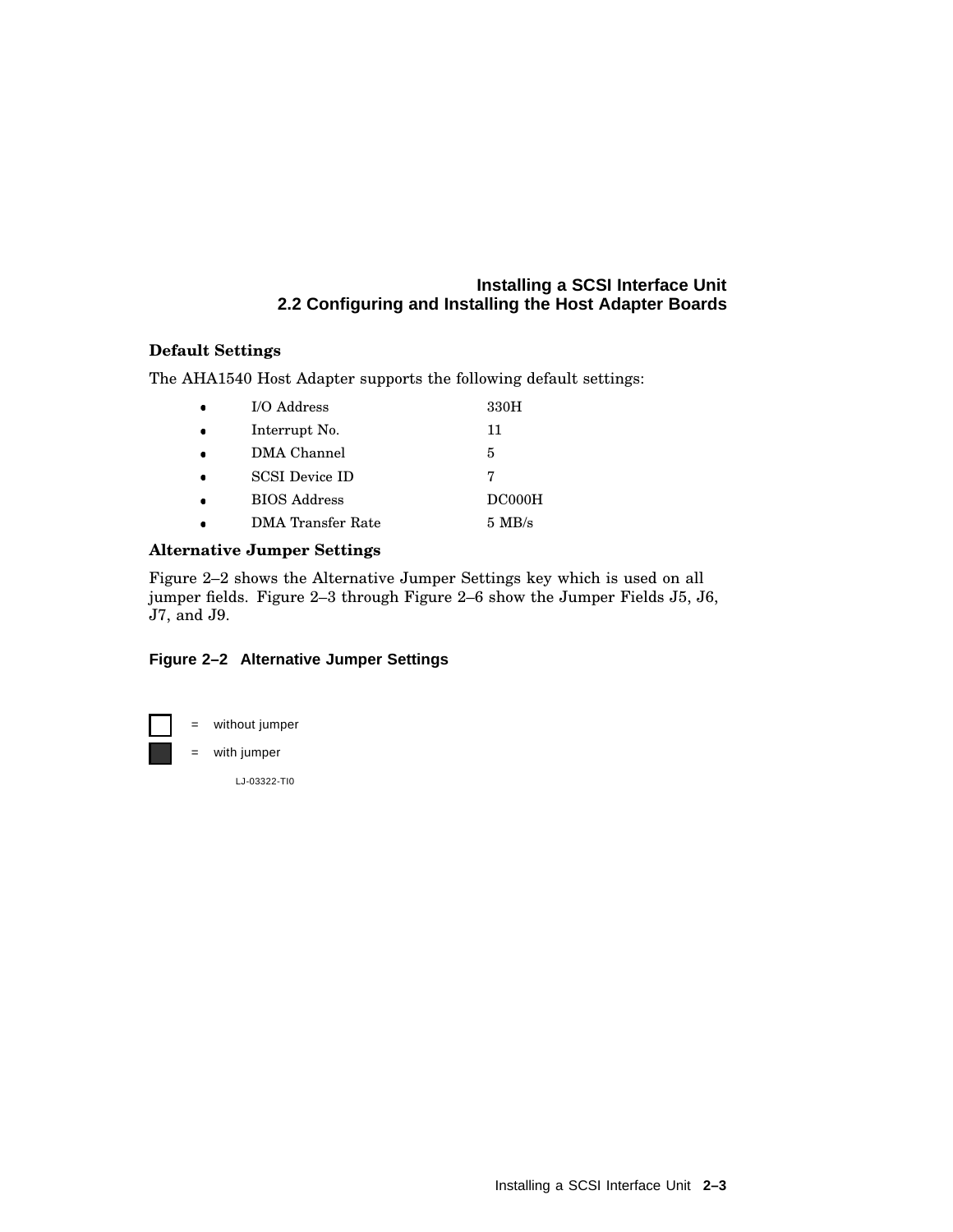

#### **Figure 2–3 Jumper Field J5: General Control**

LJ-03308-TI0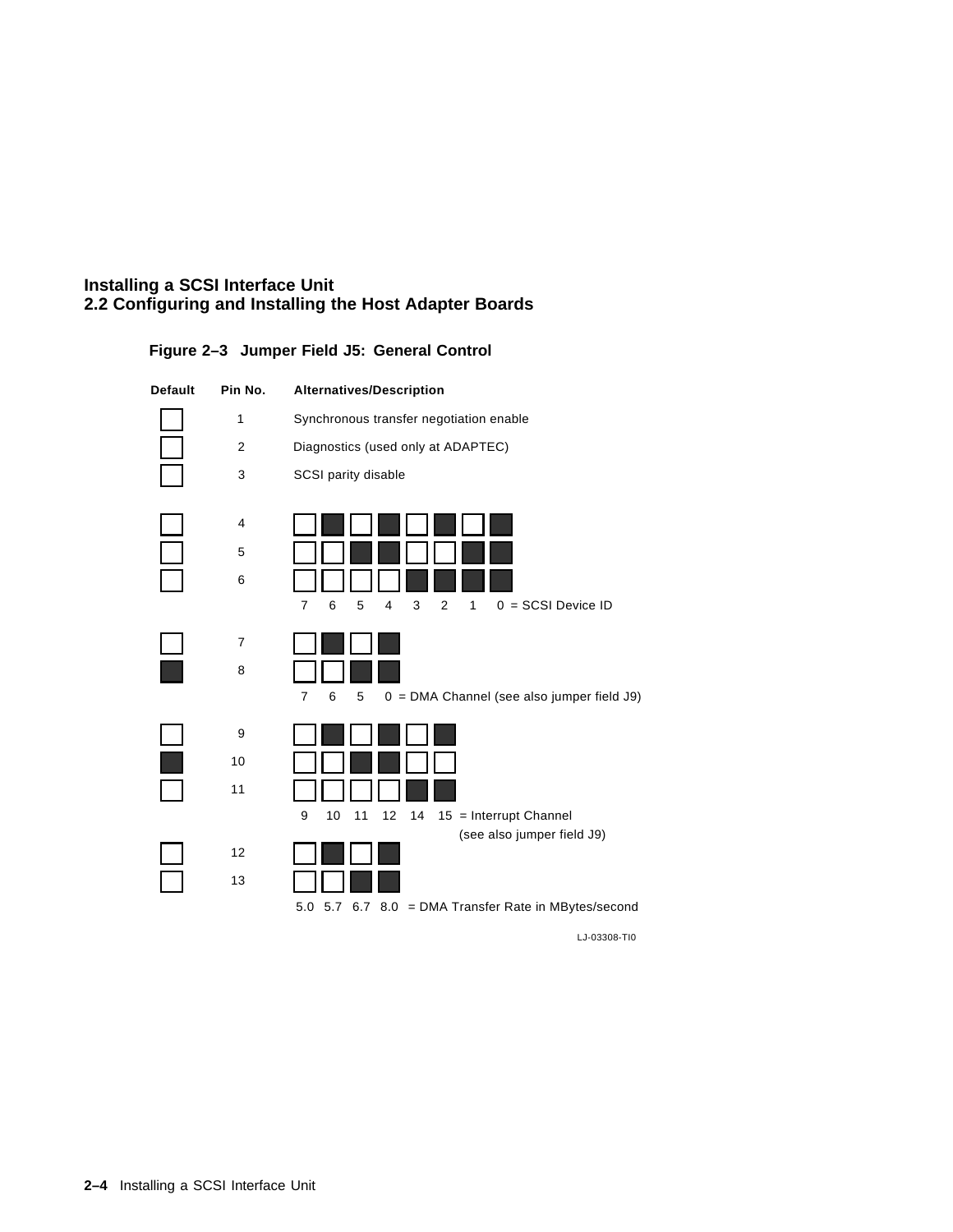#### **Figure 2–4 Jumper Field J6: BIOS/Auto Sense Control**

| Default | Pin No.        | Alternatives/Description |
|---------|----------------|--------------------------|
|         | 1              | BIOS (enabled)           |
|         | 2              | Not used                 |
|         | 3              | Not used                 |
|         | $\overline{4}$ | Not used                 |
|         | 5              | Auto Sense (enabled)     |
|         |                | LJ-03310-TI0             |
|         |                | <b>Note</b>              |

Remove Jumper pin 1 on J6 to disable the default BIOS, as this is not needed for running a streamer. When the BIOS is enabled, it will increase the boot-up time for your computer.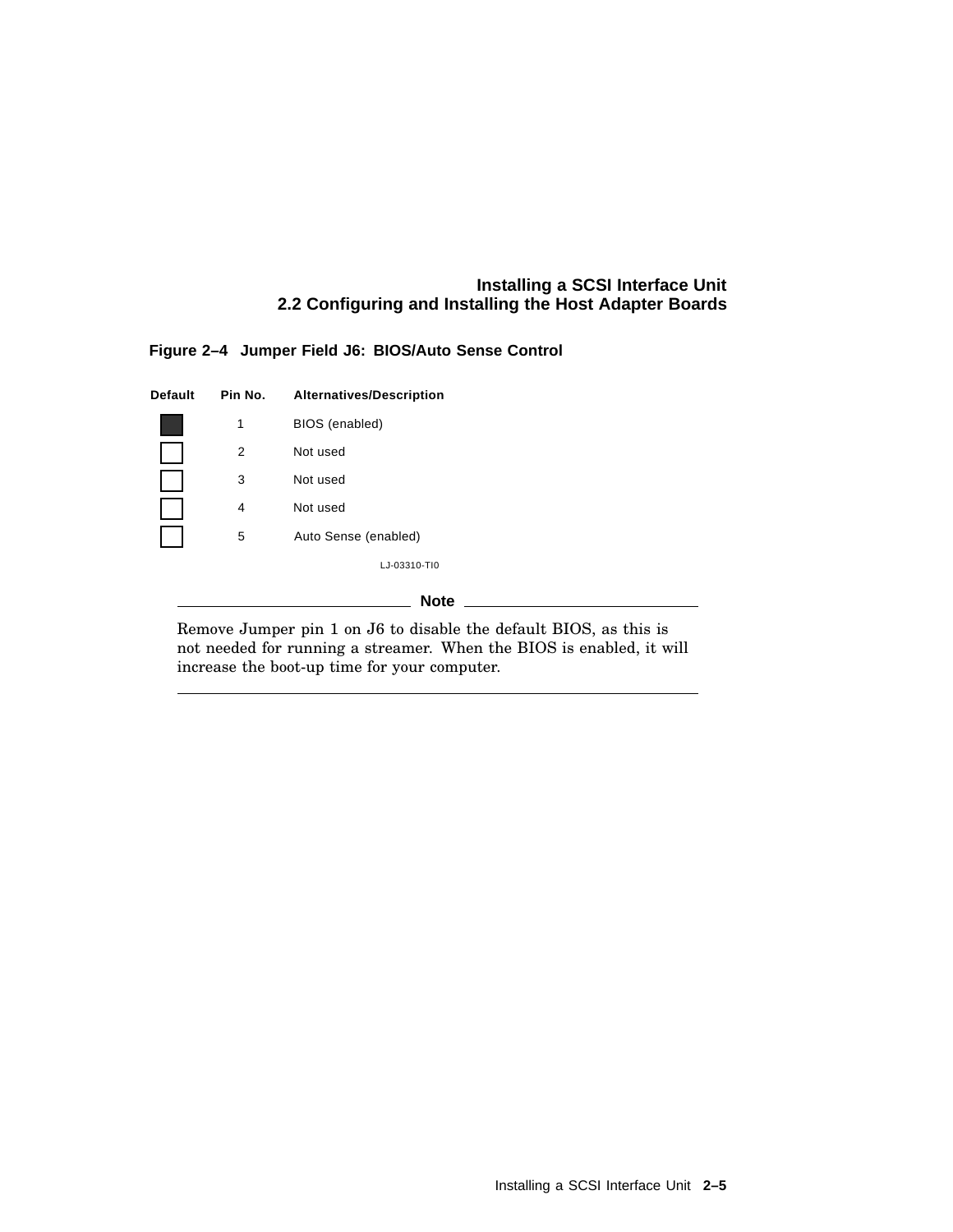

#### **Figure 2–5 Jumper Field J7: Address Selection**

LJ-03311-TI0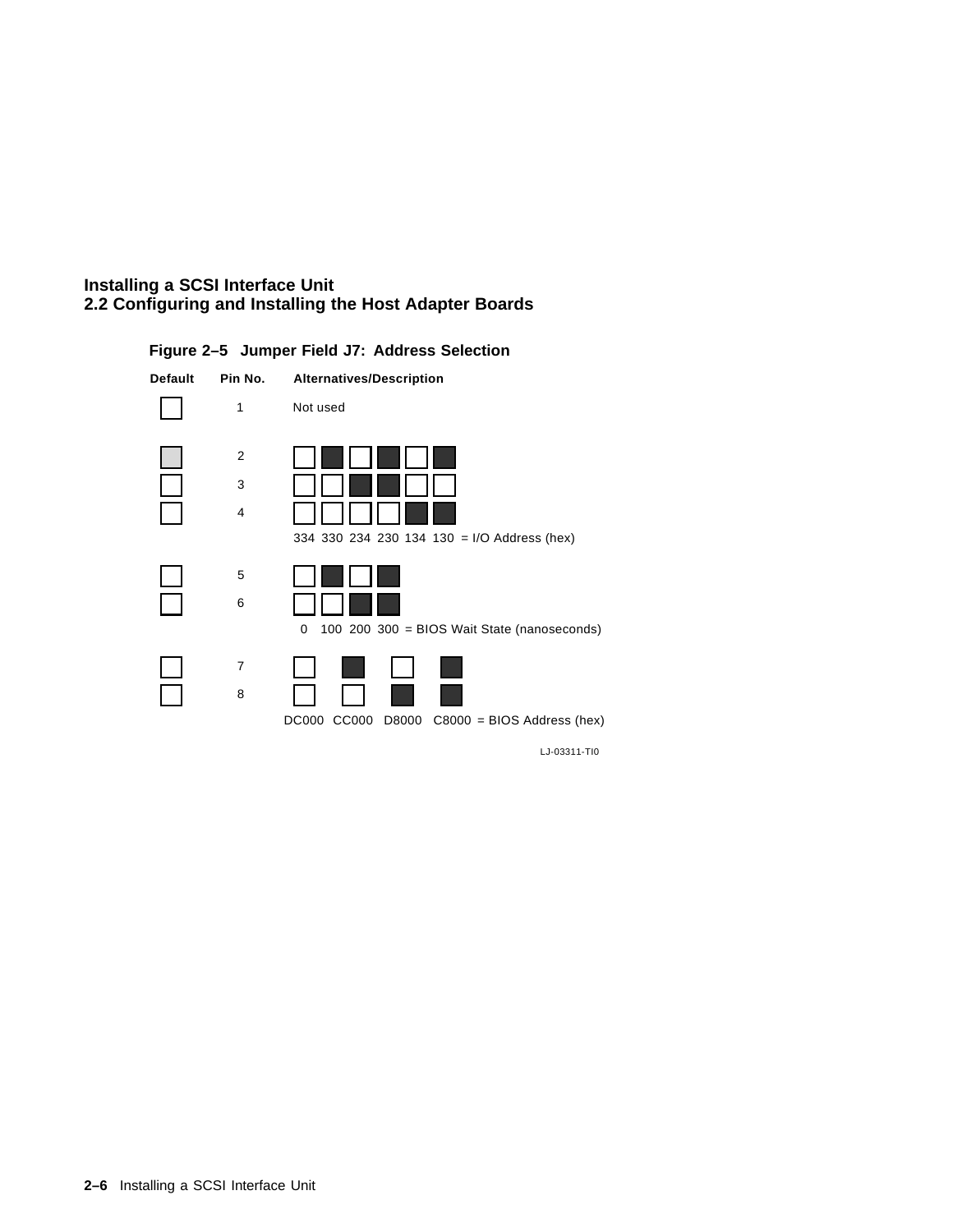| Default | Pin No. | <b>Alternatives/Description</b> |
|---------|---------|---------------------------------|
|         | 1       | DMA Request 0                   |
|         | 2       | DMA Request 5                   |
|         | 3       | DMA Request 6                   |
|         | 4       | DMA Request 7                   |
|         |         |                                 |
|         | 5       | DMA Acknowledge 0               |
|         | 6       | DMA Acknowledge 5               |
|         | 7       | DMA Acknowledge 6               |
|         | 8       | DMA Acknowledge 7               |
|         |         |                                 |
|         | 9       | Interrupt Channel 9             |
|         | 10      | Interrupt Channel 10            |
|         | 11      | Interrupt Channel 11            |
|         | 12      | Interrupt Channel 12            |
|         | 13      | Interrupt Channel 13            |
|         | 14      | Interrupt Channel 14            |
|         |         | LJ-03312-TI0                    |
|         |         |                                 |

#### **Figure 2–6 Jumper Field J9: DMA/Interrupt Selection**

**Note** \_\_\_\_

The DMA channnel must be the same for both the DMA Request and Acknowledge signals.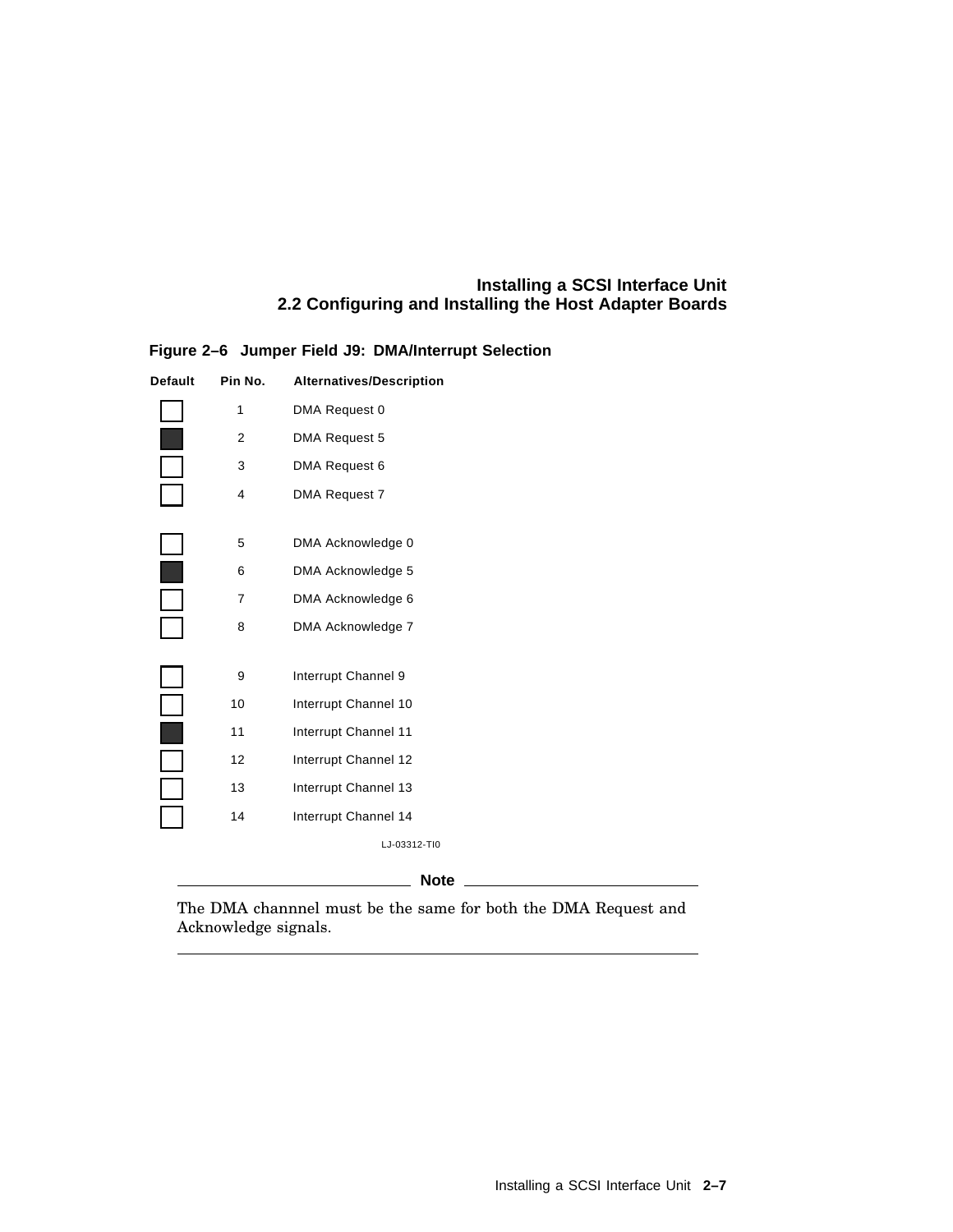**2.2.1.1.2 V570** Figure 2–7 shows the V570 SCSI-interface Host Adapter Board, which has parallel internal and external connectors for use in either internal or external systems.

Before you install the Host Adapter Board in your computer (see Section 2.2.1.2), you must preset the hardware configuration of the board. Make sure that the chosen configuration is not in conflict with other set-ups in your system.

The hardware set-up includes the I/O address, the interrupt number, and the DMA channel. The plinths on the Host Adapter Board are used for this purpose.



#### **Figure 2–7 The V570 Host Adapter Board**

LJ-03314-TI0

#### **Default Settings**

The V570 Host Adapter supports the following default settings:

- \_\_\_\_\_\_\_ I/O Address 360H
- $\bullet$ Interrupt No. 5
- $\bullet$ DMA Channel 6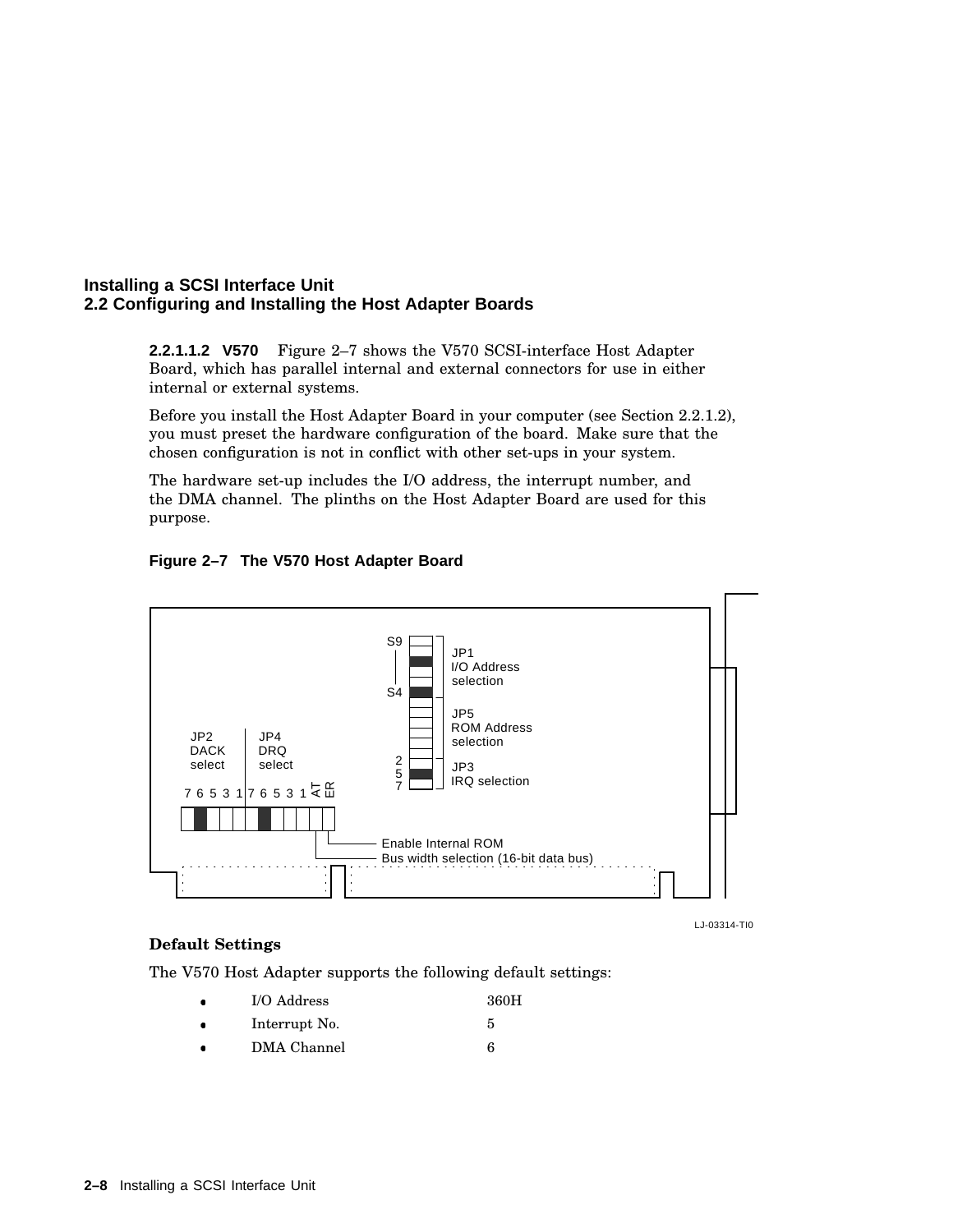#### **Alternative Settings**

Figure 2–8 shows how to set the jumpers; Figure 2–9 is an example of a setting.

#### **Figure 2–8 Jumper Setting Guidelines**



LJ-03315-TI0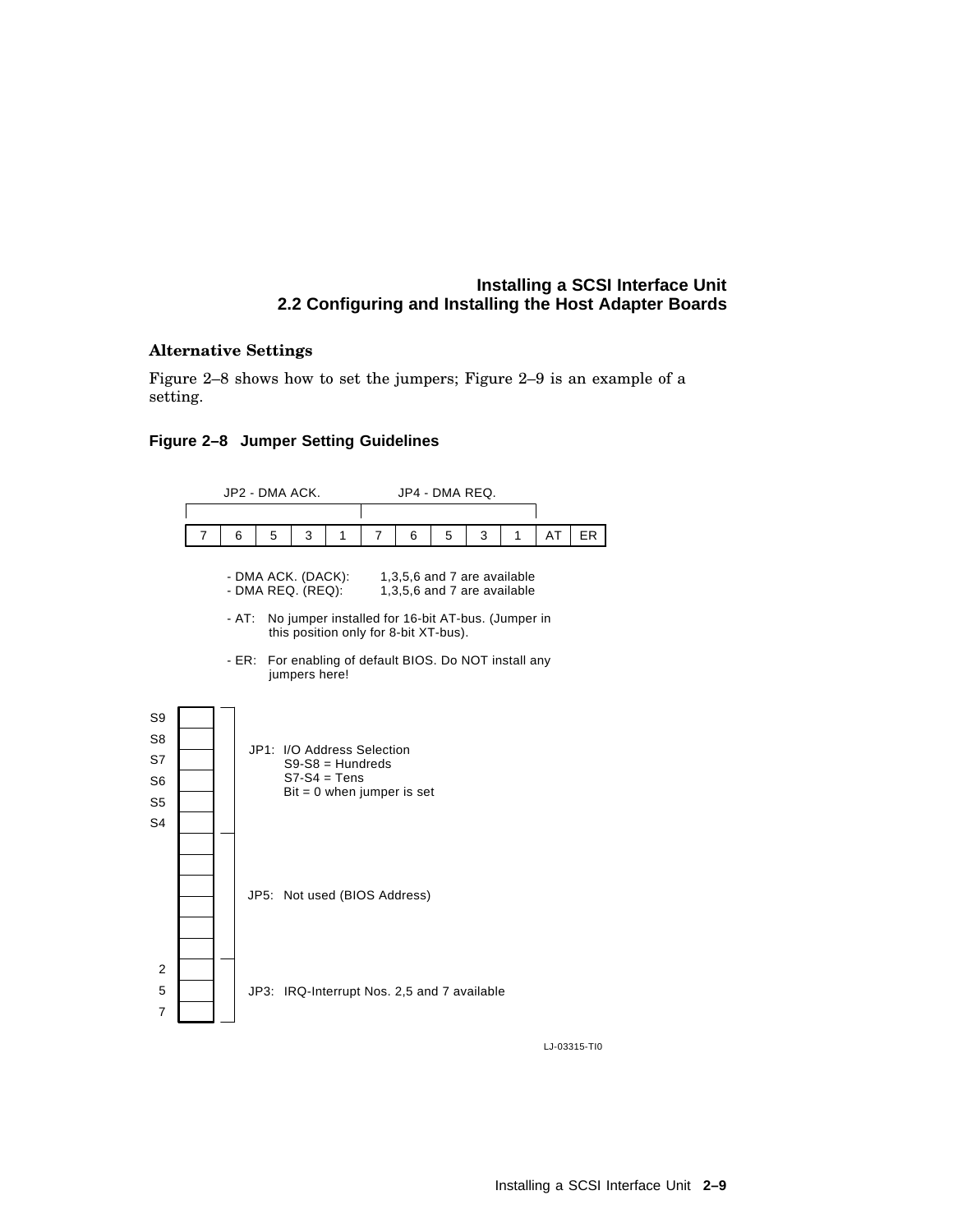



**Figure 2–9 Example of I/O Address Jumper Setting**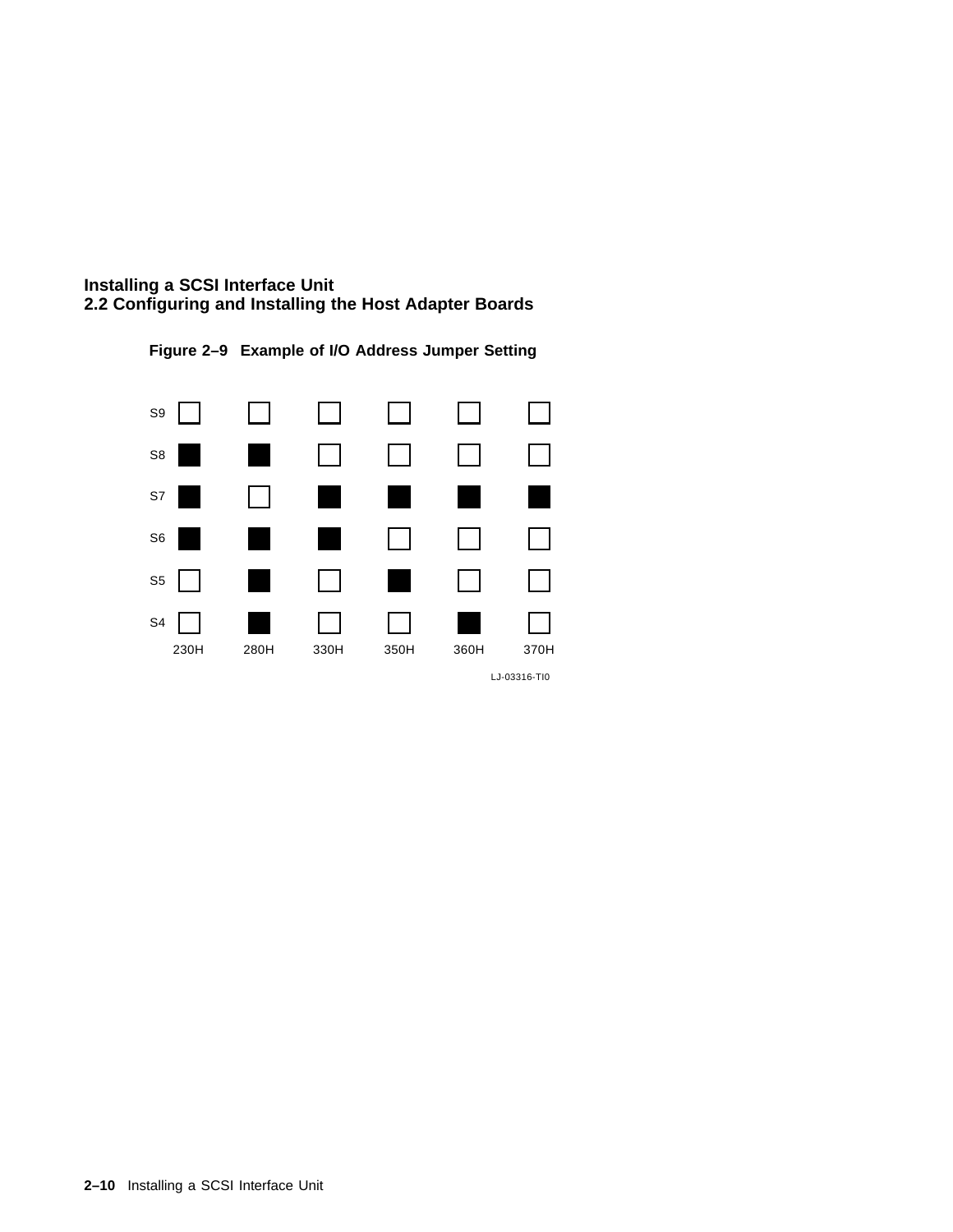**2.2.1.1.3 ADAPTEC AHA1510** Figure 2–10 shows the AHA1510 SCSIinterface Host Adapter Board, which has parallel internal and external connectors for use in either internal or external systems.

Before you install the Host Adapter board in your computer (see Section Section 2.2.1.2), you must preset the hardware configuration of the board. Make sure that the chosen configuration is not in conflict with other set-ups in your system.

#### **Figure 2–10 The AHA1510 Host Adapter Board**



LJ-03317-TI0

#### **Default Settings**

The AHA1510 Host Adapter supports the following default settings:

- $\bullet$ I/O Address 340H  $\bullet$ Interrupt No. 11
- $\bullet$ SCSI Device ID 7
- \_\_\_\_\_\_\_ Data Transfer Mode PIO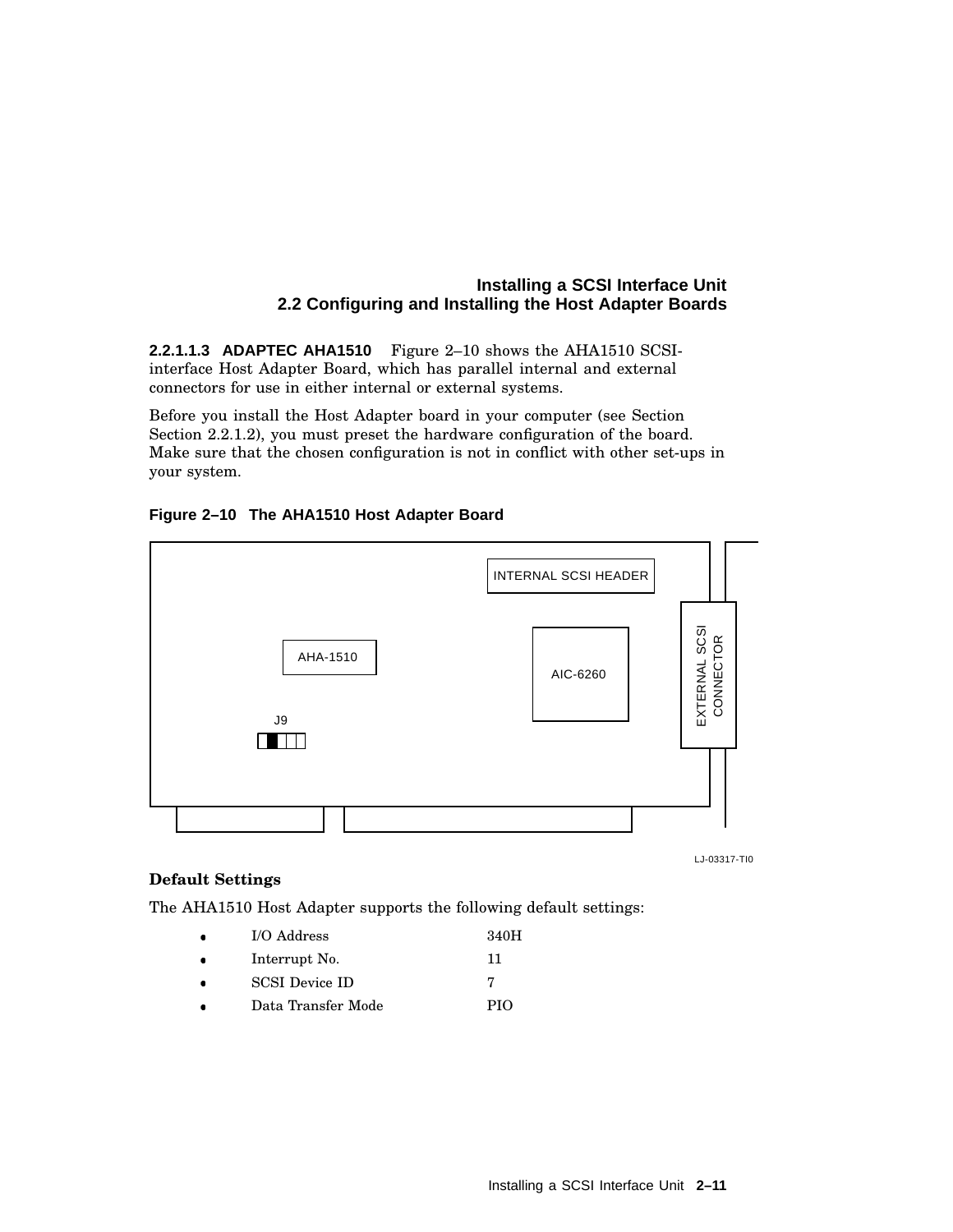#### **Alternative Settings**

Figure 2–11 shows alternative jumper settings.

#### **Figure 2–11 Alternative Jumper Settings for the AHA1510**

![](_page_23_Figure_4.jpeg)

#### **2.2.1.2 Installing AT/ISA Host Adapter Boards**

To install the Host Adapter Board, take the following steps:

- 1. Select the expansion slot you wish to use. Any 16-bit empty slot will work.
- 2. Remove the rear panel slot cover for the expansion slot you will use. The cover is held in place by a single screw. Save the screw to attach the adapter board after it is plugged into the expansion slot.
- 3. Plug the adapter board into the slot and secure it with the screw that you saved after removing the slot cover.
- 4. If you are installing an external tape unit, you may now replace the cover on your computer case. Be careful not to snag or pinch any wires or cables. Proceed to Section 2.2.5, Installing an External Tape System.
- 5. If you are installing an internal unit, leave the computer cover off and proceed to Section 2.2.4, Installing the Internal Tape Unit.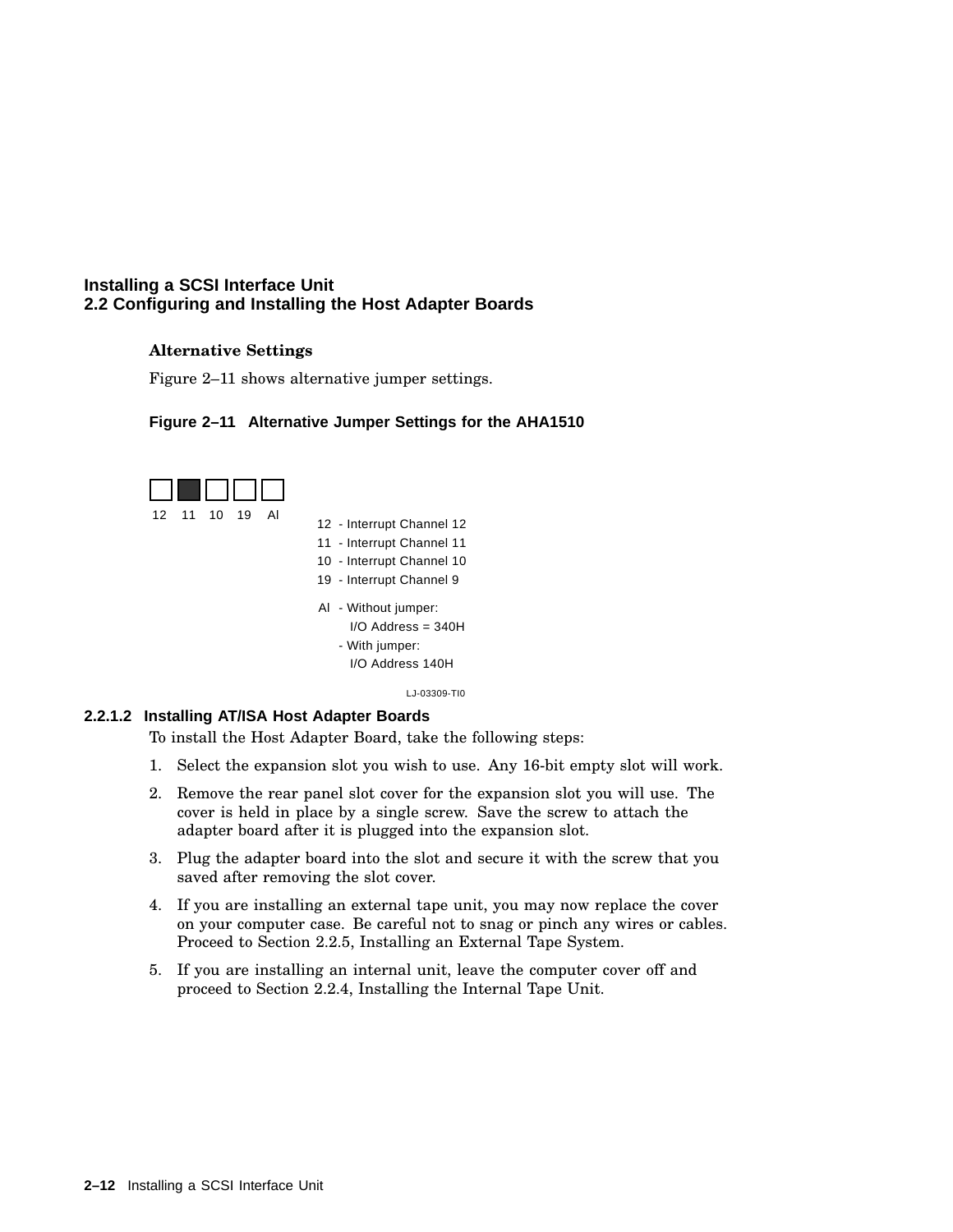#### **2.2.2 EISA Host Adapter Boards**

This section describes how to configure and install an EISA host adapter.

#### **2.2.2.1 Configuring the EISA Host Adapter Board**

Figure 2–12 shows the AHA1740 SCSI-interface Host Adapter Board, which has parallel internal and external connectors for use in either internal or external systems.

The AHA1740 SCSI board requires no manual configuration to operate correctly in all situations.

After installing the board and the tape system, boot up your system with a **copy** of the bootable configuration diskette and start the EISA configuration program. It will *auto-configure* the system.

**Note** \_

Always make a **copy** of your configuring diskette!

The configuration file for the AHA1740 board is called:

!ADP0000.CFG

If you are using the AHA1740 for the tape drive only (with no hard disk connected), disable the host adapter BIOS from the configuration program.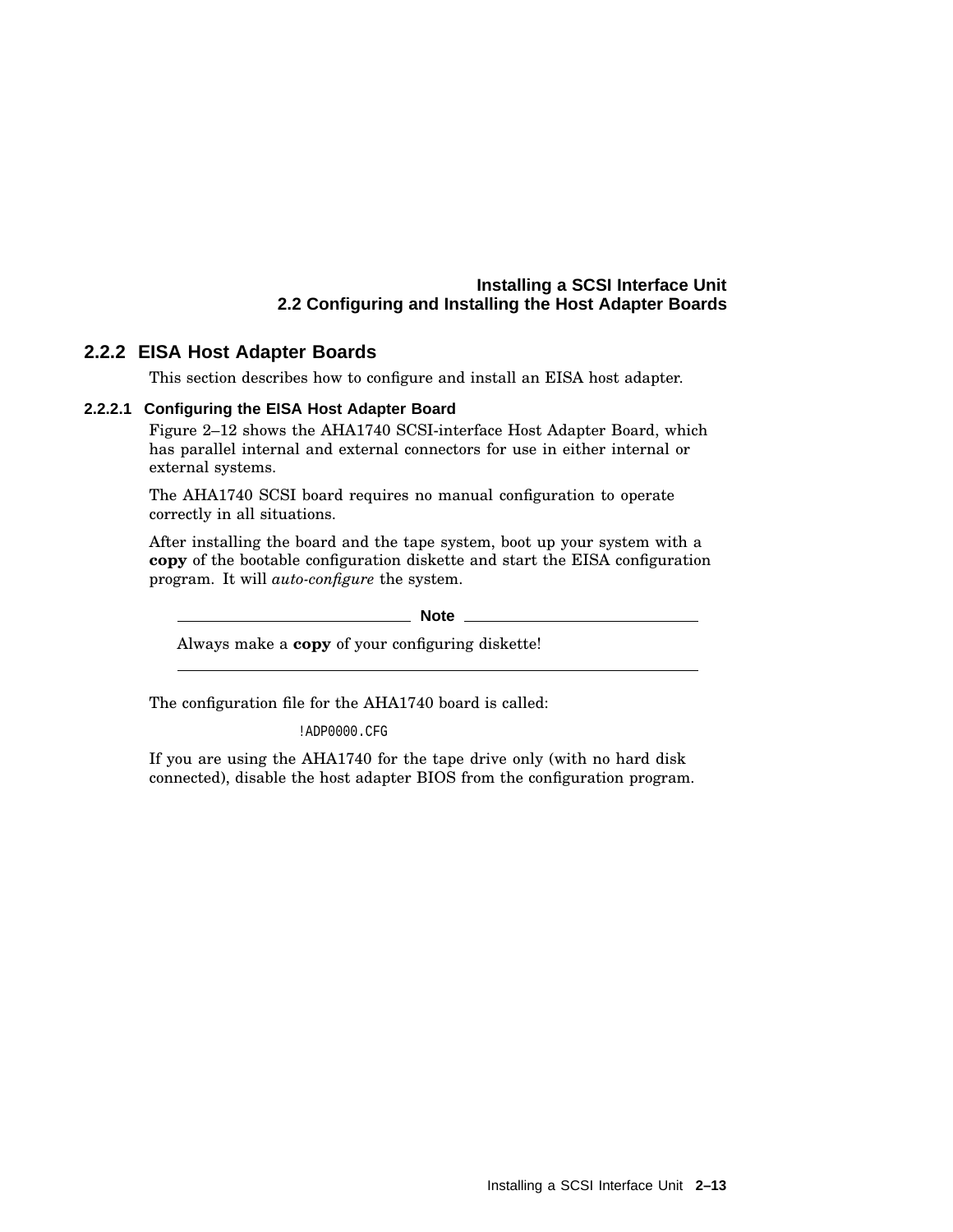![](_page_25_Figure_1.jpeg)

![](_page_25_Figure_2.jpeg)

#### **2.2.2.2 Installing the EISA Host Adapter Board**

To install the EISA Host Adapter Board, take the following steps:

- 1. Select the expansion slot you wish to use.
- 2. Remove the rear panel slot cover for the expansion slot you will use. The cover is held in place by a single screw. Save the screw to attach the adapter board after it is plugged into the expansion slot.
- 3. Plug the adapter board into the slot and secure it with the screw that you saved after removing the slot cover.
- 4. If you are installing an external tape unit, you may now replace the cover on your computer case. Be careful not to snag or pinch any wires or cables. Proceed to Section 2.2.5, Installing an External Tape System.
- 5. If you are installing an internal unit, leave the computer cover off and proceed to Section 2.2.4, Installing the Internal Tape Unit.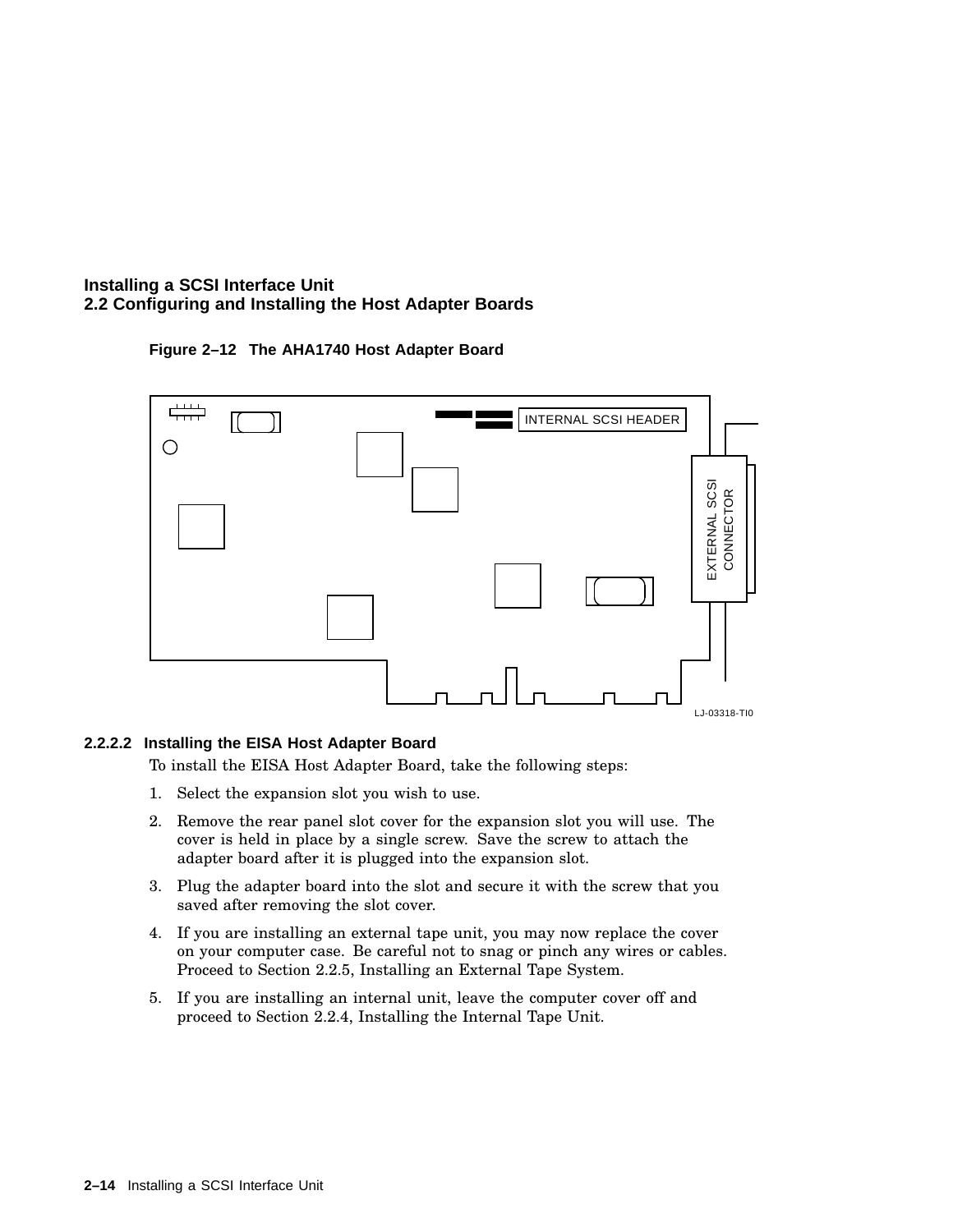#### **2.2.3 MCA Host Adapater Boards**

This section describes how to configure and install an MCA Host Adapter Board.

#### **2.2.3.1 Configuring the MCA Host Adapter Board**

The AHA1640 Host Adapter Board (shown in Figure 2–13) and the IBM MCA-SCSI Host Adapter Board (shown in Figure 2–14) are both configured via software and, therefore, require no manual hardware configuration.

After installing the board and the tape system, start up the PS/2 from your **copy** of the configuring diskette and follow the instructions displayed on the screen to achieve a proper, automatic system configuration.

**Note**

Always make a **copy** of your configuring diskette!

![](_page_26_Figure_8.jpeg)

![](_page_26_Figure_9.jpeg)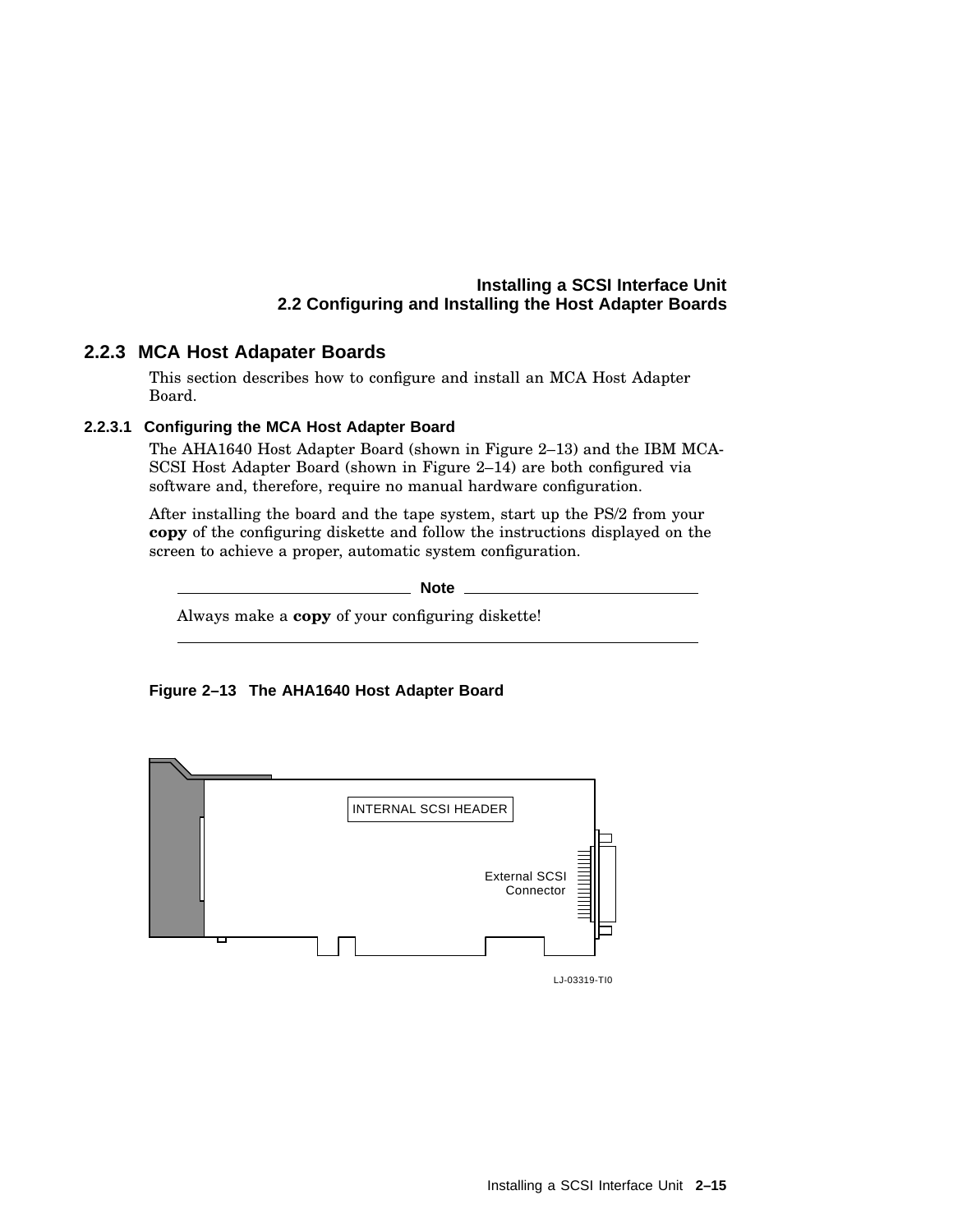#### **Figure 2–14 The IBM MCA-SCSI Host Adapter Board**

![](_page_27_Figure_2.jpeg)

#### **2.2.3.2 Installing the MCA Host Adapter Board**

To install the Host Adapter Board, take the following steps:

#### **WARNING**

Exposure to hazardous voltages may occur! Refer installation to qualified personnel only. Before you begin installation, position the system unit and any external option power switches to Off, then unplug the system unit and all other options from the wall outlet.

- 1. Follow steps 1 through 4 of Section 2.1, Preparing to Install.
- 2. Select an empty slot in the system unit.
- 3. Remove the cover in front of the empty slot before installing the Host Adapter Board. Loosen the screw and lift out the cover. (Keep cover for later use.)
- 4. Insert the Host Adapter Board by pressing it firmly into the connector of the empty slot. It will snap into place. Fasten the screw.
- 5. If you are installing an external tape unit, you may now replace the cover on your computer case. Be careful not to snag or pinch any wires or cables. Proceed to Section 2.2.5.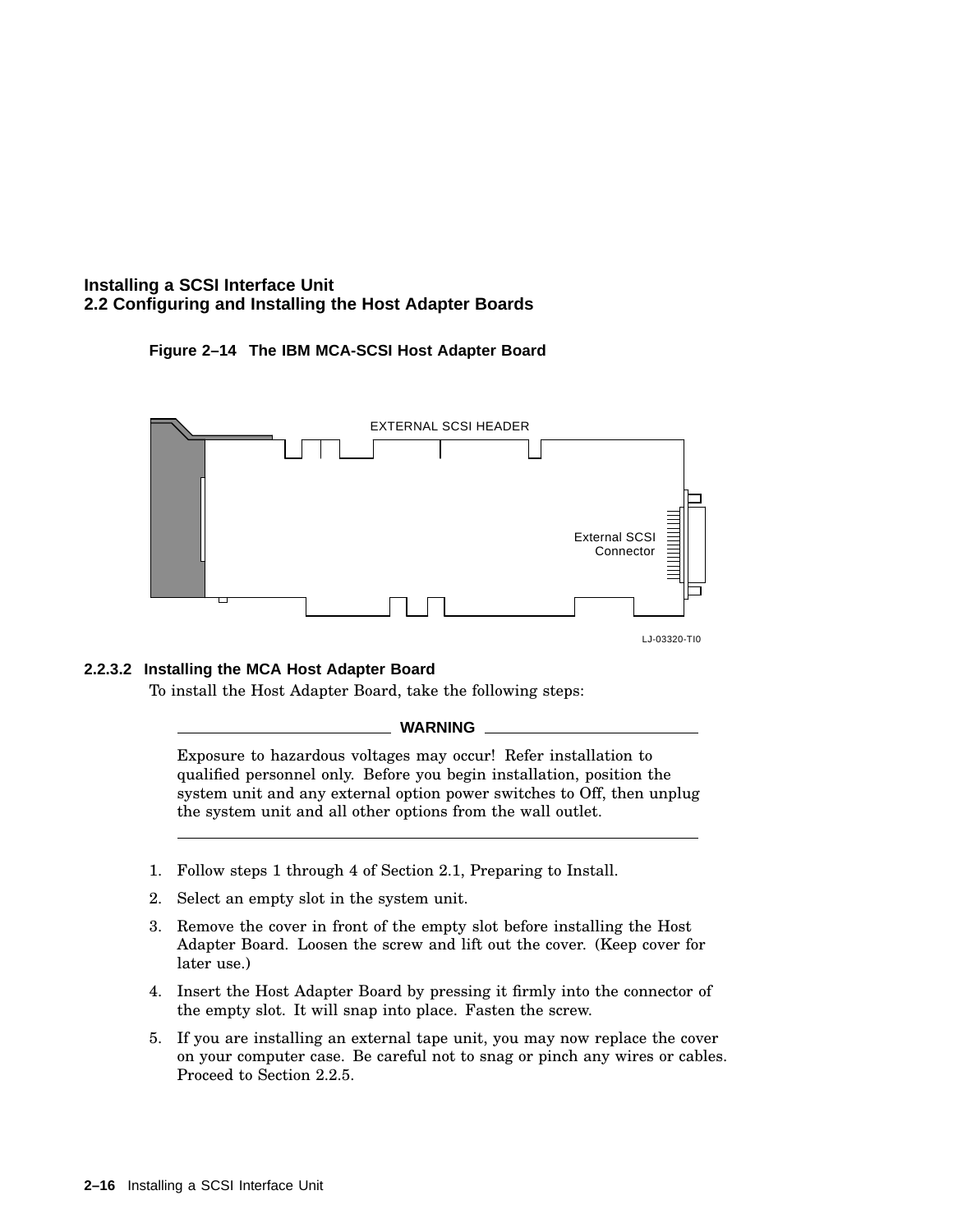#### **2.2.4 Installing the Internal Tape Unit**

To install the Internal Tape Unit, take the following steps:

- 1. Examine the space that you intend to mount the drive. If the design of your computer case incorporates slide tracks for rails on the sides of mounted devices, attach the plastic rails provided with your system to the sides of the tape unit. Select the proper size screws for your tape unit.
- 2. The internal drive unit left the factory strapped as Drive 5. If there is a Device ID conflict in your system, you must add or remove jumpers to the jumper block on the back of the unit to reorganize some other drive address (1 through 7). See Figure 2–15 and Figure 2–16 for details.

**Note** 

If you are using the V570 Host Adapter Board, set the drive SCSI ID to 2.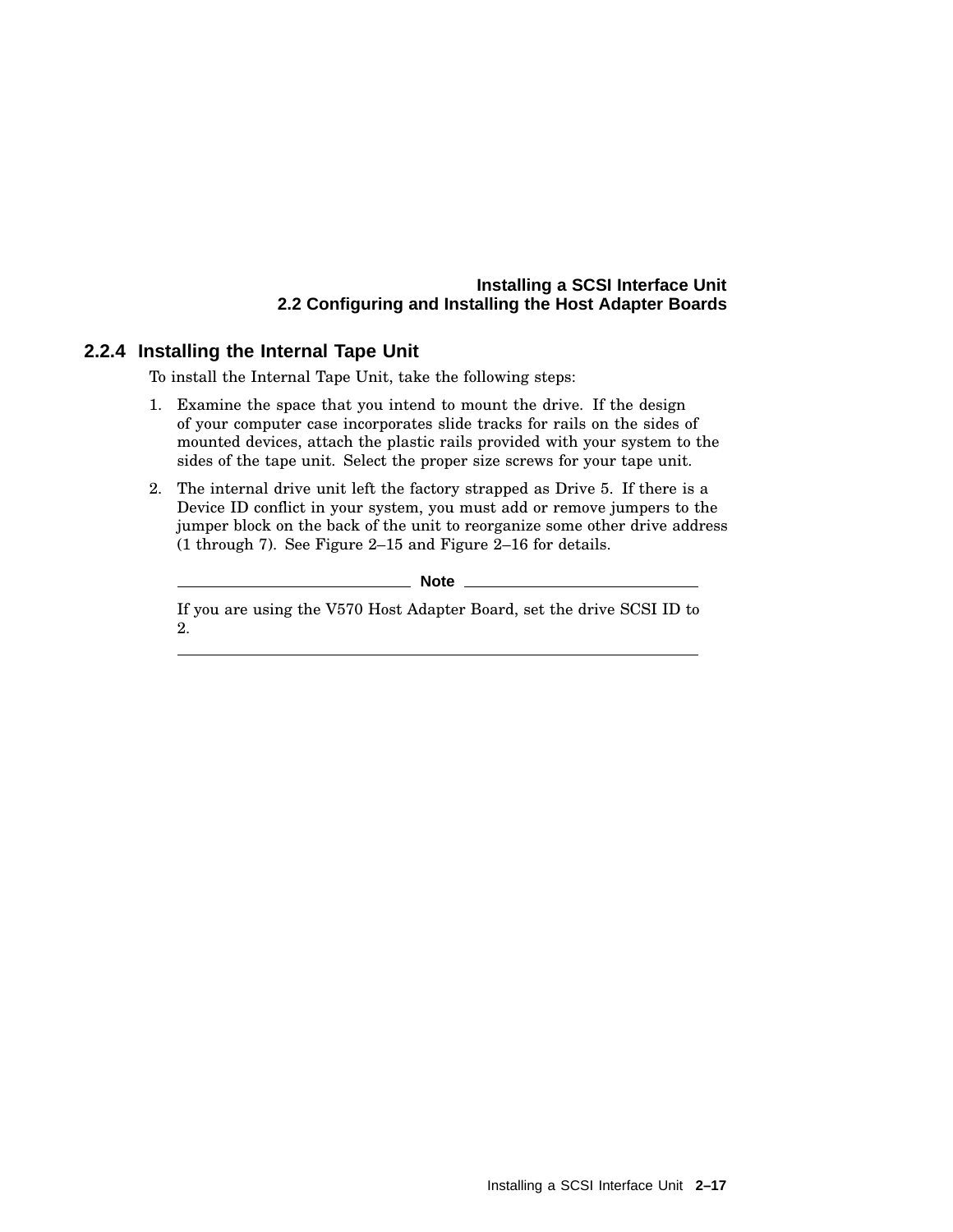**Figure 2–15 Internal Device ID (Drive No.) Jumpering**

![](_page_29_Figure_2.jpeg)

LJ-03313-TI0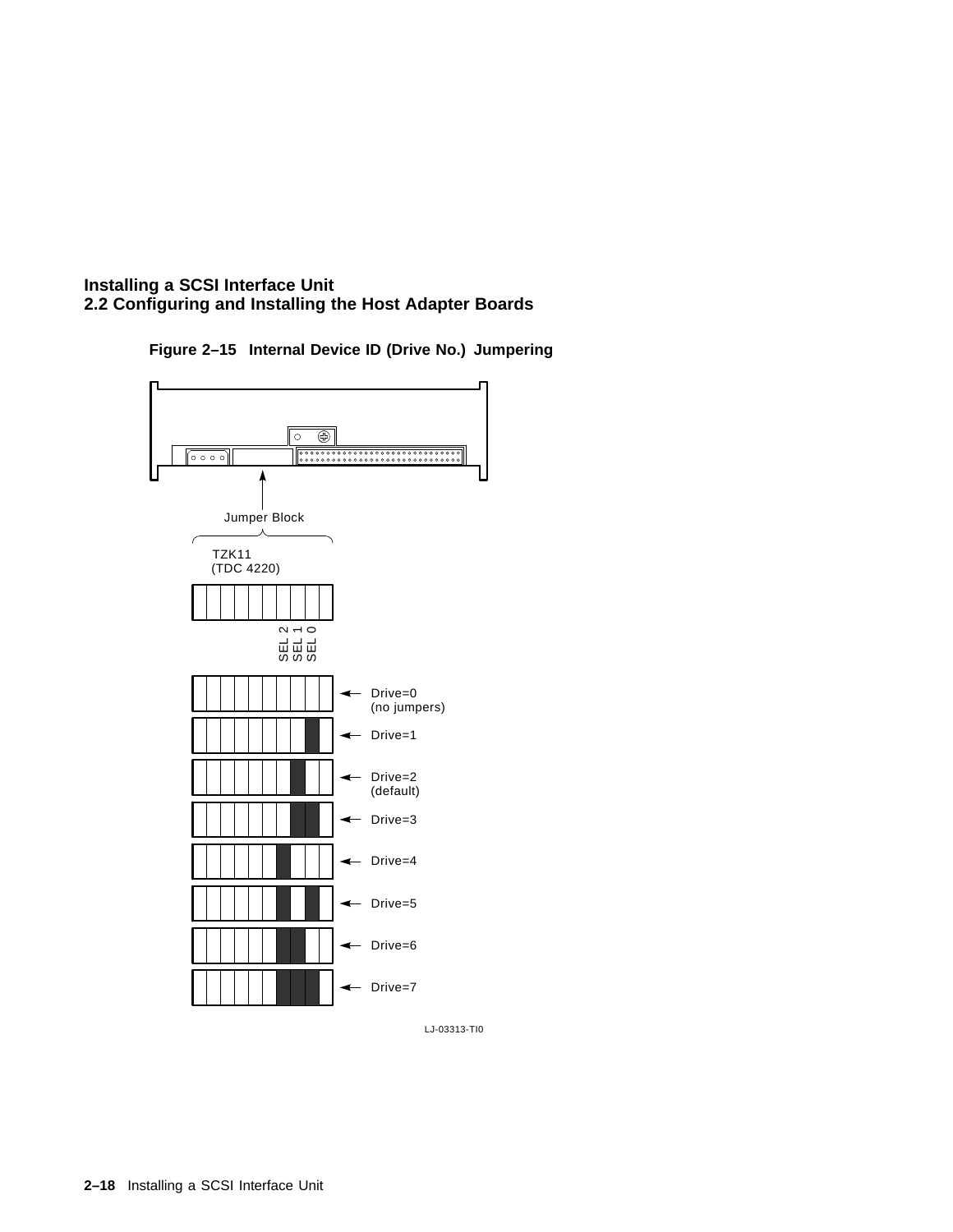3. Slide the tape into the computer case to make sure there are no obstructions. Nothing should be forced. If rail mounting does not work, examine how the disk drives have been mounted in your computer and determine a way to mount the drive. There are too many different case designs on the market to be able to give exact mounting instructions.

#### **Note** \_

Depending on the final location of your tape drive, you may find it easier to plug the flat cable into the tape drive (see step 5 for cable connector orientation) before you mount the drive in the computer. Thread the cable into the mounting area first and route it toward the adapter board. Gently guide the cable as you push the drive into place. *Be careful; Ribbon cables are delicate!*

- 4. Before you mount the tape drive in the computer chassis, check to see that you will be able to plug the DC power cable into the unit easily.
- 5. Mount the tape unit to the computer chassis appropriately and plug the DC power cable in the drives power connector. See Figure 2–16. The mating connector is keyed so it will only go together one way.
- 6. If you have not already done so, connect the flat ribbon cable to the unit.
- 7. Route the other end of the flat ribbon cable over to the adapter board and plug it into the board connector.

**Note**

The connectors are keyed to prevent incorrect connections.

8. Replace the computer case cover, being careful not to snag or pinch any cables. Plug the computer and peripherals back into their wall sockets.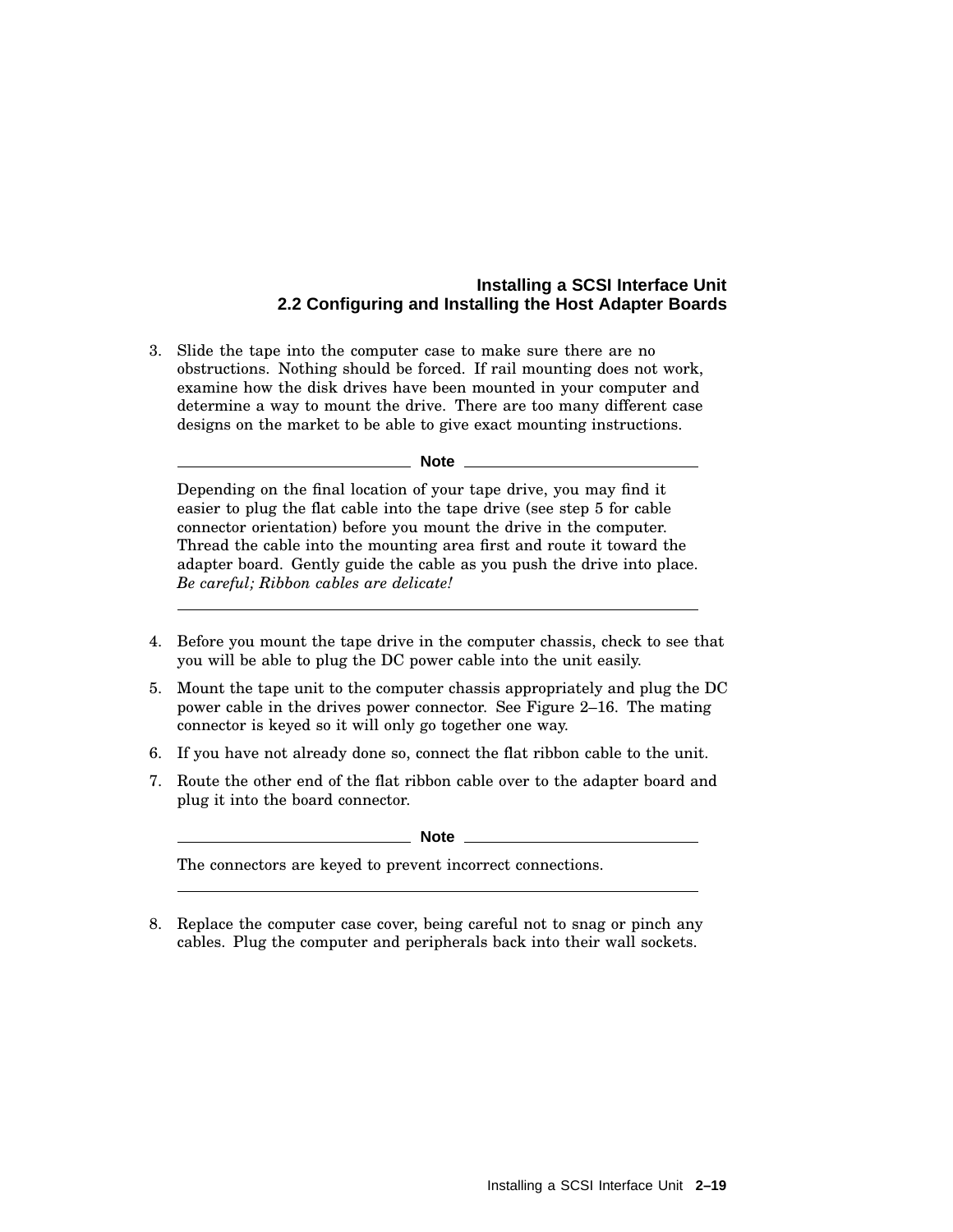![](_page_31_Figure_1.jpeg)

#### **Figure 2–16 Tape Drive Connector Locations**

#### **2.2.5 Installing an External Tape System**

To install an external tape system, do the following.

- 1. Be sure you have followed steps 1 through 4 of Section 2.1.
- 2. Connect the round cable from the external tape unit cabinet to the Host Adapter Board connector (which is accessible from the rear panel of your computer). Connect the other end of the cable to the SCSI interface connector on the back of the tape unit. See Figure 2–16.
- 3. Make sure the thumbwheel rotary switch on the back of the tape unit matches the SCSI ID or the system. If it does not, press either one of the two tabs (above and below switch dial) to advance the switch.

**Note**

If you are using the V570 Host Adapter, set the drive SCSI ID to 2.

4. Set the VSEL switch to the PC position.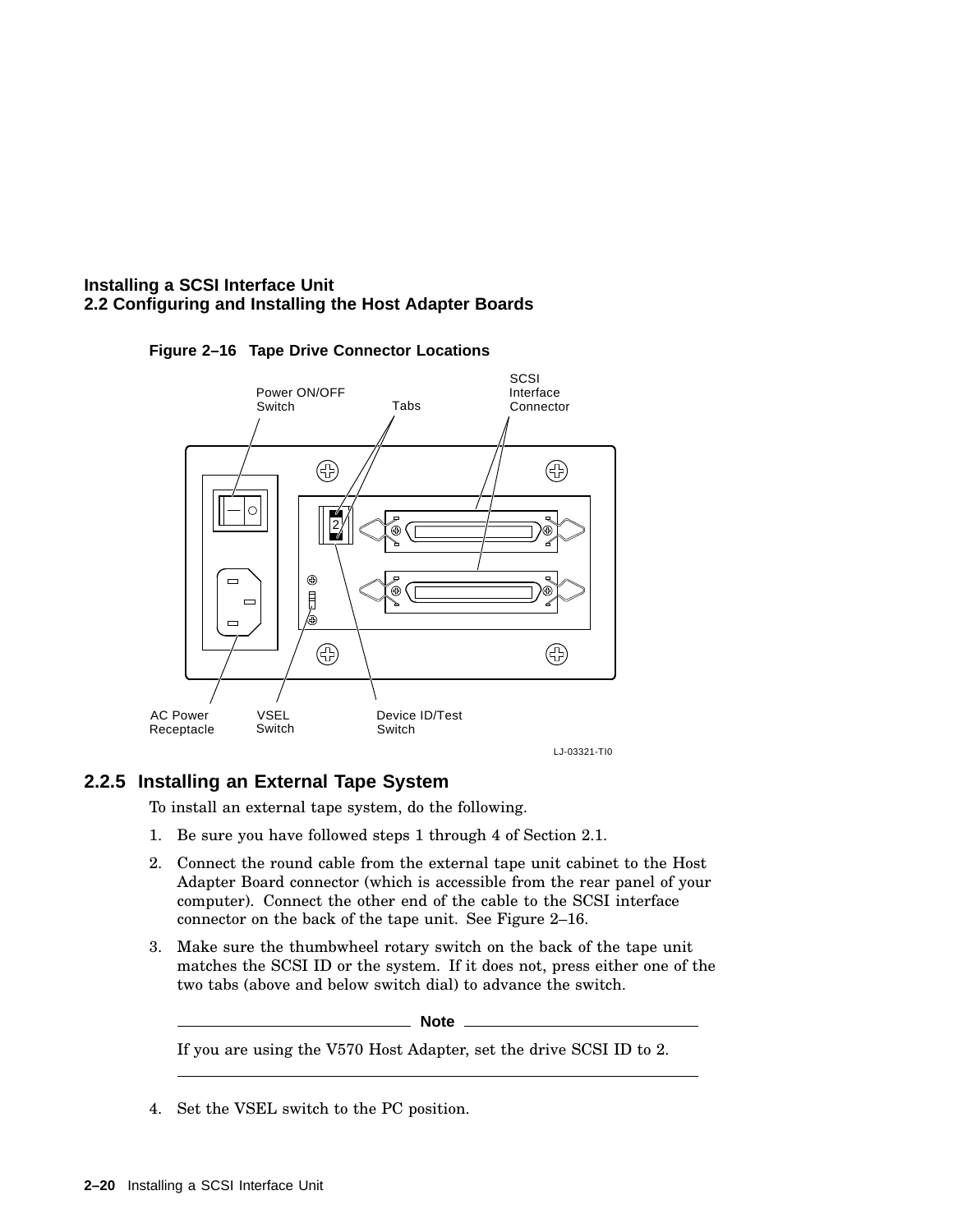5. Plug the line cords for the computer, all peripherals, and the tape cabinet into wall sockets.

#### **Note**

For 230 V applications, this product employs a single fuse and a singlepole switch. It requires an additional two-pole disconnect device when the neutral in the mains supply cannot be identified.

The socket outlet must be installed near the equipment and must be easily accessible.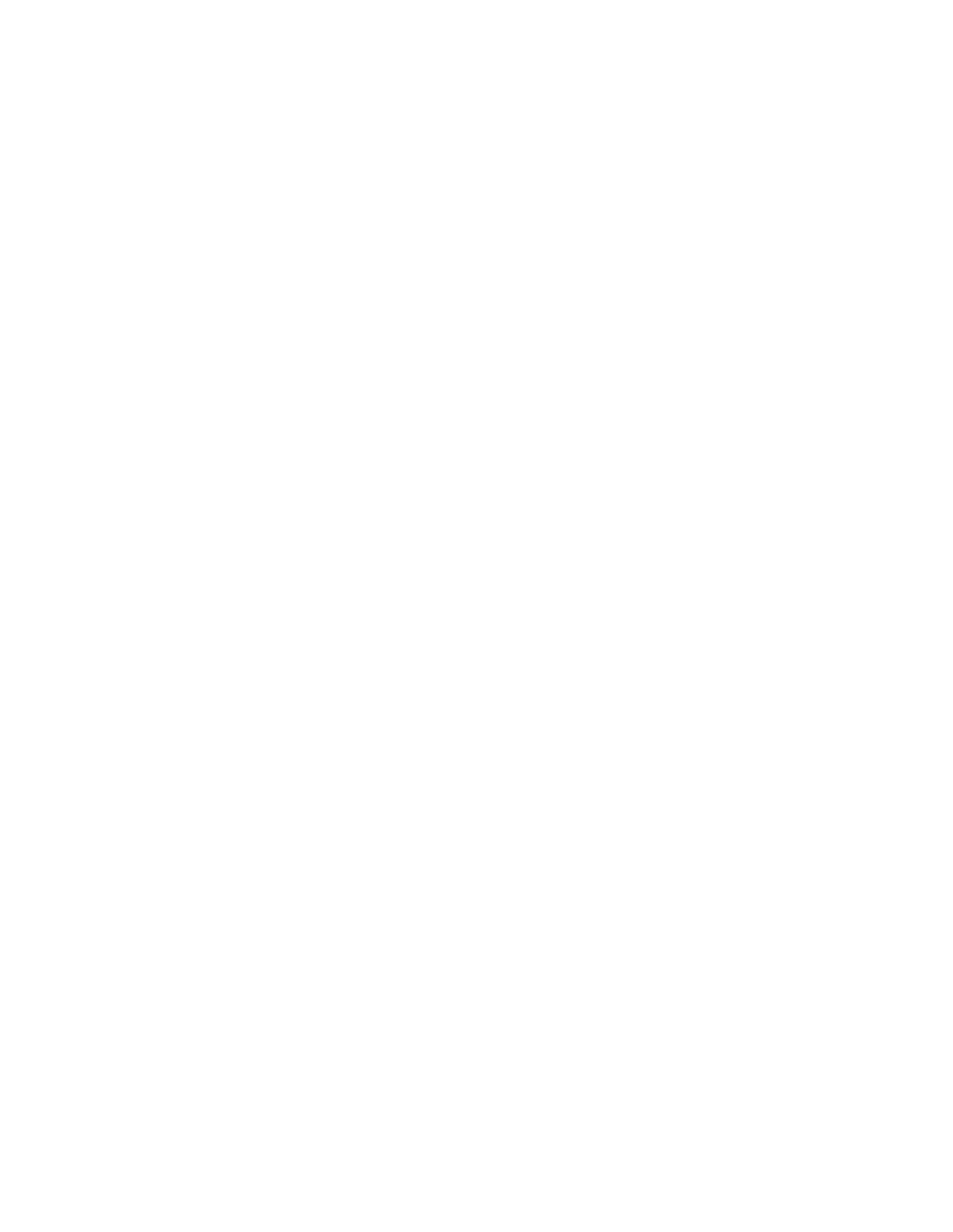# **3 Operating Procedures**

This chapter provides operating instructions for the TZK11 cartridge tape drive.

# **3.1 Controls and Indicators**

The TZK11 cartridge tape drive, shown in Figure 3–1, has one dual-color (green and amber) LED and an eject button.

![](_page_34_Figure_4.jpeg)

![](_page_34_Figure_5.jpeg)

LJ-03330-TI0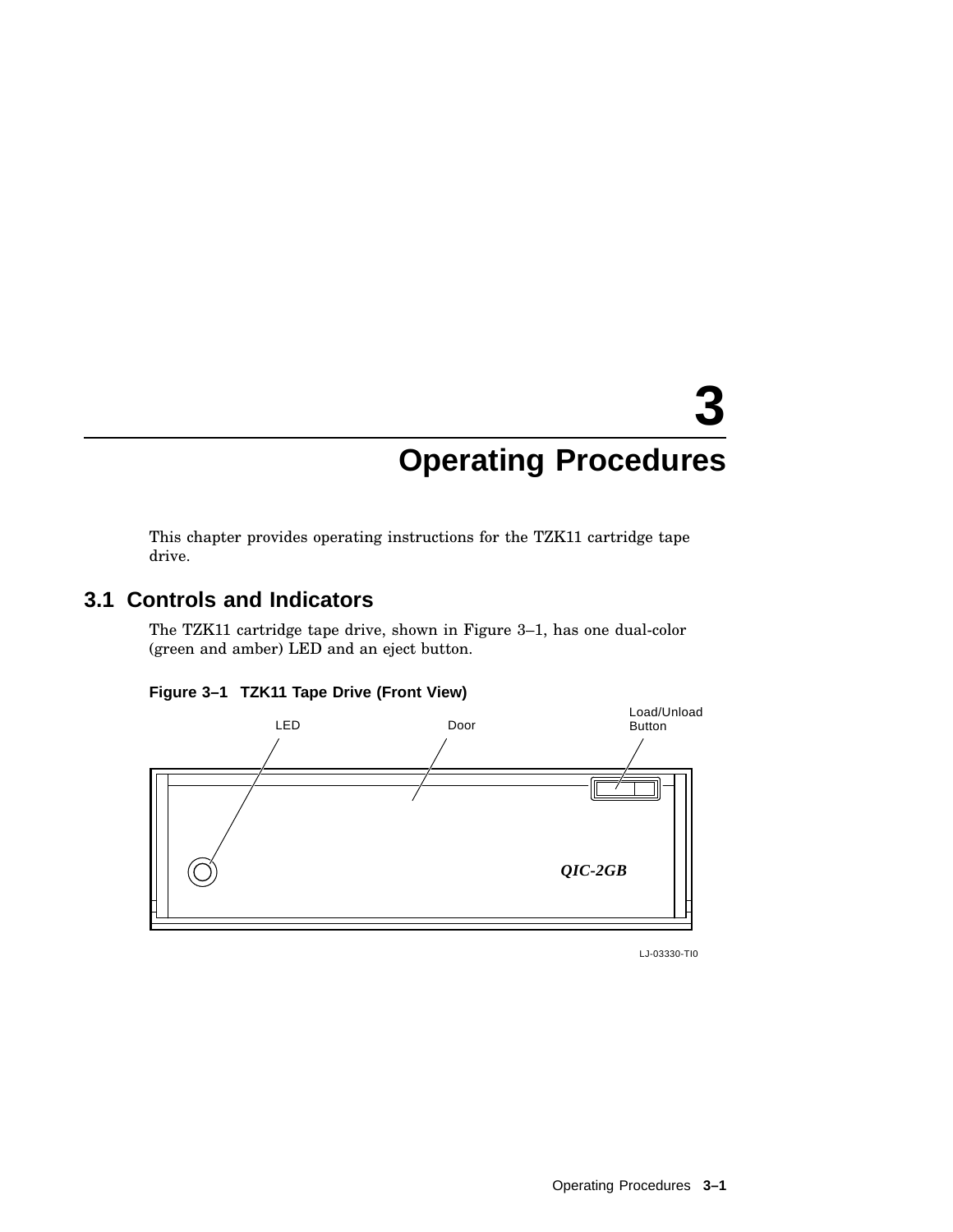#### **Operating Procedures 3.1 Controls and Indicators**

#### **3.1.1 LED**

Table 3–1 summarizes possible conditions of the LED.

| <b>LED</b>               | <b>Condition</b>                                                          |
|--------------------------|---------------------------------------------------------------------------|
| Off                      | Tape is not present or tape is present but has been unloaded via software |
| Solid Green <sup>1</sup> | Tape is loaded                                                            |
| <b>Blinking Green</b>    | Tape is in motion                                                         |
| Solid Amber <sup>2</sup> | Fault                                                                     |

**Table 3–1 LED Conditions Summary**

Cartridge is auto-loaded upon insertion.

<sup>2</sup> See Section 5.3.

#### **3.1.2 Eject Button**

The eject button unlocks the door and partially ejects the tape cartridge from the drive.

# **3.2 Tape Cartridge**

The TZK11 Data Cartridge Tape Drive is shipped with a TZK1X-CE (QIC 2.0GB, Magnus 2.0) Tape Cartridge (shown in Figure 3–2), however, the TZK11 can be used with other standard format cartridges. See Table 3–2.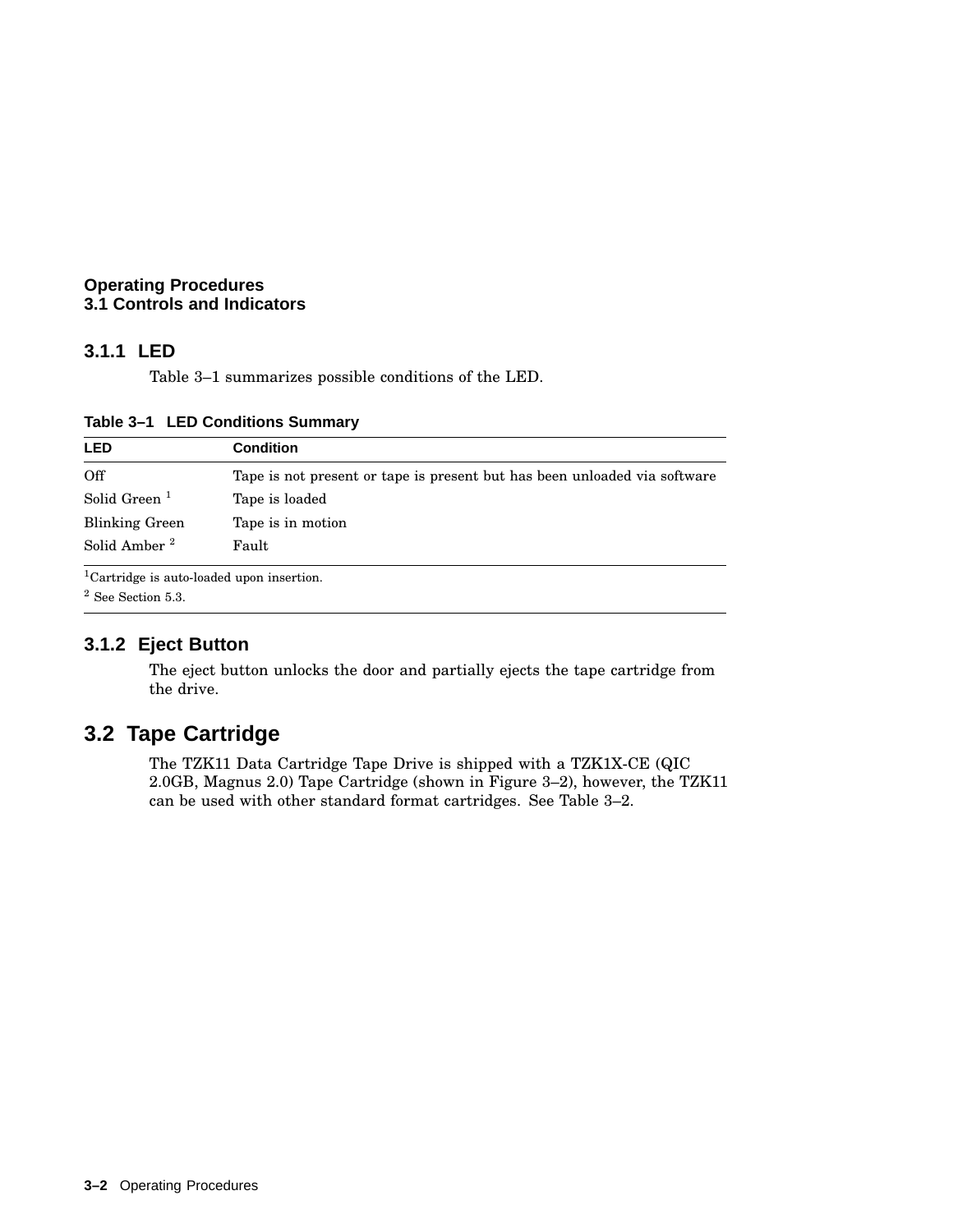**Operating Procedures 3.2 Tape Cartridge**

![](_page_36_Figure_1.jpeg)

**Figure 3–2 The Quarter-inch Tape Cartridge**

The tape cartridge has a write-protect switch to prevent accidental overwrite of data. When the switch is rotated to Safe, (Figure 3–3), data cannot be written to the tape.

The TZK1X-CE Tape Cartridge contains approximately 950 feet of magnetic tape wound on two reels. This tape cartridge has a formatted capacity of up to 2 Gigabytes of data.

The TZK11 Data Cartridge Tape Drive reads and writes according to the following table, however the density selection and ability to write lower densities on higher density tape is operating system dependent (see Table 3–3 and Chapter 4).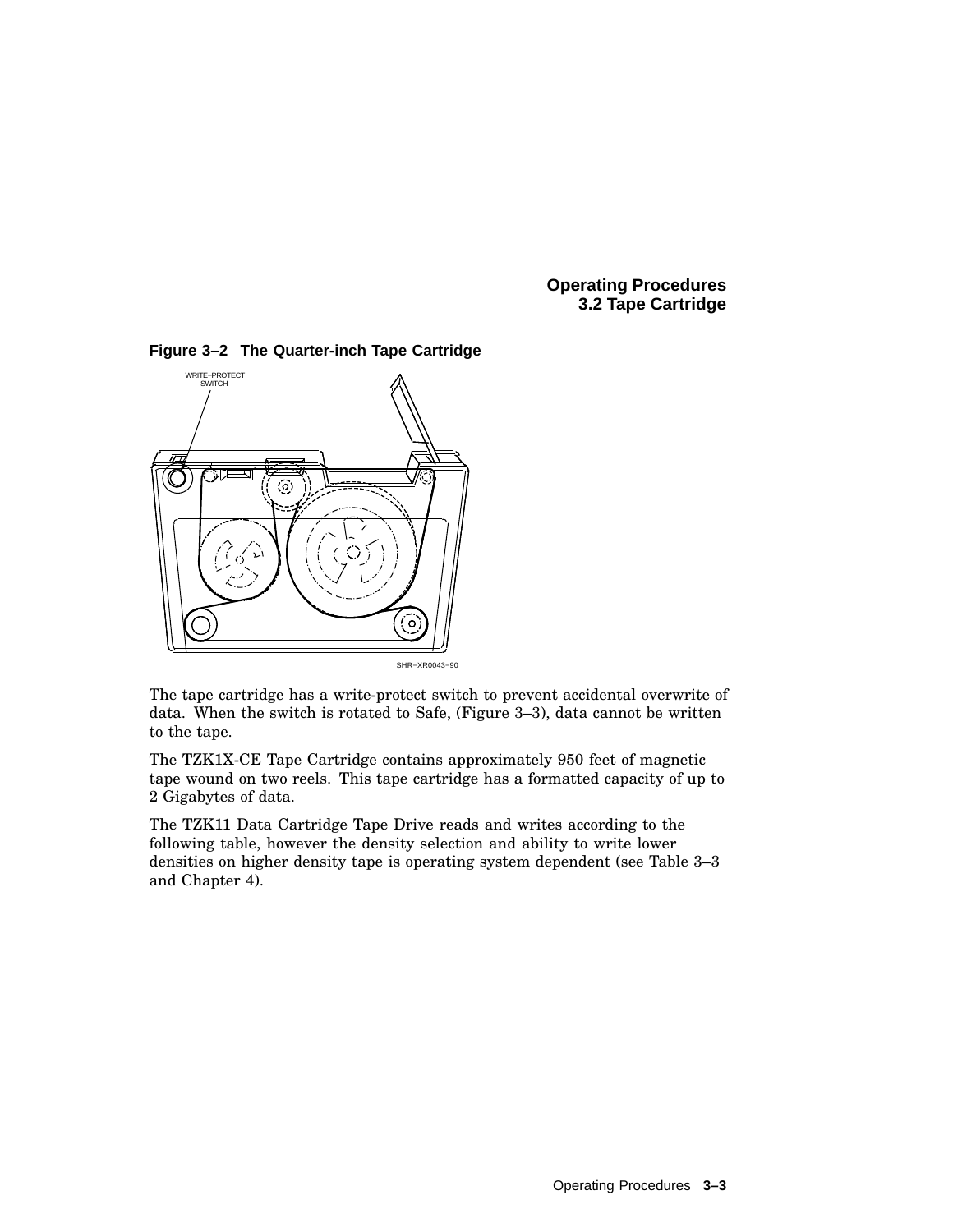#### **Operating Procedures 3.2 Tape Cartridge**

| Cartridge            | Capacity $1$   | <b>Format</b> | Capability <sup>2</sup> |  |
|----------------------|----------------|---------------|-------------------------|--|
| Magnus 2.5/DC9200XL  | up to $2.5$ GB | $QIC-2GB$     | Read/Write              |  |
| Magnus 2.0/DC9200    | up to $2.0$ GB | $QIC-2GB$     | Read/Write              |  |
| Magnus $1.2/DC9100L$ | up to $1.2$ GB | $QIC-1GB$     | Read/Write              |  |
| Magnus 1.0/DC9100    | up to $1.0$ GB | $QIC-1GB$     | Read/Write              |  |
| DC6525               | up to $525$ MB | QIC-525       | Read/Write              |  |
| DC6320               | up to 320 MB   | QIC-525       | Read/Write              |  |
| DC6250               | up to $250$ MB | QIC-150       | Read/Write              |  |
| DC6150/DC600XTD      | up to 150 MB   | QIC-150       | Read/Write              |  |
| DC615/DC600A         | up to $120$ MB | QIC-120       | Read/Write              |  |
| DC300/DC300XLP       | up to 45 MB    | $QIC-24$      | Read only               |  |
|                      |                |               |                         |  |

**Table 3–2 Cartridge Compatibility**

<sup>1</sup>See Table 3–3 for information about writing lower densities on a higher density tape.

<sup>2</sup>Operating system dependent. See Chapter 4.

|                                             |         |           |           |         |           | QIC-      |
|---------------------------------------------|---------|-----------|-----------|---------|-----------|-----------|
| Cartridge <sup>1</sup> /Format <sup>2</sup> | QIC-24  | QIC-120   | QIC-150   | QIC-525 | QIC-1GB   | 2GB       |
| DC300,DC300XLP                              | OK.     | Illegal   | Illegal   | Illegal | Illegal   | Illegal   |
| DC615, DC600A                               | Illegal | OK        | Illegal   | Illegal | Illegal   | Illegal   |
| DC6150,DC600XTD                             | Illegal | <b>OK</b> | <b>OK</b> | Illegal | Illegal   | Illegal   |
| DC6250                                      | Illegal | <b>OK</b> | <b>OK</b> | Illegal | Illegal   | Illegal   |
| DC6320, DC6525                              | Illegal | <b>OK</b> | <b>OK</b> | OK      | Illegal   | Illegal   |
| Magnus 1.0, DC9100                          | Illegal | Illegal   | Illegal   | Illegal | OK.       | Illegal   |
| Magnus 1.2, DC9100L                         | Illegal | Illegal   | Illegal   | Illegal | <b>OK</b> | Illegal   |
| Magnus 2.0, DC9200                          | Illegal | Illegal   | Illegal   | Illegal | Illegal   | <b>OK</b> |
| Magnus 2.5, DC9200XL                        | Illegal | Illegal   | Illegal   | Illegal | Illegal   | OK        |

#### **Table 3–3 QIC Format Compatibility**

 $^1\mathrm{See}$  Table 3–2 for densities and capacities.

<sup>2</sup>Operating system dependent. See Chapter 4.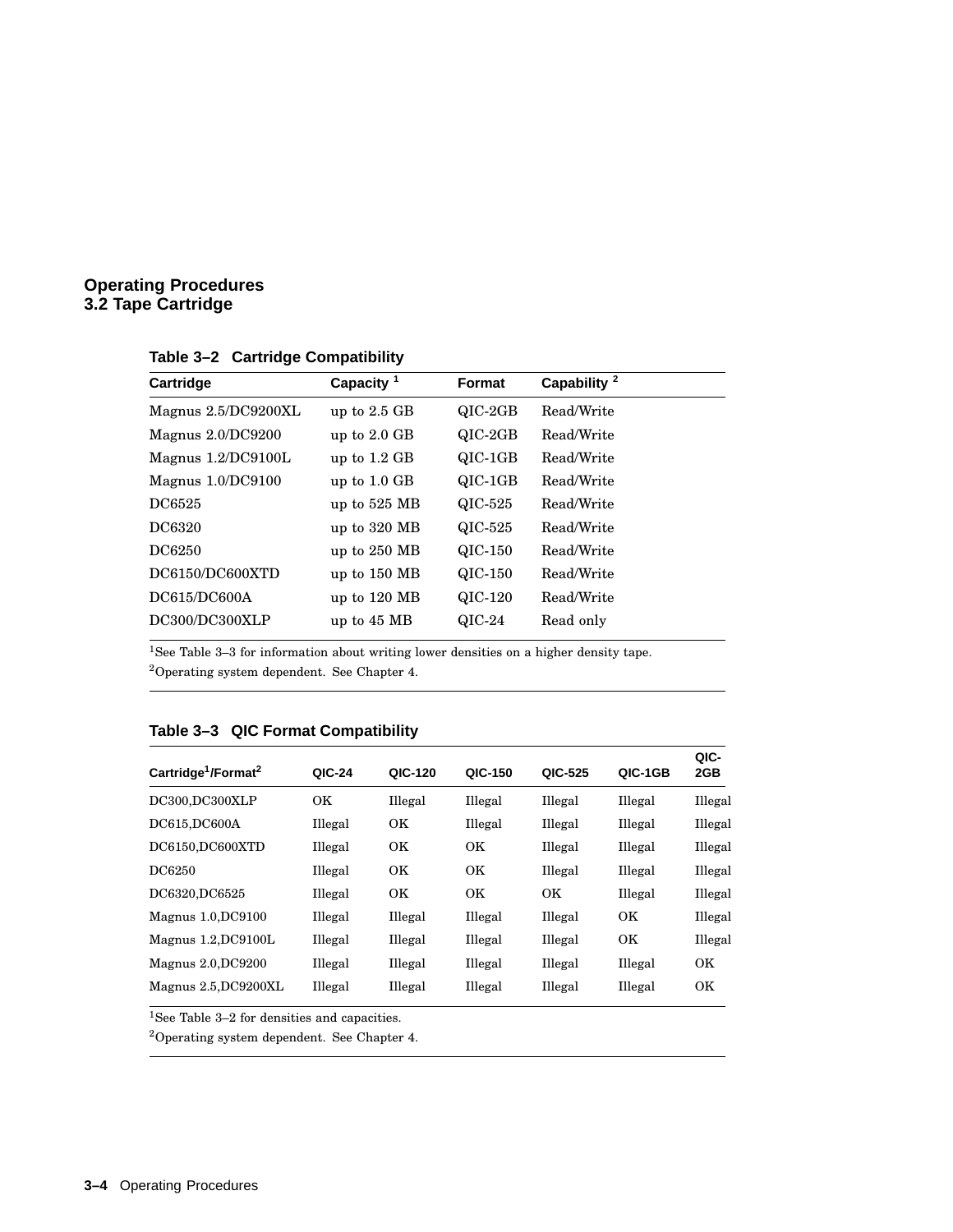# **3.3 Using the Tape Cartridge**

This section explains how to insert a tape cartridge into, and remove a tape cartridge from, the TZK11 drive and how to write protect a tape. This section also explains proper tape cartridge handling.

#### **3.3.1 Tape Cartridge Handling**

Take the following measures to prevent damage to your tape cartridge and to ensure continued tape drive reliability:

- Avoid dropping or banging cartridge.
- Keep cartridge out of direct sunlight and away from heaters and other sources of heat.
- Store cartridge where the temperature is between 10 and  $40^{\circ}$ C (50 to 104°F).
- After exposure to extreme heat or cold, allow the cartridge to stabilize at room temperature for the same amount of time it was exposed—up to 24 hours.
- Avoid placing cartridge near sources of electromagnetic interference, such as terminals, motors, and video or X-ray equipment. Any tape exposed to a magnetic field can lose information.
- Store cartridge in a dust-free environment where the relative humidity is between 20 to 80 percent.
- Store cartridge in its protective container, on edge or stacked. However, when stacking cartridges, do not stack more than five high.
- Place an identification label only in the space provided for the label on the top of cartridge.

#### **3.3.2 Setting the Write-Protect Switch**

Observe the following guidelines when setting the write-protect switch. See Figure 3–3.

- If you are reading data or copying data from a tape, set the write-protect switch to Safe (write protected).
- If you are writing data, set the write-protect switch to the write-permit position.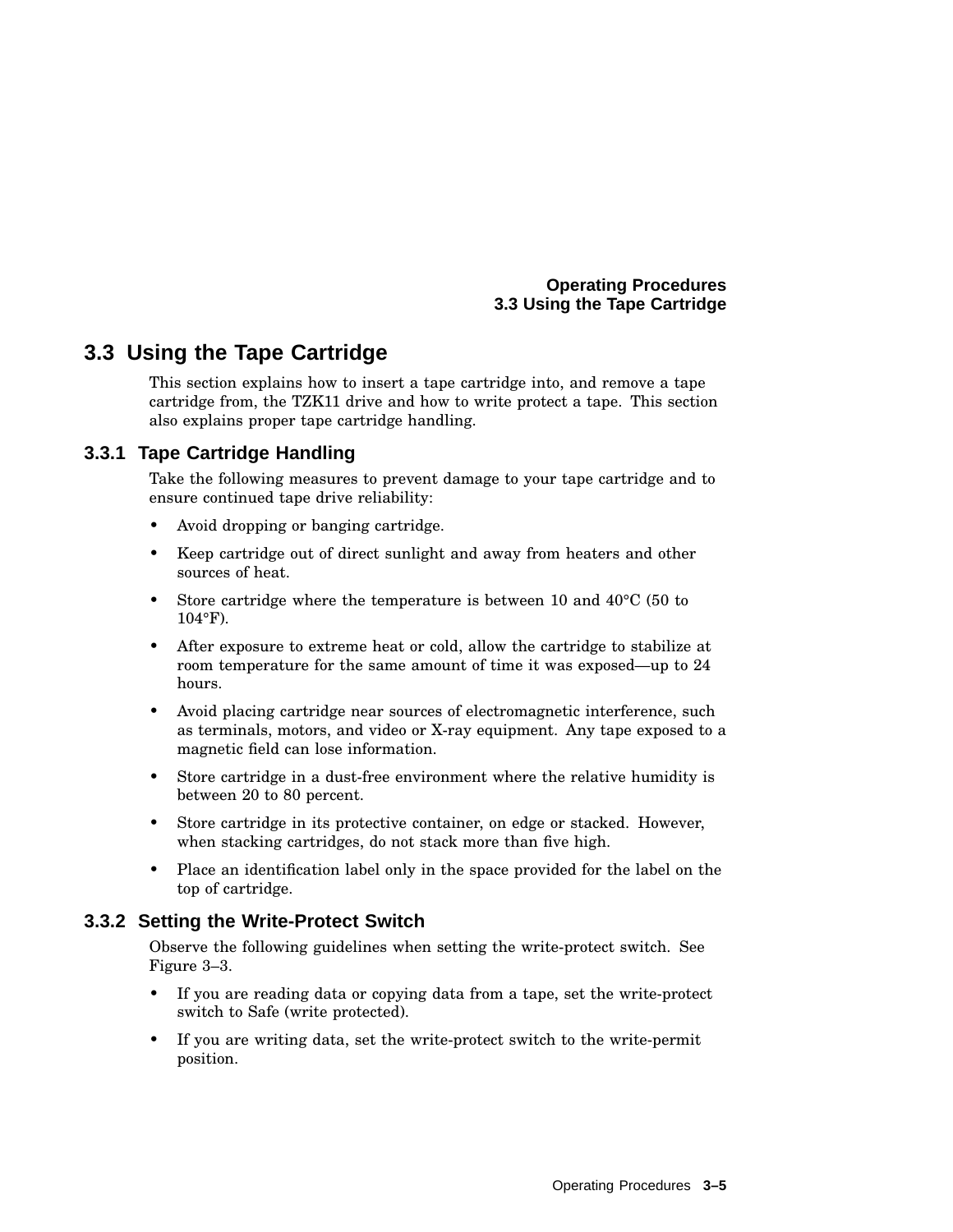#### **Figure 3–3 Setting the Write-Protect Switch**

![](_page_39_Figure_2.jpeg)

#### **3.3.3 Inserting the Tape Cartridge into the Drive**

Open the drive door by pressing the eject button. Insert the tape cartridge into the drive with the cartridge's write-protect switch in the upper right corner (see Figure 3–4.) Slide the cartridge straight into the cartridge area until you feel resistance. Then, close the cartridge door.

When the tape is properly inserted, the LED will be solid green and you can issue host operating system commands.

![](_page_39_Figure_6.jpeg)

![](_page_39_Figure_7.jpeg)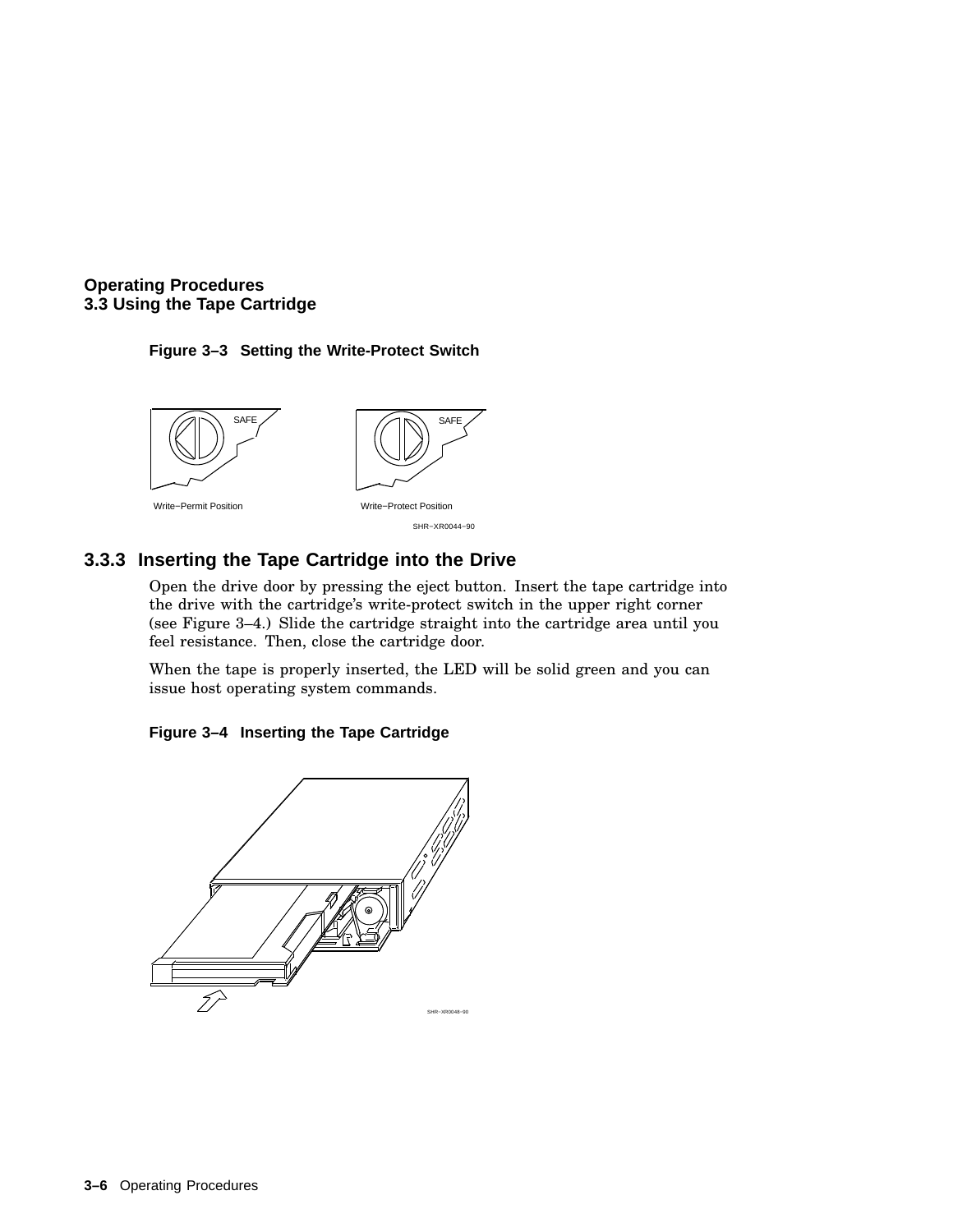#### **3.3.4 Removing the Tape Cartridge from the Drive**

After the tape is dismounted via software, the LED changes from blinking green to either solid green or off, and you can remove the tape from the drive.

Press the eject button. The door will open and the cartridge will eject part way. Pull down on the cartridge door, grasp the cartridge, and slide it out of the drive.

#### **3.3.5 Retensioning**

For satisfactory performance we recommend that the cartridge be retensioned (running the tape one complete end-to-end pass) in any of the following cases:

- Each time it is inserted in the drive
- After prolonged operation over a limited area
- After exposure to a temperature change greater than 30°F (16°C)
- After one hour of start-stop or shuffle operation

The retension function is supported for the TZK10/TZK11 tape drives only. The retension command may be different for other operating systems or tape utilities. Please refer to the appropriate system documentation.

#### **3.3.5.1 VAX/VMS and OpenVMS**

Retension the tape by performing the following VMS/OpenVMS commands:

1. Mount the drive /FOREIGN

#### For example: \$ **MOUNT/FOREIGN MKA500**

- 2. Issue one of the following commands:
	- SET MAGTAPE/REWIND/RETENSION

Rewinds tape to BOT after a retension is performed.

SET MAGTAPE/UNLOAD/RETENSION

The tape will be left "unloaded," not dismounted.

For example: \$ **SET MAGTAPE/REWIND/RETENSION MKA500**

#### **Note**

Retension for the TZK11 is not supported in VAX/VMS 5.5-2. However, support for the command is planned for subsequent releases.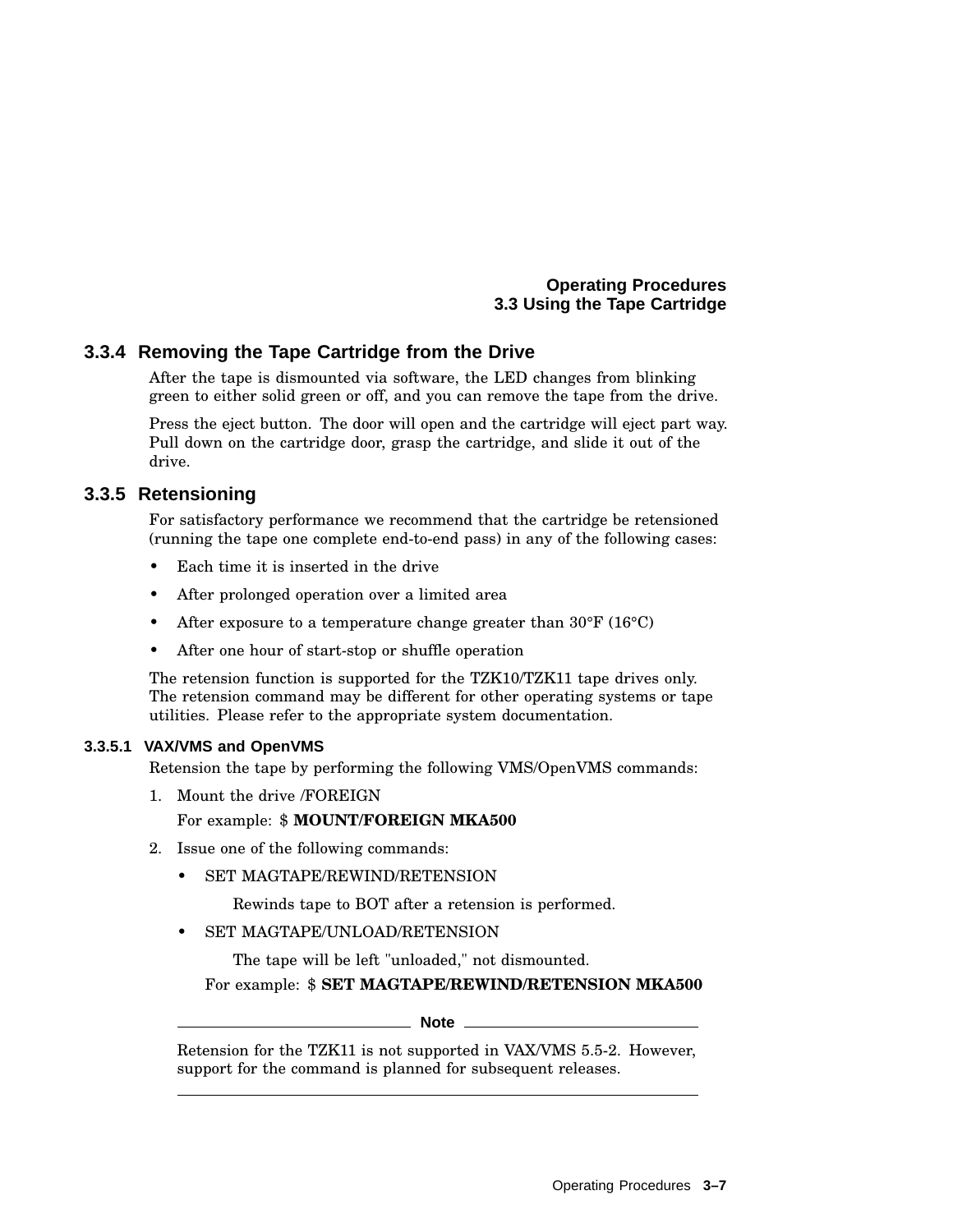#### **3.3.5.2 DEC OSF/1**

Retension the tape by performing the following DEC OSF/1 command:

mt -f /dev/rmtnh ret

where **n** equals the drive unit number.

#### **3.3.5.3 SCO UNIX**

Retension the tape by typing the following SCO UNIX command:

\$ **tape reten**

#### **3.4 Jumper/Switch Settings**

This section shows how TZK11 tape drive is configured via jumpers (Embedded unit) or switch (Table Top unit).

#### **3.4.1 SCSI ID Settings**

This section shows how each Small Computer Systems Interface (SCSI) device's ID is determined and set. TZK11 tape drives are preset to the appropriate SCSI ID for the system during manufacturing. The SCSI IDs only have to be changed when a TZK11 tape drive is installed as an add-on to a system.

**Note**

*Each* SCSI device must have a unique SCSI ID.

The SCSI ID for the TZK11 Embedded unit is set or changed by adding jumpers to, or removing jumpers from, a connector at the rear of the tape drive. This connector is illustrated in Figure 3–5.

The TZK11 Table Top unit is set or changed by micro switch on the rear of the unit. See Figure 3–6. Each ID is represented by decimal digit. The valid SCSI ID is 0-7.

Table 3–4 lists the jumper settings necessary to configure the TZK11 tape drive for a particular SCSI ID.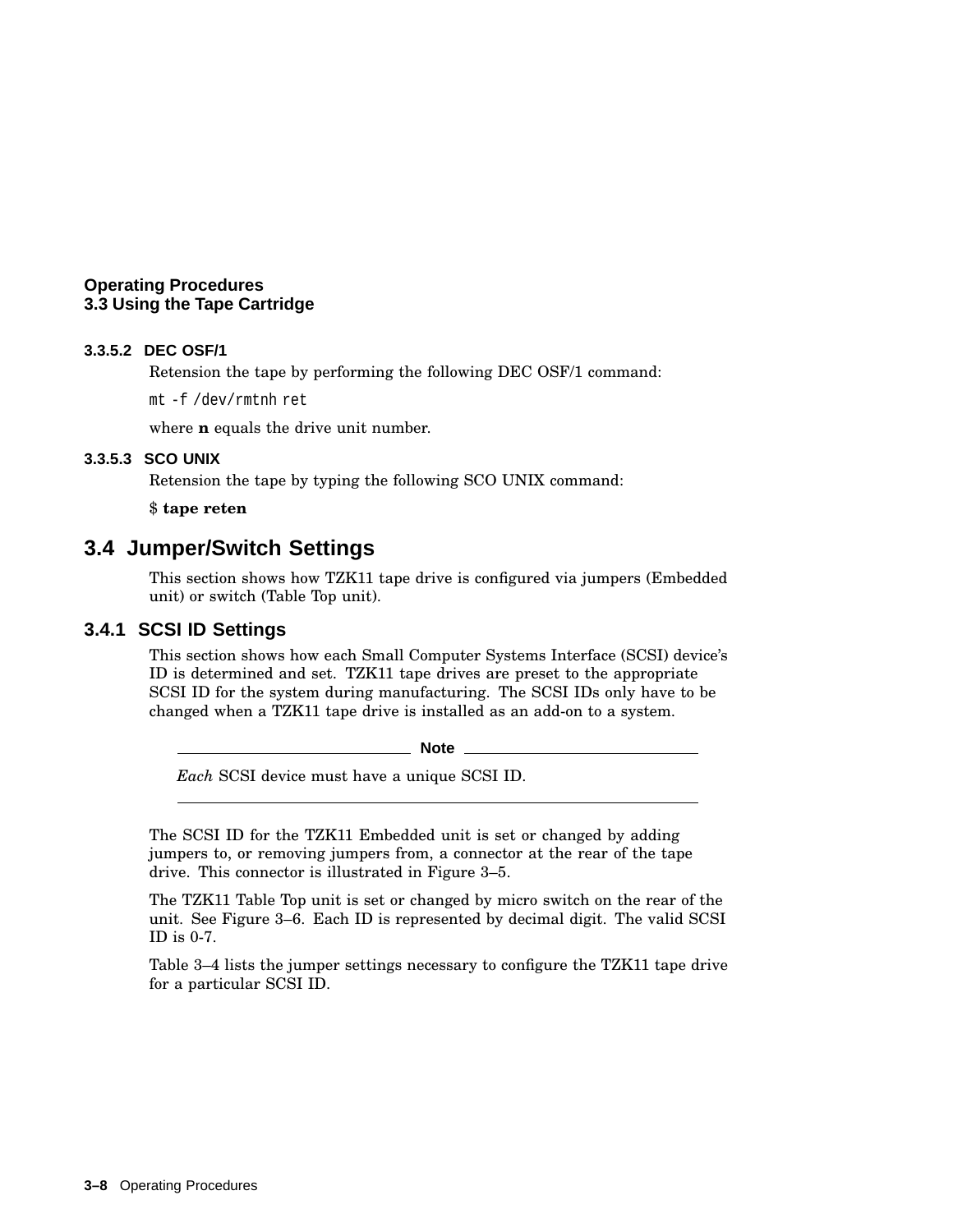#### **Operating Procedures 3.4 Jumper/Switch Settings**

|                | <b>SCSI ID Jumpert Positions</b> |                  |             |  |
|----------------|----------------------------------|------------------|-------------|--|
| <b>SCSI ID</b> | SEL <sub>2</sub>                 | SEL <sub>1</sub> | <b>SEL0</b> |  |
| $\mathbf{0}$   | Out                              | Out              | Out         |  |
| $\mathbf{1}$   | Out                              | Out              | In          |  |
| $\overline{2}$ | Out                              | In               | Out         |  |
| 3              | Out                              | In               | In          |  |
| $\overline{4}$ | In                               | Out              | Out         |  |
| $5\$           | In                               | Out              | In          |  |
| 6              | In                               | In               | Out         |  |
| $\overline{7}$ | In                               | In               | In          |  |

**Table 3–4 TZK11 Embedded SCSI ID Jumper Settings**

§Default ID for the TZK11 tape drive in most Digital systems (Default).

†Jumper Part Number - 12-14314-00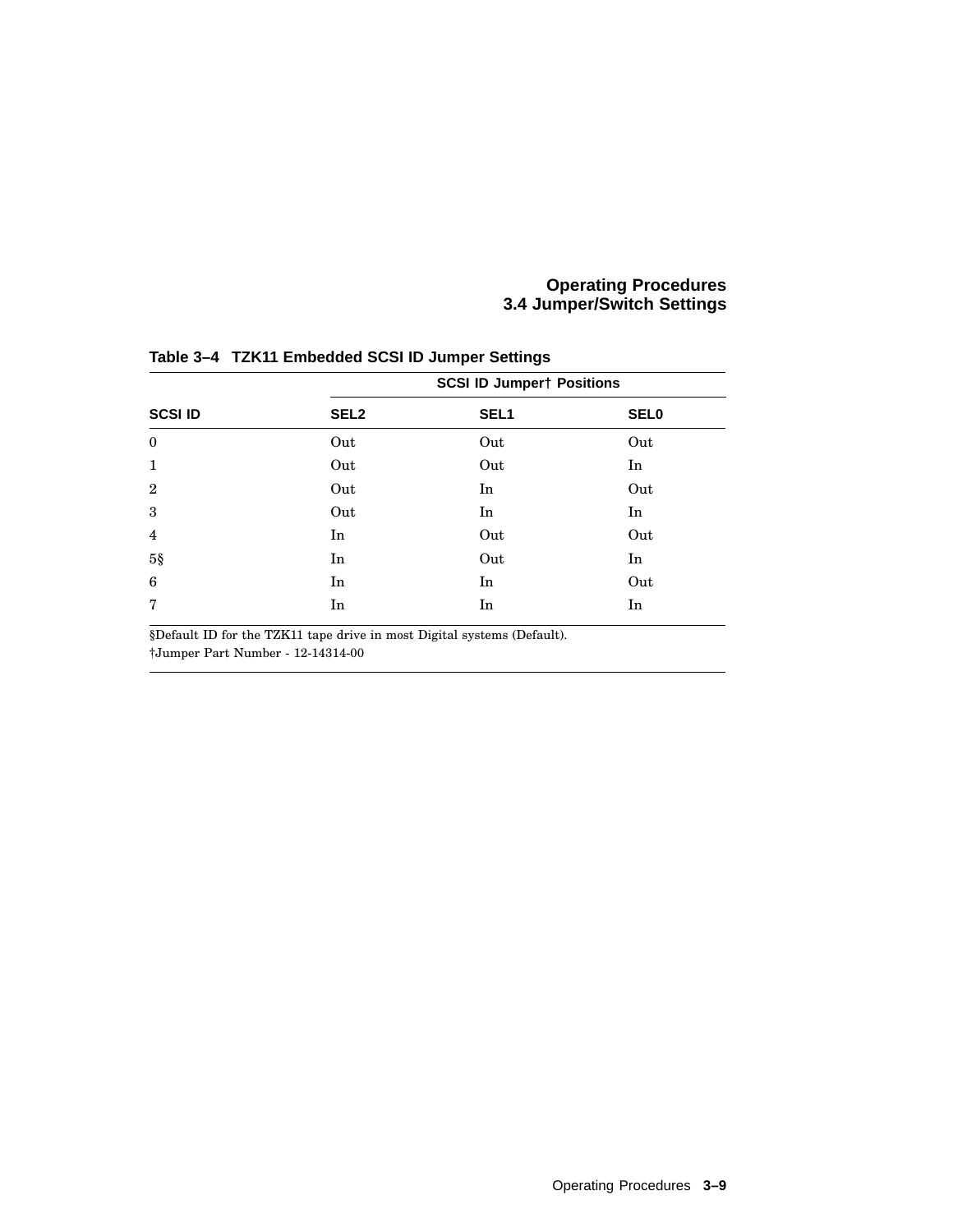![](_page_43_Figure_0.jpeg)

![](_page_43_Figure_1.jpeg)

![](_page_43_Figure_2.jpeg)

LJ-03329-TI0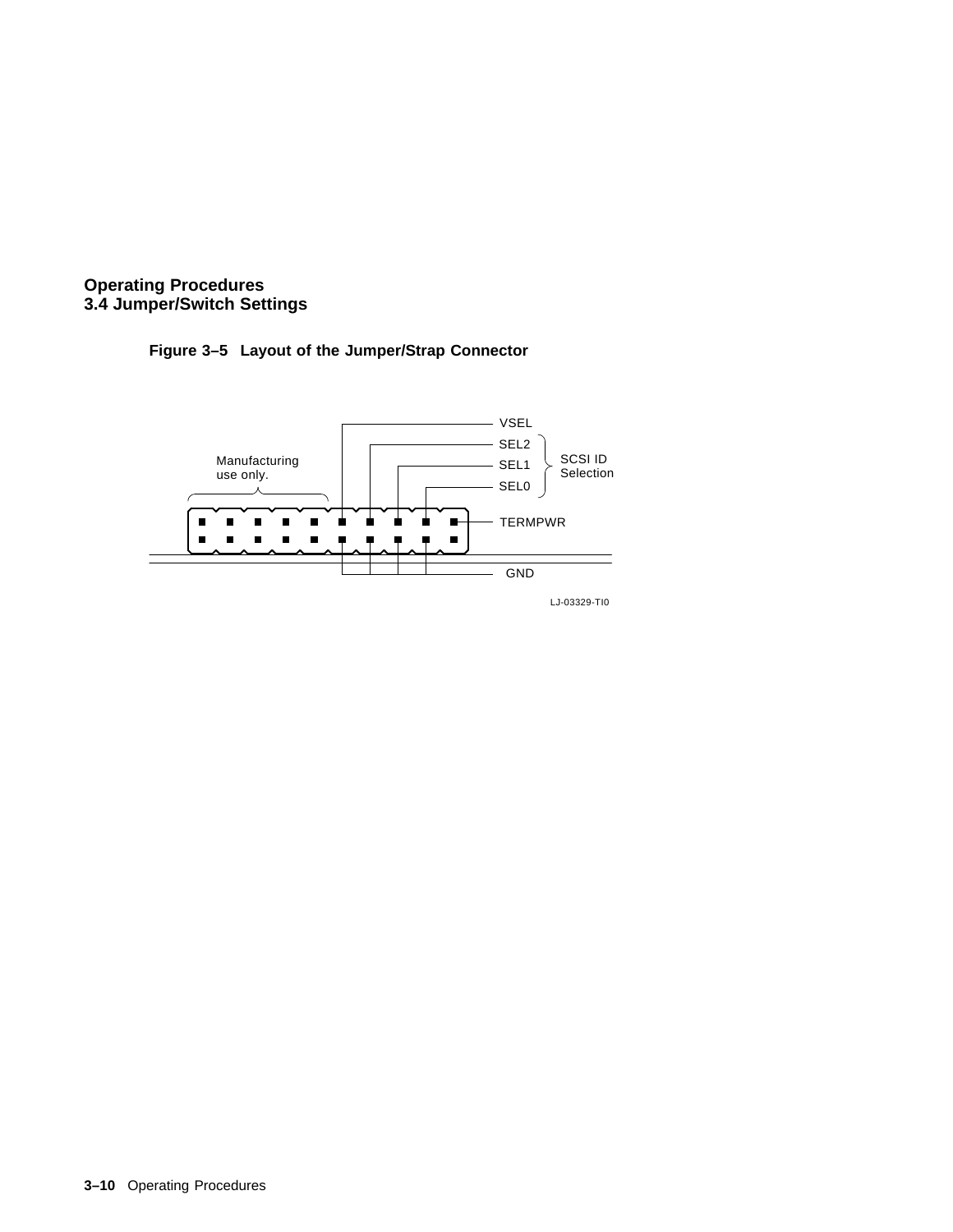**Operating Procedures 3.4 Jumper/Switch Settings**

![](_page_44_Figure_1.jpeg)

![](_page_44_Figure_2.jpeg)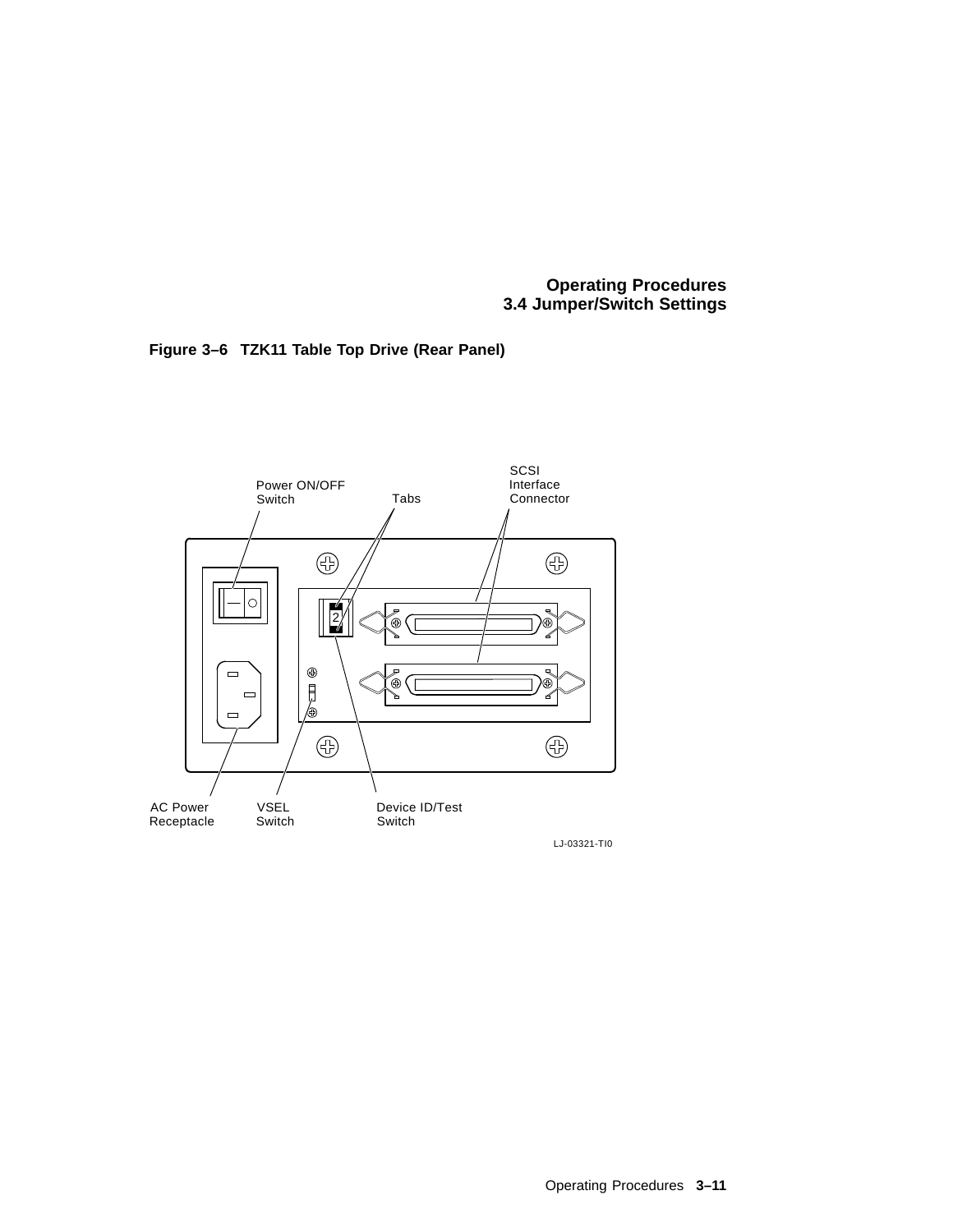#### **Operating Procedures 3.4 Jumper/Switch Settings**

#### **3.4.2 Vendor/Product ID Select and Terminator Power**

On the TZK11 Embedded unit, the Vendor/Product ID Select and Terminator Power are set or changed by installing jumpers to, or removing jumpers from, the connector illustrated in Figure 3–5.

The default setting for the Vendor/Product ID Select (VSEL) jumper is TZK11. For the Terminator Power (TERMPWR) jumper, the default is Enable. When the unit is installed in a system with a non-Digital operating system, the VSEL jumper should be removed.

On the TZK11 Table Top unit, the Vendor/Product ID Select is set via the micro switch on the rear of the unit that is shown in Figure 3–6. The Terminator Power is set as the default and is not selectable without removing the Table Top enclosure.

The default setting for the Vendor/Product ID Select (VSEL) switch is to the Digital position, which configures the unit to be a TZK11. When the unit is installed in a system with a non-Digital operating system, the VSEL switch should be set to the PC position.

**Note**

TZK11 in PC position is equivalent to Tandberg TDC 4200/4220.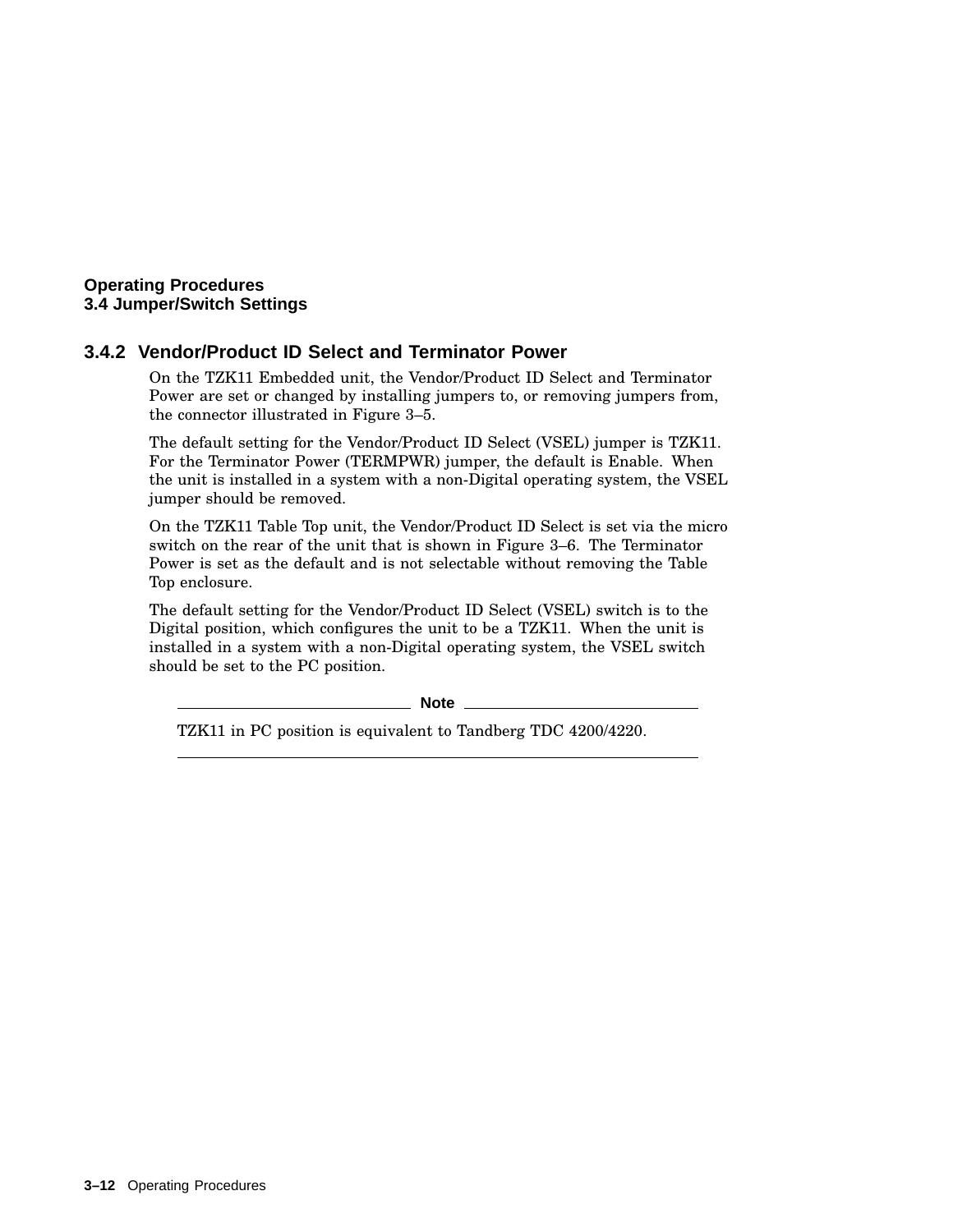# **4**

# **Operating Systems Support**

## **4.1 TZK11 Operating Systems Support**

The material in this chapter is for your reference. Because operating system commands are a complex tool, this chapter is not intended to teach you all the details involved in using such commands.

The TZK11 cartridge tape drive reads and writes tapes in many different densities and formats that are specified by the International Quarter-inch Cartridge (QIC) Standards Committee. The drive also supports an auto density selection feature that is used differently by different operating systems. This chapter describes the way different operating systems use the following features:

- The 512-bytes/1KB Block Sizes versus Variable Block Sizes
- Auto Density Selection in the Read case
- Density Selection in the Write case
- Vendor/Product ID Select

#### **4.1.1 Digital Operating Systems Support**

#### **4.1.1.1 VAX/VMS and OpenVMS Support**

The TZK11 cartridge tape drive is supported by VAX/VMS version 5.5-2 or higher, OpenVMS/VAX version 6.0 or higher, and OpenVMS/AXP version 1.5 or higher.

#### **4.1.1.2 DEC OSF/1 Support**

The TZK11 Data Cartridge Tape Drive is supported by DEC OSF/1 version 1.3 or higher.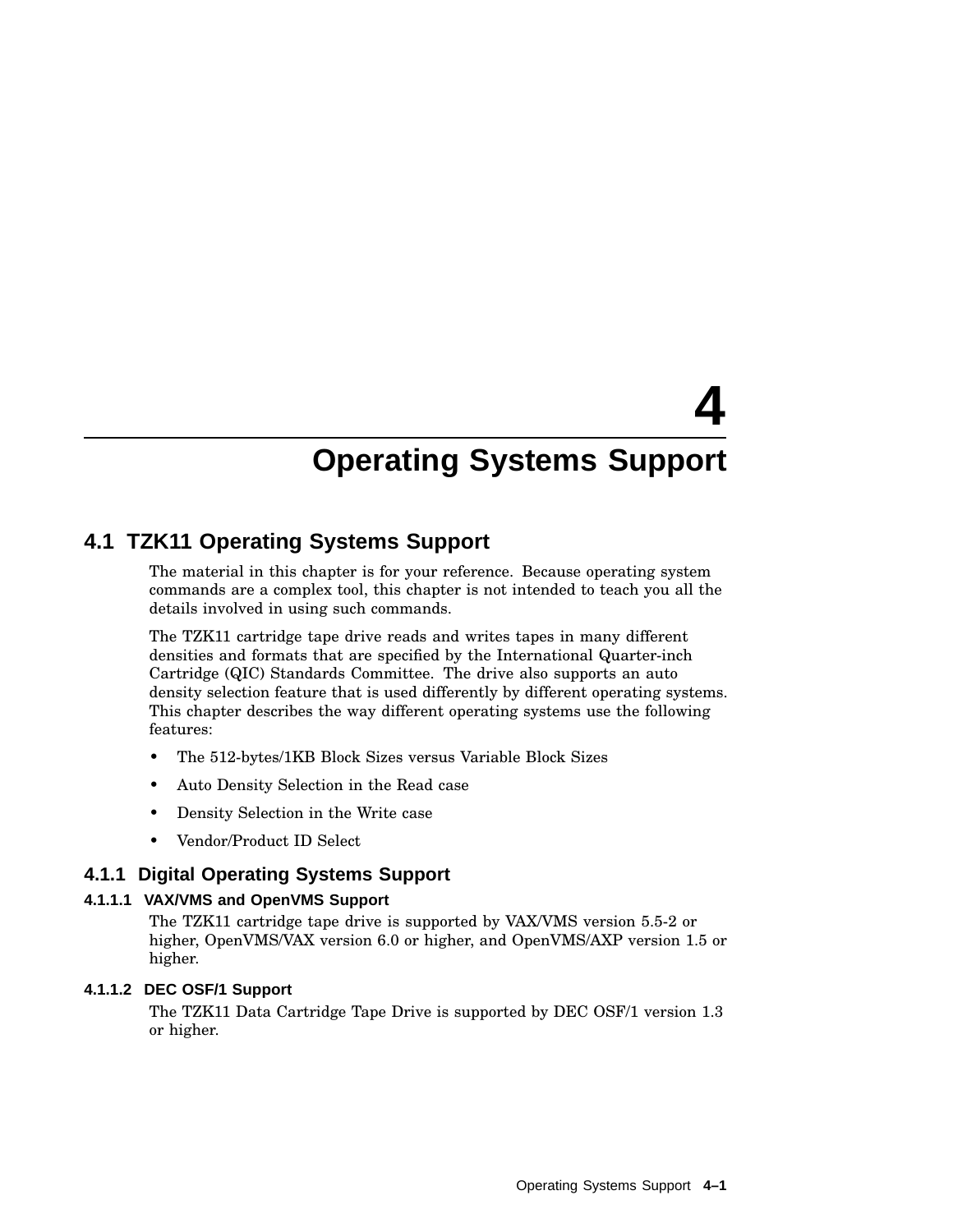#### **Operating Systems Support 4.1 TZK11 Operating Systems Support**

#### **4.1.1.3 Windows NT (AXP) Support**

The TZK11 Data Cartridge Tape Drive is supported by Windows NT (AXP) 3.1 or higher. Windows NT (AXP) supports TZK11 in PC mode.

#### **4.1.2 Non-Digital Operating Systems Support**

When configured as a PC device, the TZK11 cartridge tape drive will be equivalent to a TDC 4200/4220. It is supported by non-Digital operating systems, such as:

- MS–DOS/Windows, OS/2, Novell Netware, etc., when running from popular Backup Utilities such as SYTOS Plus, Conner Backup Exec Software, CorelSCSI, CPBackup, Norton Backup, Fastback, etc. (Check the correct version and device support list from listed Software Supplier's literature.)
- Windows NT 3.1 supports NT Tape Backup Utility.
- SCO UNIX supports with UNIX Tape Archive Retrieval (TAR) Utility.

#### **4.1.3 512-Byte Blocks, 1KB Blocks, and Variable Bytes Records**

The QIC standards specify three formats for QIC-525/1GB/2GB cartridges. In all three cases the on-tape data format is 1K fixed blocks.

| 512-byte fixed<br>block              | The 512-byte fixed-block format takes two 512-byte user data blocks<br>and writes one 1K block on tape. This format has the advantage<br>that all other density QIC tapes are written in 512-byte blocks.<br>Replacing older QIC tape drives with new density drives takes little<br>or no operating system changes. |
|--------------------------------------|----------------------------------------------------------------------------------------------------------------------------------------------------------------------------------------------------------------------------------------------------------------------------------------------------------------------|
| 1K fixed block                       | This format is the native format for this density. User data is<br>written directly as 1K data blocks.                                                                                                                                                                                                               |
| <b>Variable-byte</b><br>record tapes | This format takes user data and creates one or more fixed-length<br>blocks. The byte count is recorded in the first block and the last<br>block is zero filled. In this way, the drive appears to read and write<br>variable length records.                                                                         |

The following sections address the effects that the three formats have on operating systems.

#### **4.1.3.1 VAX/VMS and OpenVMS**

VAX/VMS and OpenVMS systems will only support the drive in variable block mode. This mode allows the drive to be used like any other VAX/VMS or OpenVMS tape drive.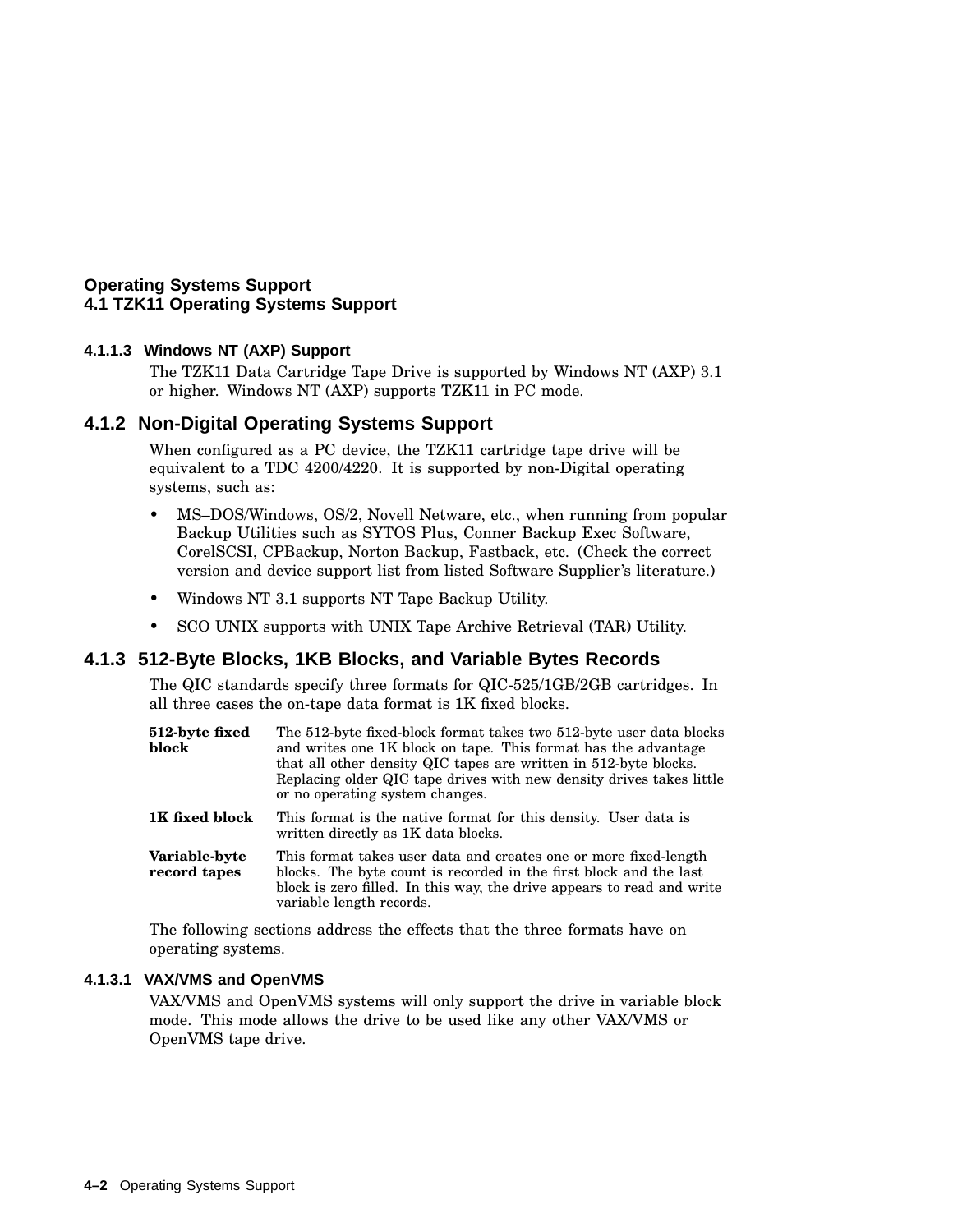#### **Operating Systems Support 4.1 TZK11 Operating Systems Support**

#### **4.1.3.2 DEC OSF/1 Operating System**

The DEC OSF/1 operating system will operate the TZK11 tape drive in both fixed-block 512-byte and variable block mode. Fixed-block mode is supported for QIC-120/150. Variable block mode is supported for QIC-320/525/1GB/2GB.

#### **4.1.3.3 Windows NT (AXP) Support**

Windows NT (AXP) supports TZK11 in fixed-block mode, which is the same as Windows NT native mode.

#### **4.1.3.4 Non-Digital Operating Systems**

Systems running OS/2, MS–DOS/Windows, Windows NT, and SCO UNIX support 512-byte or 1KB fixed block depends on backup utility.

#### **4.1.4 Auto Density Select in the Read Case**

The TZK11 tape drive performs automatic density selection when the tape drive is positioned at Beginning of Tape (BOT) and receives a read command. Because there are two formats of fixed-block operations, the drive can be set up in the factory to default to either format. The TZK11 is set to 512-byte block format.

#### **4.1.5 Density Select in the Write Case**

This feature allows the TZK11 tape drive to select the density the tape is written start from BOT. In default mode, TZK11 is auto density select the format and density of the inserted cartridge. The auto density select enabled the TZK11 to write the tape in the highest density supported by the current cartridge. When other density which different than default is selected, TZK11 will write the selected density on tape if the inserted cartridge supports the selected density. This feature is OS dependent.

#### **4.1.6 Vendor/Product ID Select**

This feature is controlled by a jumper and micro switch on the back of the embedded and table top drive respectively.

When the Vendor/Product ID Select (VSEL) jumper is installed or switch set to the Digital position, the drive will be a TZK11. This configuration is recommended for Digital operating systems.

When the Vendor/Product ID Select (VSEL) jumper is not installed or when the switch is set to the PC position, the drive will be a TDC 4200. This configuration is recommended for non-Digital operating systems.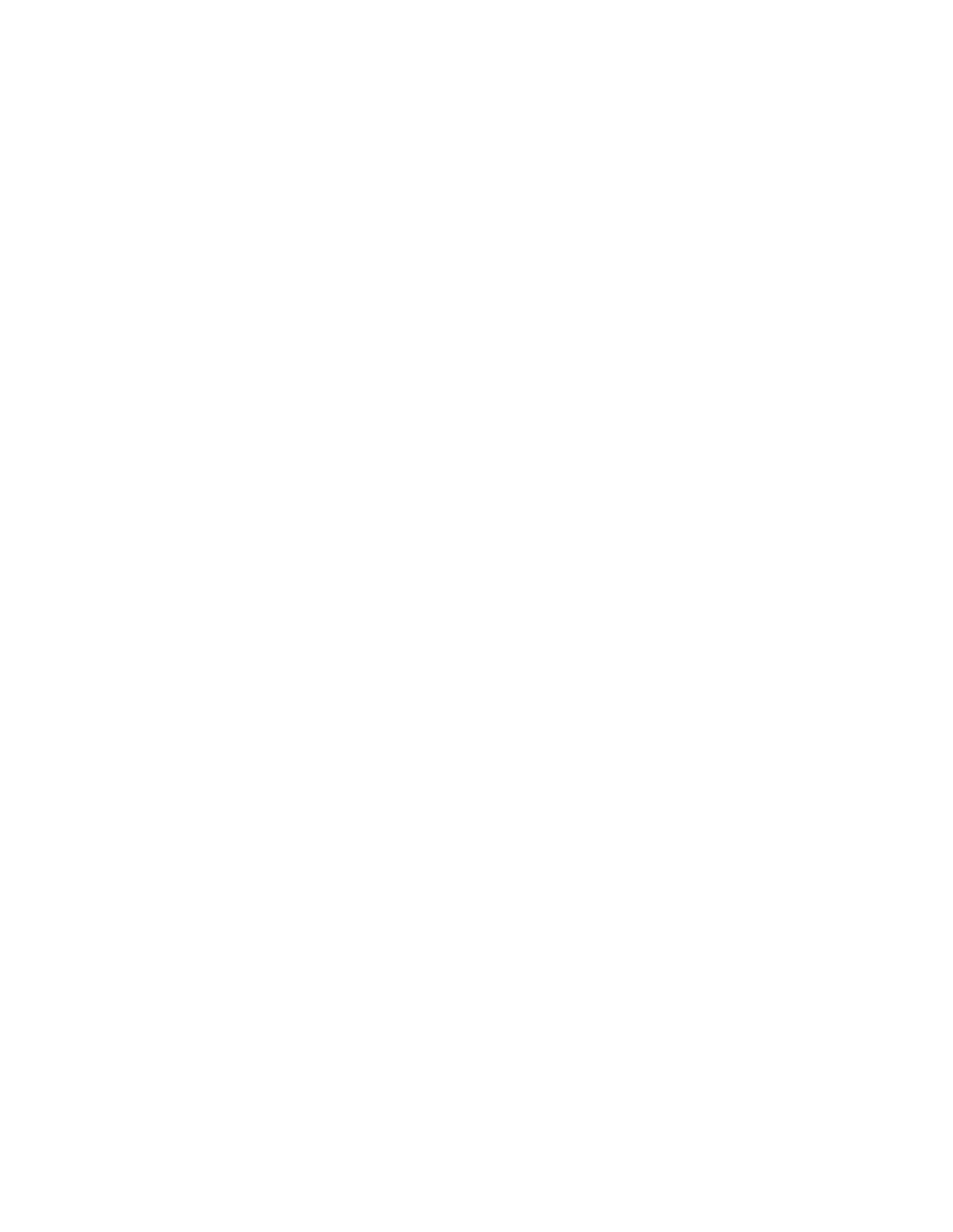# **5**

# **Preventive Maintenance and Problem Resolution**

This chapter describes preventive maintenance and problem solving for the TZK11 cartridge tape drive. Preventive maintenance involves periodic head cleaning. Problem solving is described in Section 5.3.

Digital Equipment Corporation strongly recommends that you follow the instructions for handling cartridge tapes, retensioning the cartridge tapes, and cleaning the heads of the drive.

#### **5.1 Cleaning the Heads**

The heads are the components in a drive that physically read and write data to and from the media (in this case, a cartridge tape).

Recommended equipment for head cleaning is **Digital Cleaning Cartridge, part number TZK1X-HA**. Refer to the tape head cleaning instructions included with the cleaning cartridge.

The cleaning interval depends on three main factors:

- 1. How often the drive is used
- 2. The quality of the tape
- 3. The quality of the environment

However, the following can be used as a recommended guideline: Clean the head after every 8 hours of use.

#### **5.2 System-Based Diagnostics**

Your system has system-based diagnostics that can be used to test the TZK11 tape drive.

System-based diagnostics are usually referred to in your system owner's manual as **console-based diagnostics, self-tests, or system exercisers**. Refer to your system documentation for information about these diagnostics.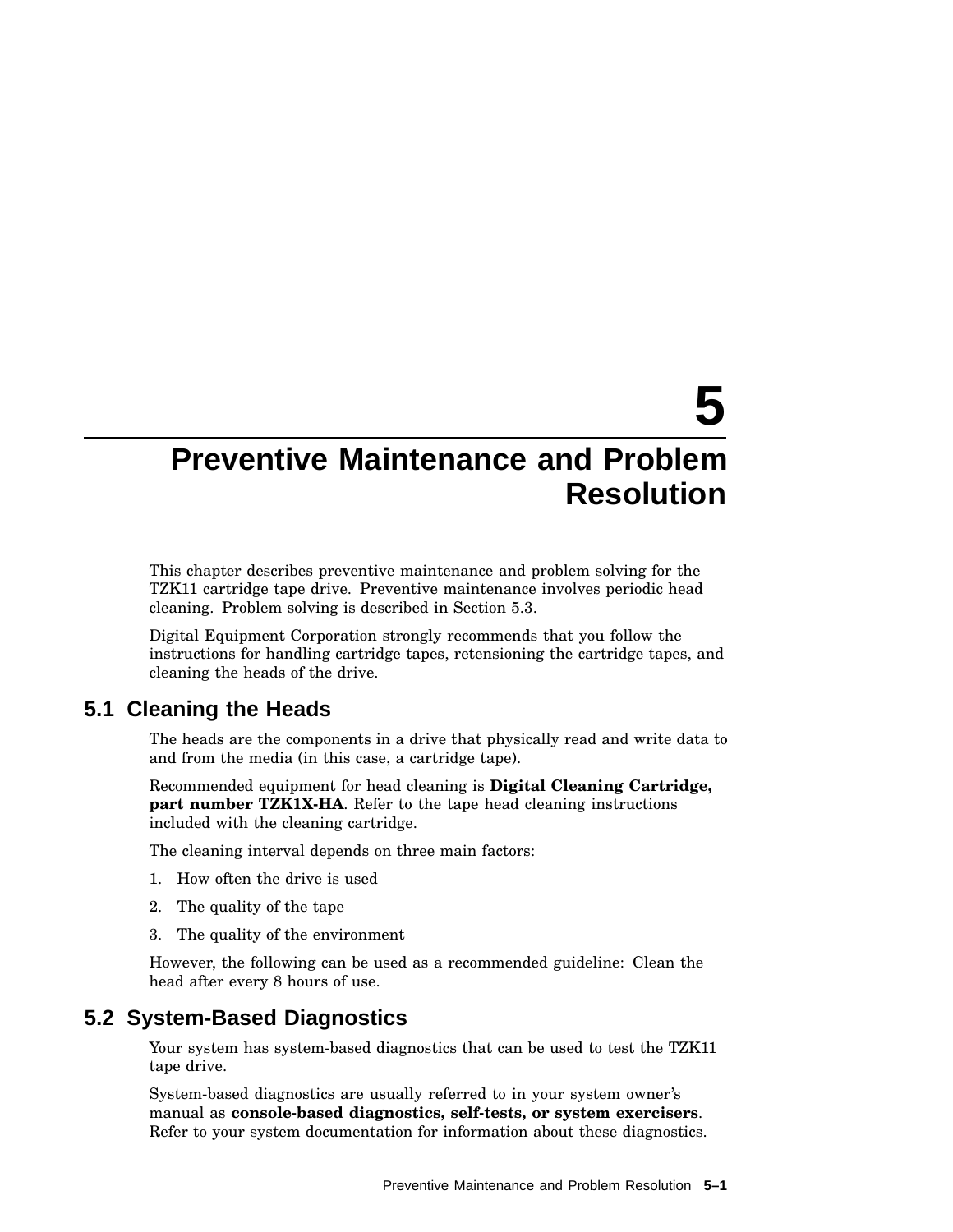#### **Preventive Maintenance and Problem Resolution 5.2 System-Based Diagnostics**

Prior to calling Customer Services, you can execute system diagnostics to test the TZK11 drive. Always try cleaning the head and using a different cartridge before calling Customer Services.

**NOTE**

Some system-based diagnostics are subject to software licensing. Consult your Digital Equipment Corporation sales representative.

### **5.3 Tape Drive and Media Errors**

If a drive error occurs during an operation, you may be able to clear the fault, rewind, unload, and remove the tape cartridge.

If the amber LED goes out when you remove the cartridge, the error is likely media related or due to a dirty head. Clean the head and try another cartridge.

If the amber LED stays on when you remove the cartridge, call your authorized Digital Equipment Corporation Customer Services representative.

#### **5.4 Repair Services**

Digital Equipment Customer Services offer a range of flexible service plans.

#### **5.4.1 On-Site Service**

On-Site Service offers the convenience of service at your site, and insurance against unplanned repair bills. For a small monthly fee, you receive personal service from our Customer Services Specialists. Within a few hours, the specialist is dispatched to your site with equipment and parts to give you fast and dependable maintenance.

#### **5.4.2 Basic Service**

Basic Service offers full coverage from 8 a.m. to 5 p.m., Monday through Friday. Options are available to extend your coverage to 12-, 16-, or 24-hour days, and to Saturdays, Sundays, and holidays. Under the basic service plan, all parts, materials, and labor are covered in full.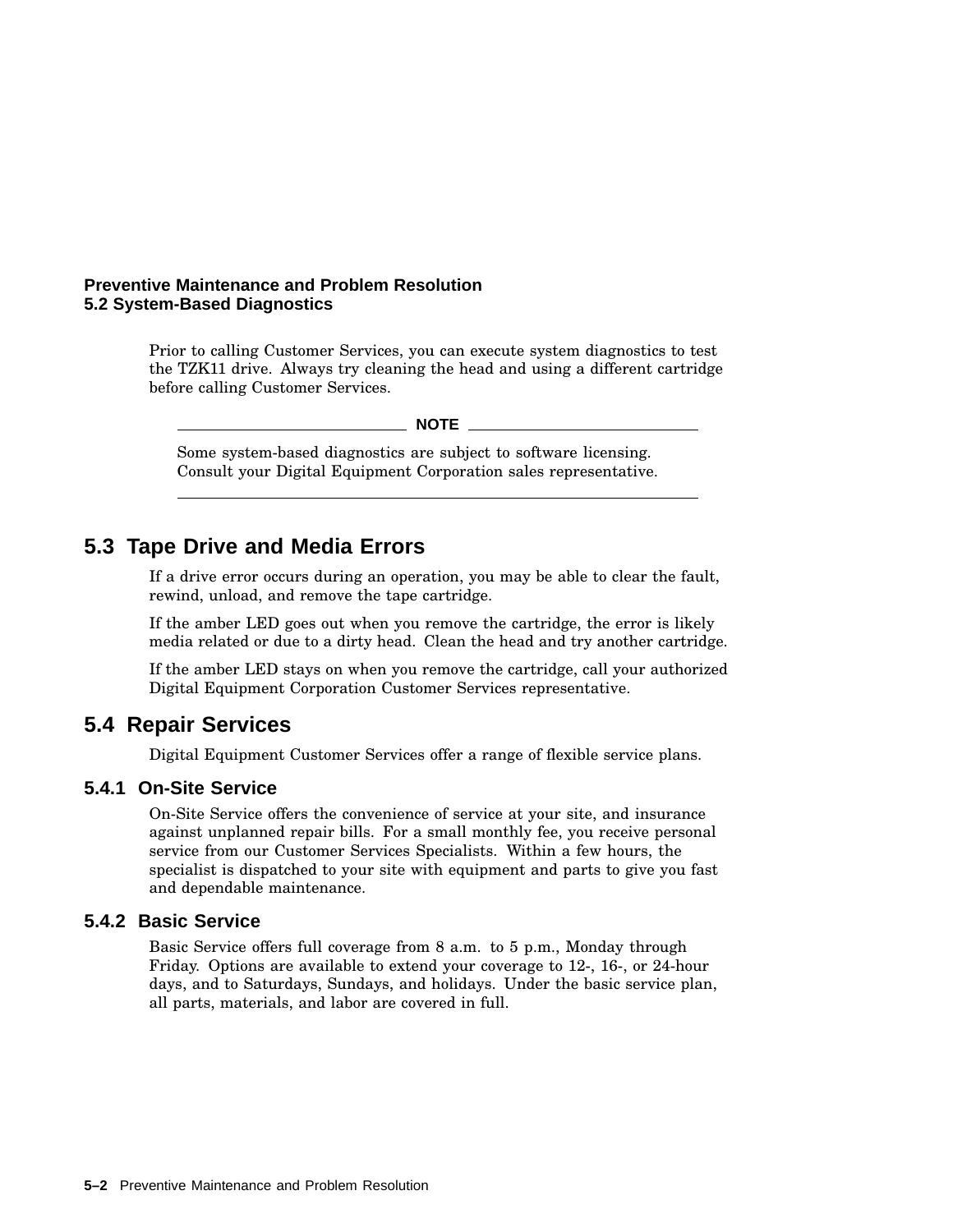#### **Preventive Maintenance and Problem Resolution 5.4 Repair Services**

#### **5.4.3 DECservice**

DECservice offers a premium, on-site service providing committed response to remedial service requests made during contracted hours of coverage. Remedial maintenance will be performed continuously until the problem is resolved, which makes this service ideal for customers requiring maximum service performance. Under DECservice, all parts, materials, and labor are covered in full.

#### **5.4.4 Carry-In Service**

Carry-In Service offers fast, personalized response, and the ability to plan your maintenance costs for a smaller monthly fee than On-Site Service. When you bring your unit to one of 160 Digital SERVICenters worldwide, factorytrained personnel repair your unit within 2 days. This service is available on selected terminals and systems. Contact your local Digital Equipment Customer Services office to see if this service is available for your unit. Digital SERVICenters are open during normal business hours, Monday through Friday.

#### **5.4.5 Per Call Service**

Per Call Service offers a maintenance program on a noncontractual, timeand-materials-cost basis. It is appropriate for customers who have to perform first-line-maintenance, but may occasionally need in-depth support from Digital Equipment Customer Services.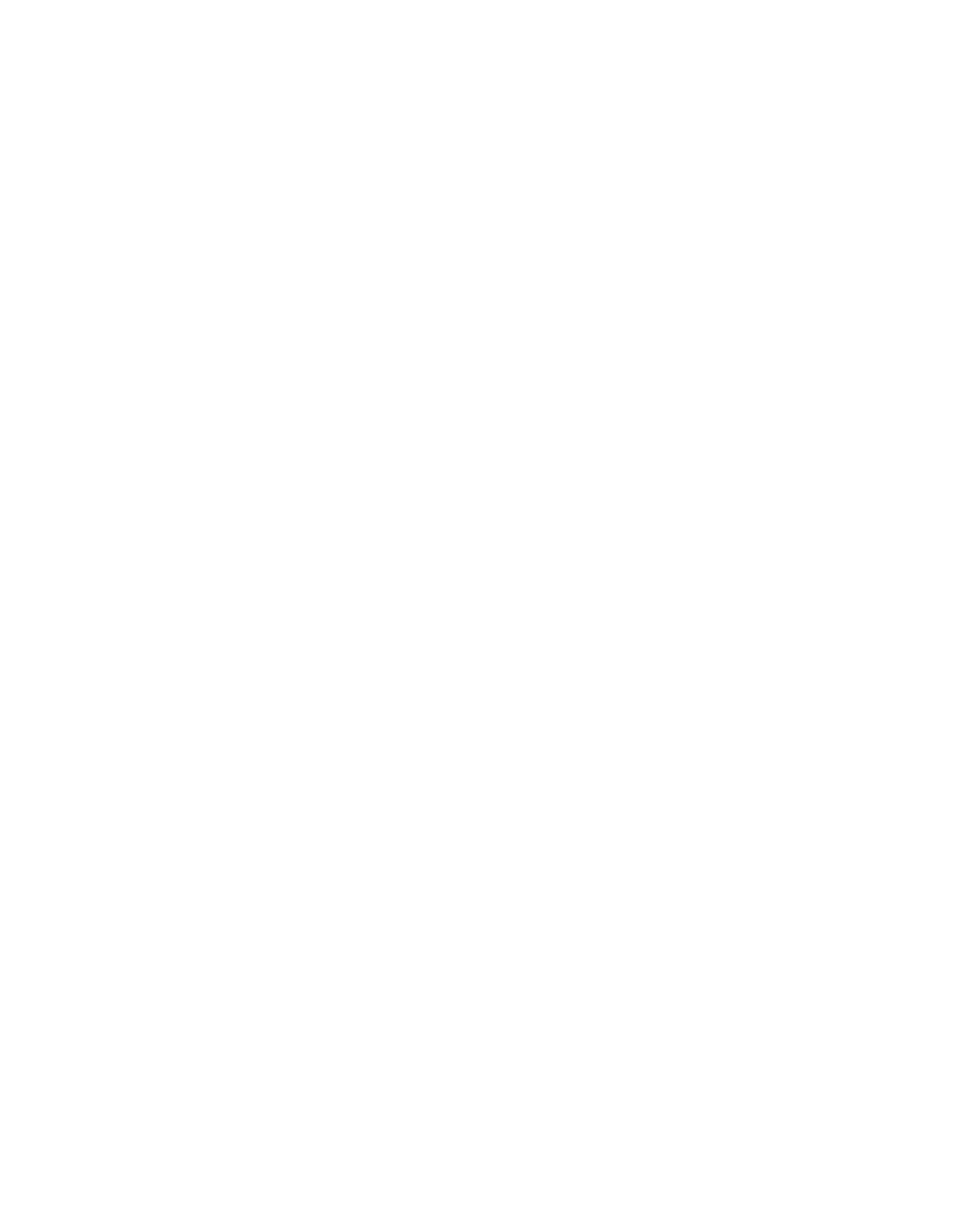# **A Related Supplies**

To order additional blank cartridges and head cleaning cartridges, contact either your Digital Equipment sales representative or DECdirect™. Refer to the following part numbers.

| Cartridge                               |
|-----------------------------------------|
| One blank 320 megabyte data cartridge   |
| Five blank 320 megabyte data cartridges |
| One blank 525 megabyte data cartridge   |
| Five blank 525 megabyte data cartridges |
| One blank 2.0GB data cartridge          |
| Five blank 2.0GB data cartridges        |
| One head cleaning cartridge             |
|                                         |

**Table A–1 Ordering cartridges**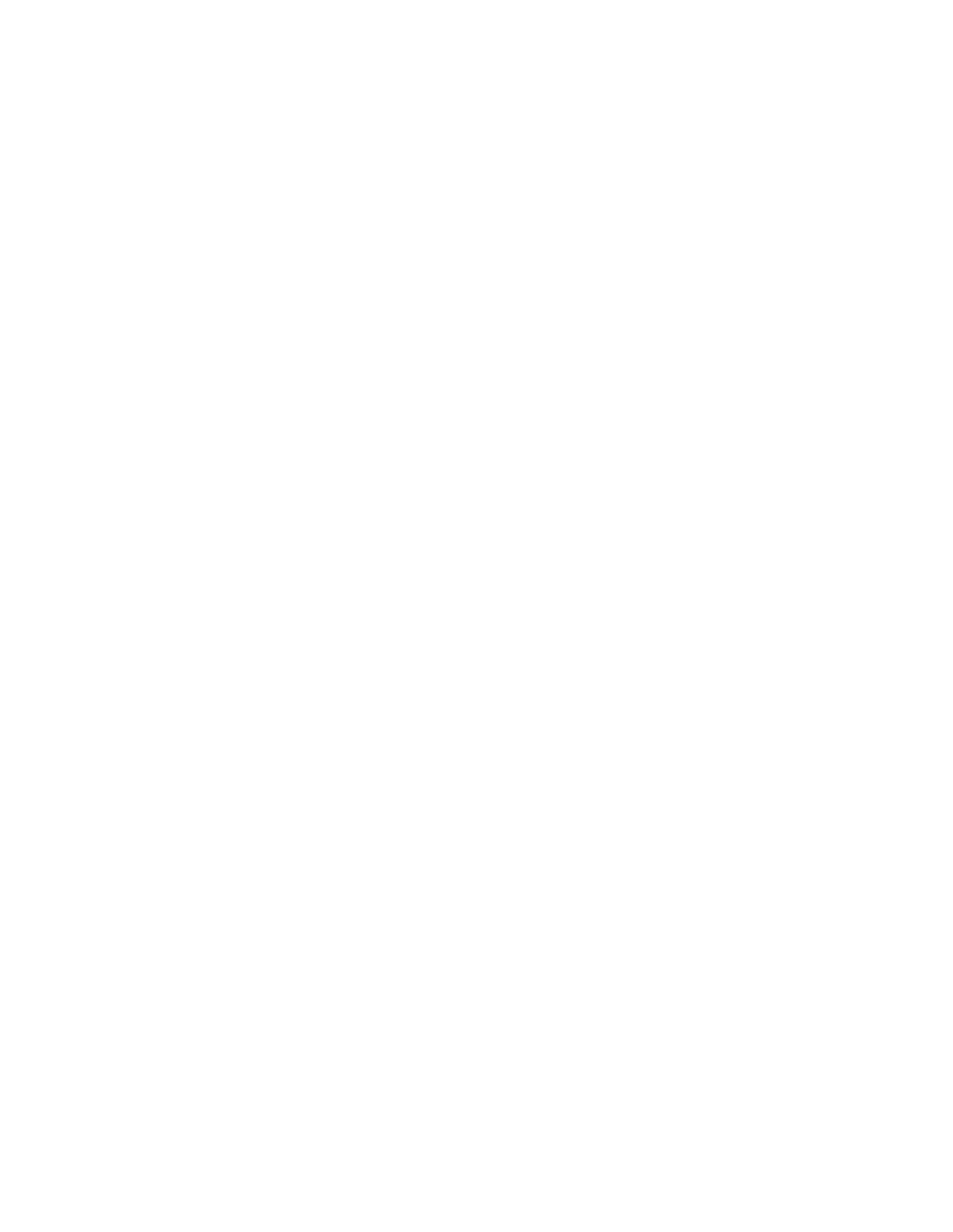# **B**

# **TZK11 Cartridge Tape Drive Specifications**

The following table lists the TZK11 cartridge tape drive specifications.

| Mode of Operation:        | Streaming                           |
|---------------------------|-------------------------------------|
| Drive Interface:          | $SCSI-2$                            |
| Buffer Size:              | 256KB with Parity                   |
| Dimensions                |                                     |
| Embedded:                 | 5-¼ inch Half-height Form Factor    |
| Height                    | $43 \text{ mm} (1.69 \text{ in})$   |
| Width                     | $149$ mm $(5.87)$ in                |
| Depth                     | $216$ mm $(8.51$ in)                |
| Weight<br>(w/o cartridge) | 1.1 kg $(2.4 \text{ lbs})$          |
| Table Top:                |                                     |
| Height                    | $98 \text{ mm } (3.66 \text{ in})$  |
| Width                     | $167 \text{ mm}$ (6.58 in)          |
| Depth                     | $360$ mm $(14.18$ in)               |
| Weight<br>(w/o cartridge) | $3.73 \text{ kg} (8.2 \text{ lbs})$ |

#### **Table B–1 TZK11 Cartridge Tape Drive Specifications**

(continued on next page)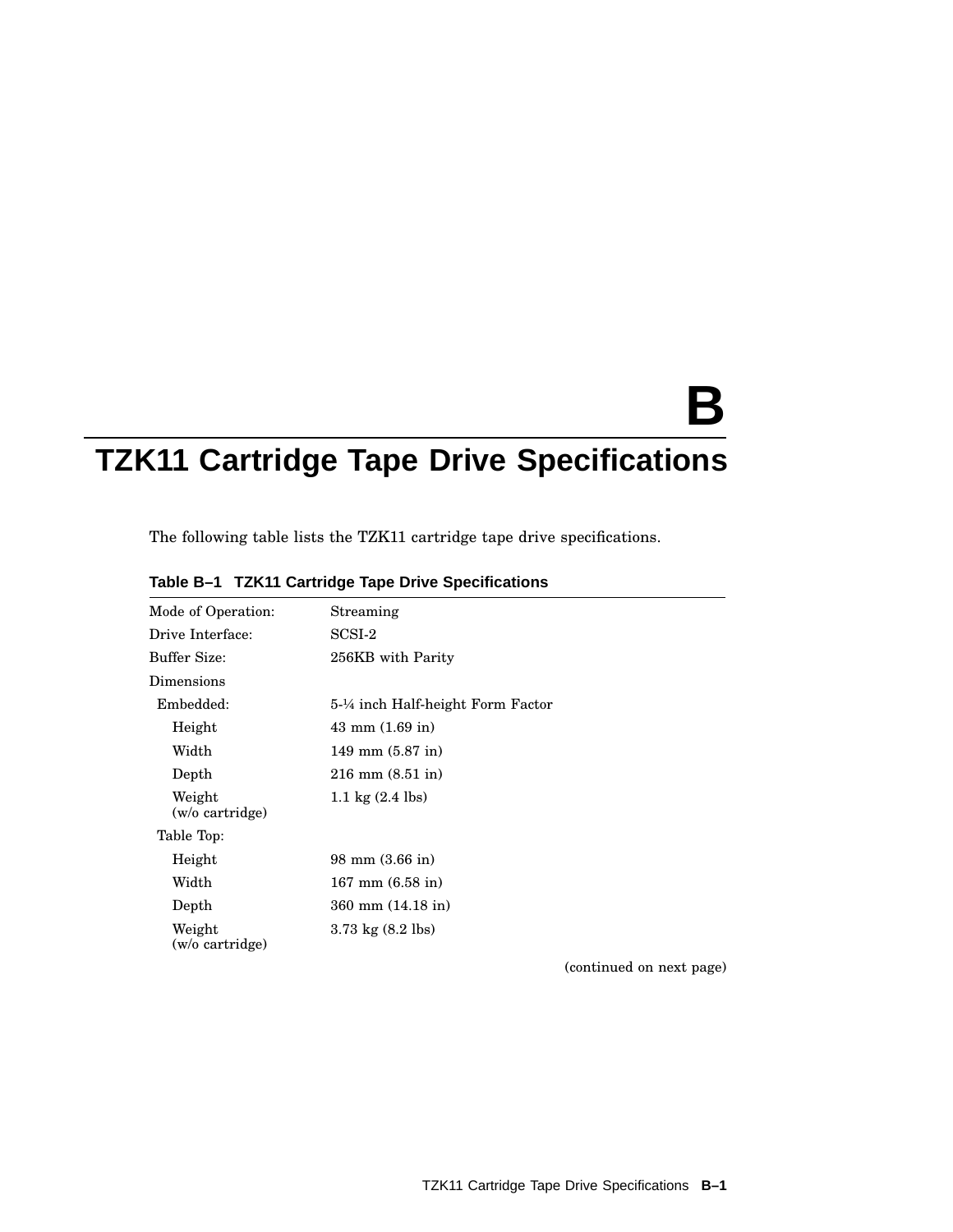| Media:              | DC9200/DC9200XL or Digital-approved equivalent<br>see Table 3-2                   |
|---------------------|-----------------------------------------------------------------------------------|
| Data Density:       | $40,640$ bpi                                                                      |
| Number of Tracks:   | 42                                                                                |
| Transfer Rate:      | 300 Kbytes/s at average streaming mode<br>3 Mbytes/s Burst, Sync. and Async. SCSI |
| Tape Speed          |                                                                                   |
| Read/Write:         |                                                                                   |
| $QIC-2GB$ :         | 70.9 ips (inch-per-second)                                                        |
| QIC-1GB:            | $53.3/80$ ips                                                                     |
| QIC-320/525         | $120$ ips                                                                         |
| QIC-24/120/150      | 96 ips                                                                            |
| Wind/Rewind:        | $120$ ips                                                                         |
| Track Format:       | Multiple track serpentine recording                                               |
| Cartridge Capacity: | 2.0 Gbytes, formatted (approx.)<br>$-$ DC9200 (950)                               |
|                     | 2.5 Gbytes, formatted (approx.)<br>- DC9200XL (1200')                             |

### **Table B–1 (Cont.) TZK11 Cartridge Tape Drive Specifications**

(continued on next page)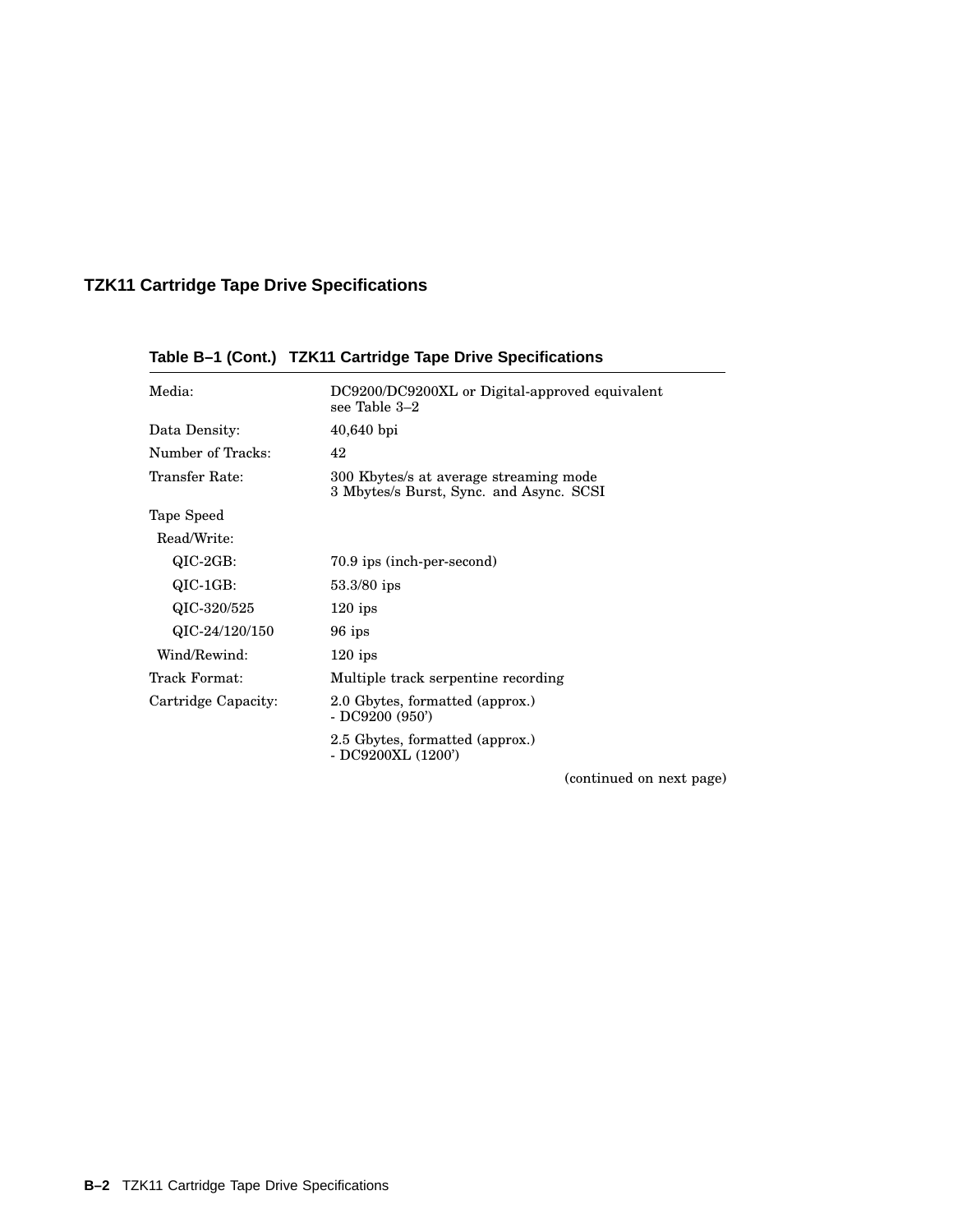| <b>Power Requirements:</b>    | $+12$ V $\pm$ 5% @ 1.0 A (2.0 A surge),<br>$150$ mV ripple peak-to-peak<br>$+5$ V $\pm$ 5% @ 1.2 A (1.8 A surge),<br>$150$ mV ripple peak-to-peak |
|-------------------------------|---------------------------------------------------------------------------------------------------------------------------------------------------|
| <b>Power Consumption</b>      |                                                                                                                                                   |
| Nominal:                      | 20 W                                                                                                                                              |
| Peak:                         | 33 W                                                                                                                                              |
| Environmental                 |                                                                                                                                                   |
| Operating<br>Temperature:     | $5^{\circ}$ C (50 $^{\circ}$ F) to 40 $^{\circ}$ C (104 $^{\circ}$ F)                                                                             |
| Non-operating<br>Temperature: | $-30^{\circ}$ C ( $-22^{\circ}$ F) to $+60^{\circ}$ C (151°F)                                                                                     |
| Operating<br>Humidity:        | 20% to 80% RH maximum                                                                                                                             |
| Non-operating<br>Humidity:    | $10\%$ to $90\%$ RH maximum                                                                                                                       |
| Operating<br>Altitude:        | $2.4 \text{ km } (13,000 \text{ ft})$                                                                                                             |
| Non-operating<br>Altitude:    | $4.9 \text{ km}$ (40,000 ft)                                                                                                                      |

### **Table B–1 (Cont.) TZK11 Cartridge Tape Drive Specifications**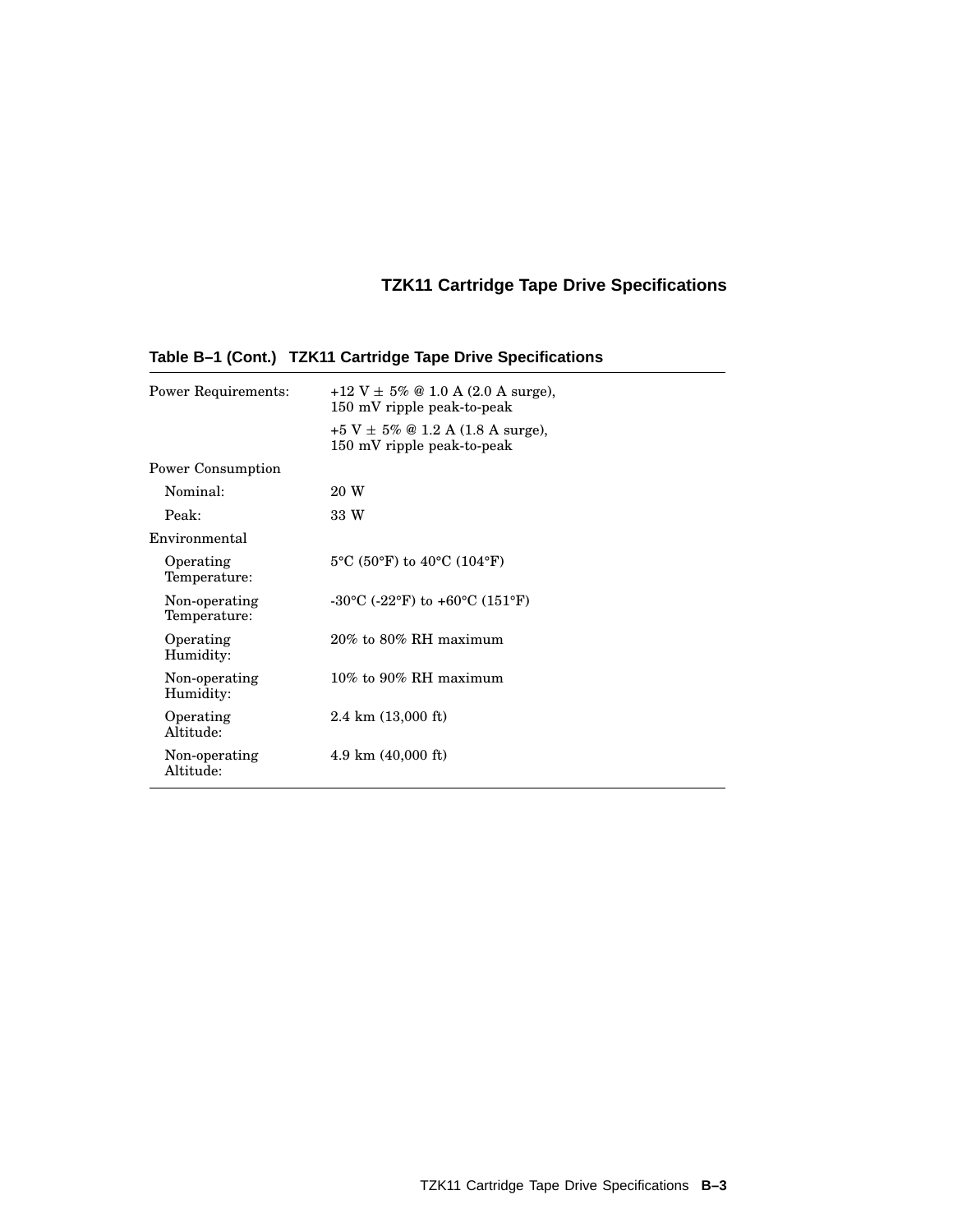| <b>Product</b> | <b>Sound Power Level</b><br>$L_{WAA}$ , B |                                           | <b>Sound Pressure Level</b><br>$L_{pAm}$ , dBA (bystander positions)  |         |
|----------------|-------------------------------------------|-------------------------------------------|-----------------------------------------------------------------------|---------|
|                | ldle                                      | <b>Operate</b>                            | Idle                                                                  | Operate |
| TZK11-DA       | 5.0                                       | 5.9                                       | 36                                                                    | 47      |
|                |                                           | <b>Sound Power Level</b><br>$L_{WAA}$ , B | <b>Sound Pressure Level</b><br>$L_{\nu Am}$ , dBA (operator position) |         |
| <b>Product</b> | Idle<br><b>Operate</b>                    |                                           | <b>Idle</b>                                                           | Operate |
| TZK11-AA       |                                           | 5.9                                       |                                                                       | 51      |
|                |                                           | <b>Note</b>                               |                                                                       |         |

#### **Table B–2 Acoustic Noise Declaration for German Noise Declaration Labor: Declared Values per ISO 9296 and ISO 7779**

Current values for specific configurations are available from Digital representatives. 1 B = 10 dBA.

#### **Table B–3 Schallemissionswerte - Werteangaben nach ISO 9296 und ISO 7779 /DIN EN27779:**

|                 | Schalleistungspegel<br>$L_{WAA}$ , B |                | Schalldruckpegel<br>$L_{\nu Am}$ , dBA (Bediener position) |                                        |
|-----------------|--------------------------------------|----------------|------------------------------------------------------------|----------------------------------------|
| Gerät           | Leerlauf                             | <b>Betrieb</b> | Leerlauf                                                   | <b>Betrieb</b>                         |
| TZK11-DA        | 5.0                                  | 5.9            | 36                                                         | 47                                     |
|                 | Schalleistungspegel<br>$L_{WAA}$ , B |                | Schalldruckpegel                                           | $L_{pA m}$ , dBA (Zuschauerpositionen) |
| <b>Product</b>  | <b>Idle</b>                          | <b>Operate</b> | <b>Idle</b>                                                | <b>Operate</b>                         |
| <b>TZK11-AA</b> |                                      | 5.9            |                                                            | 51                                     |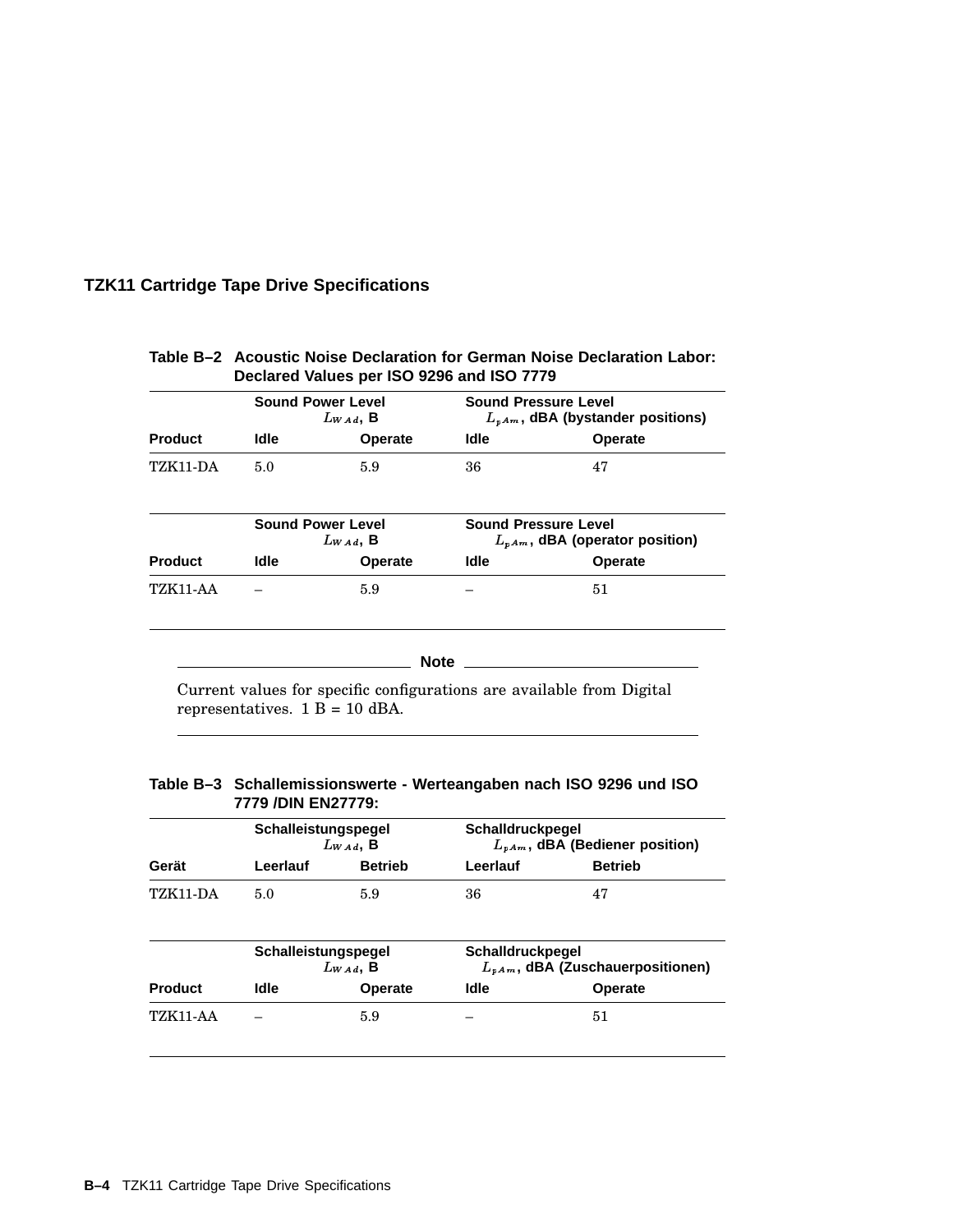**Hinweis**

Aktuelle Werte für spezielle Ausrüstungsstufen sind über die Digital Equipment Vertretungen erhältlich. 1 B = 10 dBA.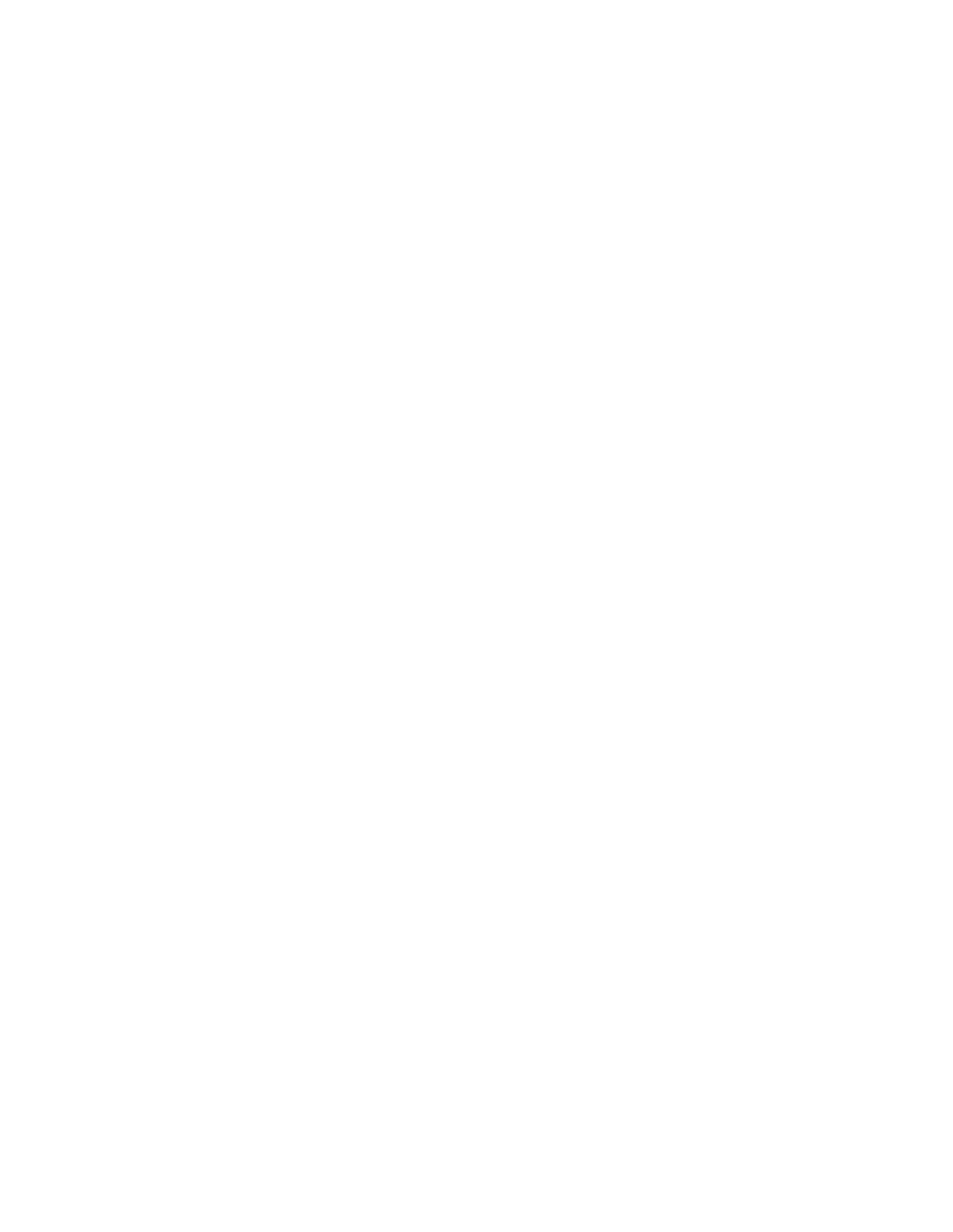# **Index**

# **A**

Auto density selection, 4–1 Auto density select read, 4–3

# **B**

Backup Software Conner Backup, 4–2 CorelSCSI, 4–2 CPBackup, 4–2 Fastback, 4–2 Norton Backup, 4–2 NT Backup, 4–2 Sytos Plus, 4–2 tar, 4–2

# **C**

Cleaning the heads cleaning cartridge, 5–1 frequency, 5–1 Controls and indicators, 3–1 eject button, 3–2 LED, 3–2

# **D**

Density Select write, 4–3

Digital Equipment Repair Services, 5–2 Document organization, vii

## **E**

Eject button, 3–2 Errors drive, 5–2 media, 5–2

# **H**

Heads cleaning, 5–1 cleaning cartridge, 5–1

# **L**

LED summary, 3–2

# **O**

Operating systems DEC OS, 4–1 DEC OSF/1, 4–1, 4–3 MS–DOS/Windows, 4–2 Non DEC OS, 4–2, 4–3 OS/2, 4–2 SCO UNIX, 4–2 VMS/OpenVMS, 4–1, 4–2 Windows NT, 4–2 Windows NT (AXP), 4–2, 4–3 Ordering cartridges, A–1